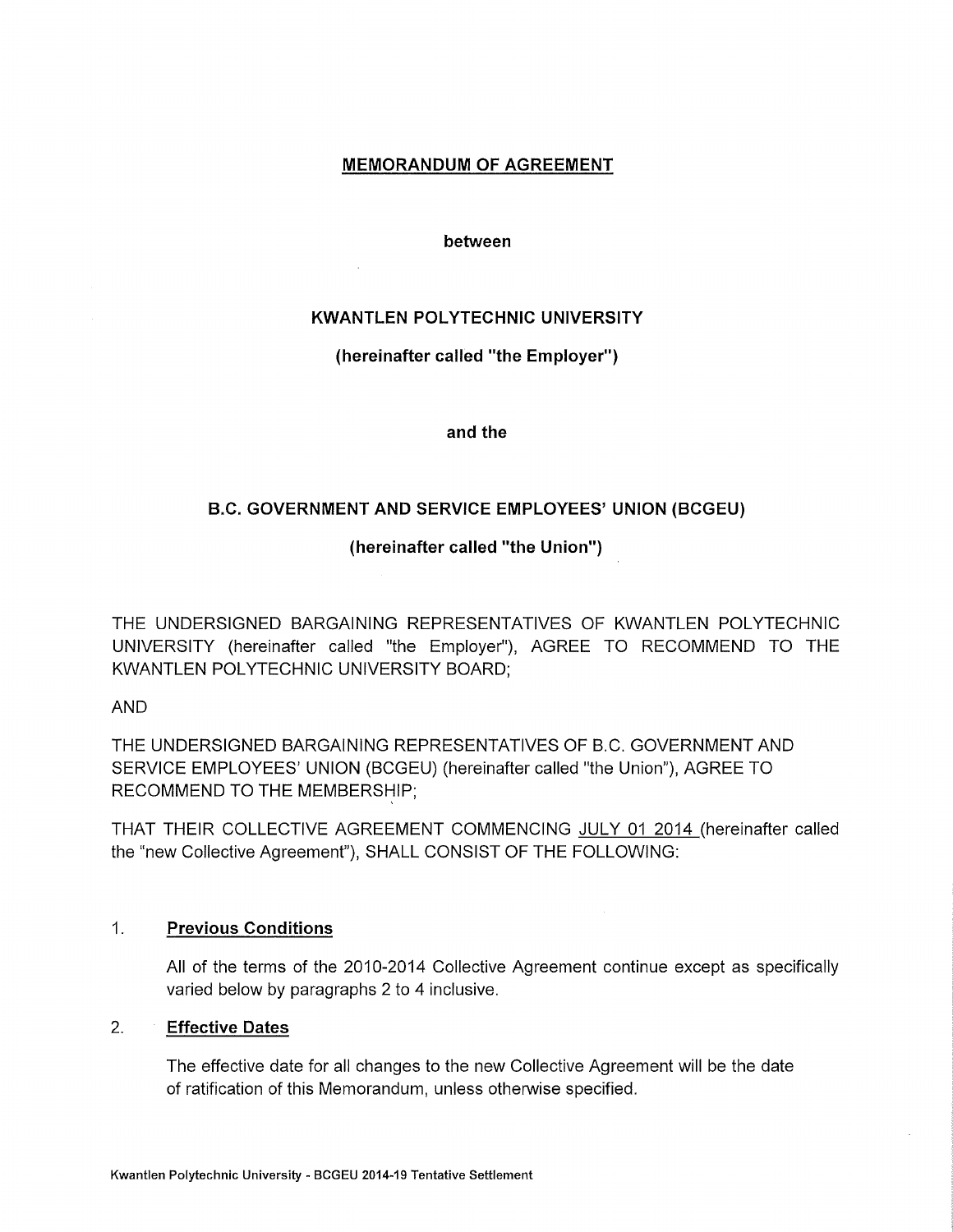#### $3.$ **Term of Agreement**

The term of the new collective agreement shall be for sixty (60) months, effective from July 1, 2014 to June 30, 2019.

#### $\overline{4}$ . Appendix "A"

The Employer and the Union agree to the amendments to the new Collective Agreement attached to this Memorandum of Agreement as Appendix "A".

#### 5. Ratification

The parties expressly agree that, upon the completed signing of this Memorandum of Agreement, the parties shall recommend the approval of this Memorandum to their respective principals and schedule the necessary meetings to ensure that their principals vote on the recommendations.

This Memorandum of Agreement is also subject to ratification by the Post-Secondary Employers' Association Board of Directors.

Signed this  $2^\circ$ day of April 2015

BARGAINING REPRESENTATIVES FOR THE EMPLOYER:

BARGAINING REPRESENTATIVES FOR THE UNION:

Kwantlen Polytechnic University - BCGEU 2014-19 Tentative Settlement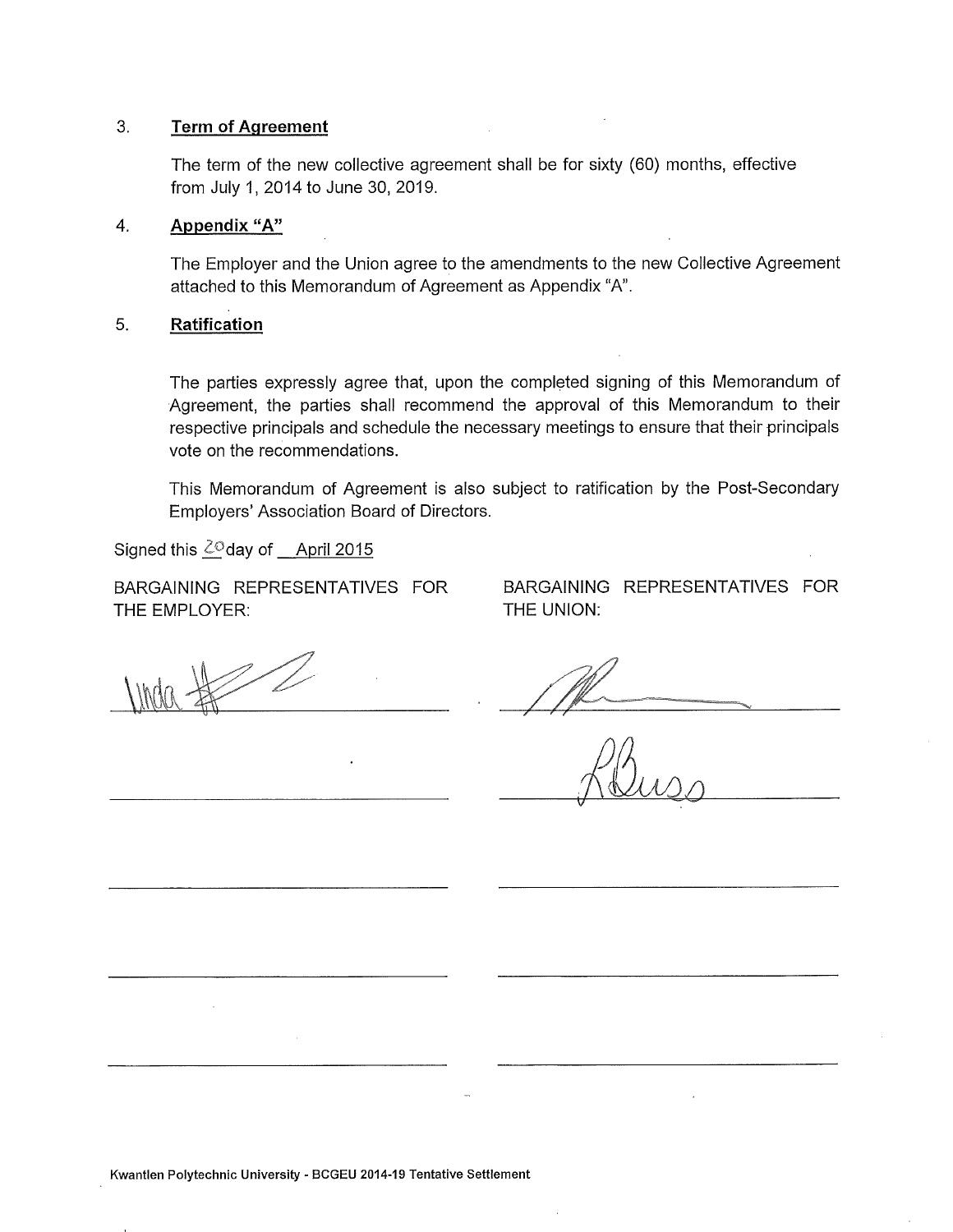# **APPENDIX "A"**

#### **ARTICLE 12 – DISCHARGE, SUSPENSION AND DISCIPLINE**

#### **12.5 Right to Grieve Other Disciplinary Action**

Disciplinary action grievable by employees shall include written censures, letters of reprimand and adverse reports or performance evaluation. Employees shall be given a copy of any such document placed on their file which might be the basis of disciplinary action. Should employees dispute any such entry in their file, they shall be entitled to recourse through the grievance procedure and the eventual resolution thereof shall become part of their personnel record. Any such document other than official evaluation reports, shall be removed from the employee's file after the expiration of twelve (12) **18** months from the date it was issued, provided there has not been a similar further infraction. The Employer agrees not to introduce as evidence in any hearing any document from the file of an employee, the existence of which the employee was not aware at the time of filing.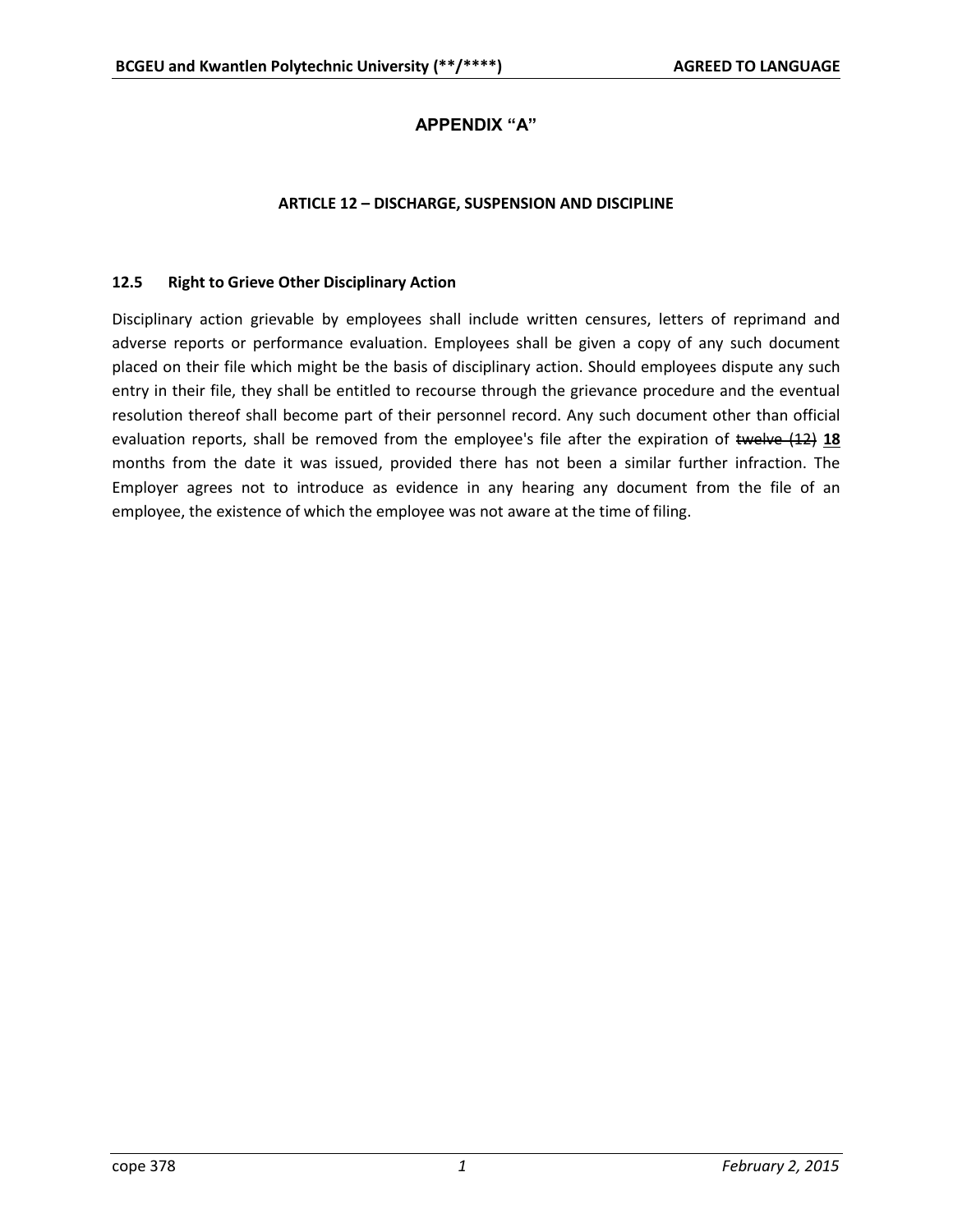# **ARTICLE 15 – Layoff and Recall**

### **15.1 Labour Adjustment**

# (a) *Employer Commitments*

It is agreed that the Employer will make every reasonable attempt to minimize the impact of funding shortfalls and reductions on the work force.

Subject to budgetary constraints and the amount of funding available for labour adjustment costs; fairness, flexibility and employee choice will prevail in the implementation of labour force adjustment strategies as approved by the institution.

It is incumbent upon the Employer to communicate effectively with its employees and the unions representing those employees as soon as the impact of any funding reduction or shortfall or profile change has been assessed.

If a work force reduction is necessary, the Joint Labour Management or Joint Adjustment Committee will canvas employees in a targeted area or other areas over a fourteen (14) day period, or such longer time as the committee agrees, to find volunteer solutions that provide as many viable options as possible and minimize potential layoffs.

(b) – (d) maintain current language

# **15.2 Layoff and Bumping Procedure**

(a) Auxiliary employees will be laid off prior to regular employees except that an auxiliary employee may be retained on the job if no regular employee, who has received layoff notice, has the necessary qualifications, abilities and experience to perform such work.

# **Regular employees shall be laid off in reverse order of seniority where there are multiple incumbents in the same position and within the same work unit.**

(b) Where seniority is equal and when mutual agreement cannot be reached, seniority shall be determined by chance.

(c) Repeating Term Employees and Fixed Term Layoff

**(1)** When the Employer lays off repeating fixed-term employees as defined in Article 2.4 **(c) Regular Employee** at the end of their fixed term and issues a recall notice for the beginning of the next fixed term, Articles 15.2(a)(b)**(d), 15.3** and 15.**54**(c) will not apply. However, repeating fixed term employees may bump auxiliary employees whose duration of employment expires before the recall notice specified in the preceding sentence. The right to bump during this fixed term layoff period is subject to the following:

**(i)** The auxiliary employee with the least seniority at the same pay level for whose position the repeating fixed term employee has the necessary qualifications, ability and experience shall be bumped.

**(ii)** If (i) above does not result in a successful bump the same procedure will be applied at each subsequent lower pay level.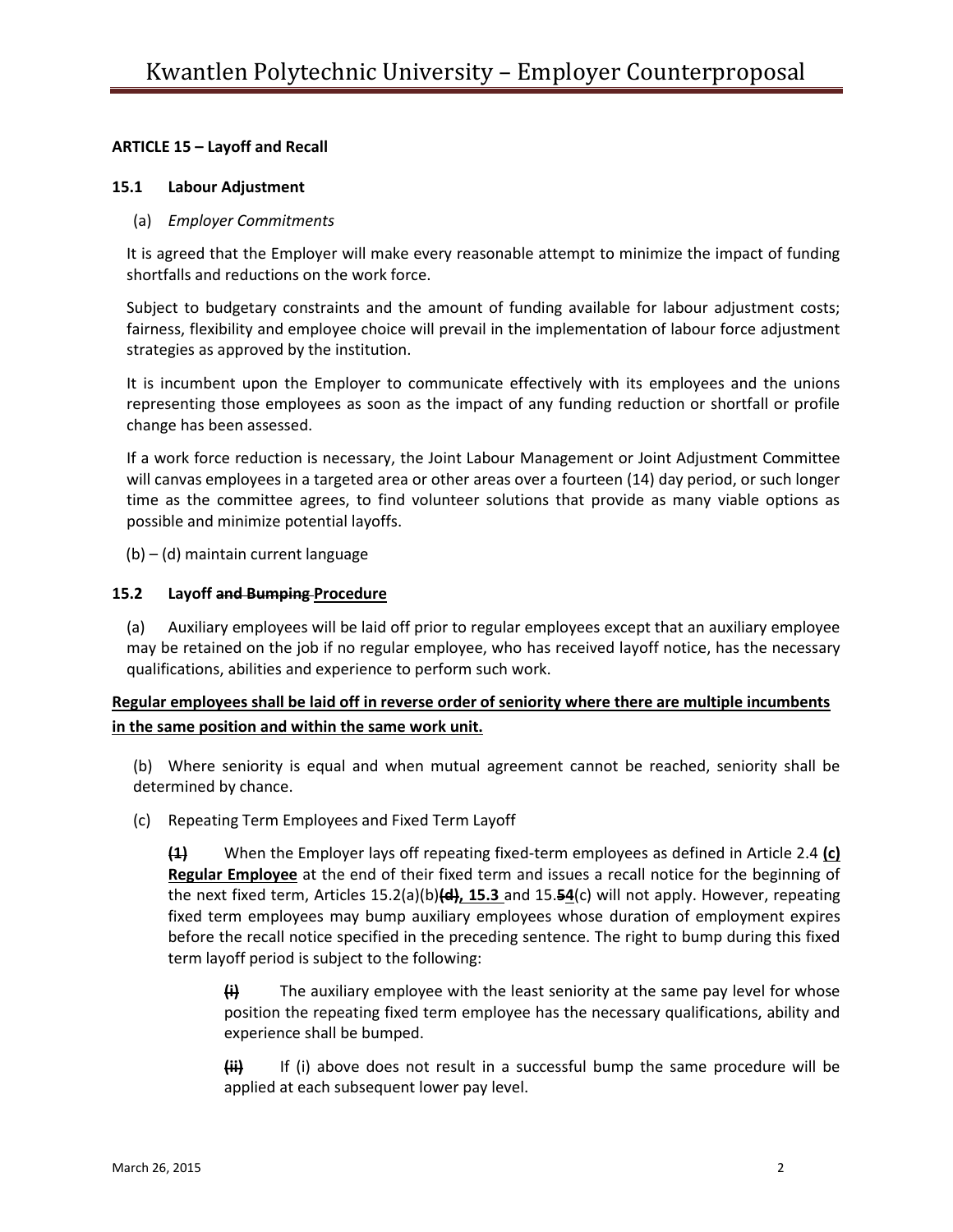**(iii)** The right to bump must be exercised within six (6) working days of receipt of the layoff notice.

**(2)** This does not preclude the Employer from giving notice of layoff to a repeating fixed term employee during a fixed term or to a fixed term employee who has received a recall notice to begin a fixed term.

**(3)** In the event layoff notice is given under (2) above, (1) does not apply.

# **(d) The Union recognizes the Employer's obligation to the community to continue to provide educational services during periods of layoff.**

# **(d) 15.3 Bumping**

- **(4)(a)** Regular employees who receive notice of layoff shall have the right to bump employees with less seniority, providing the bump would not constitute a promotion.
- **(5) (b)** The right to bump, subject to **(1) (a)** above, shall be exercised in the following order:

**(i) (1)** The employee with the least seniority at the same pay level for whose position he/she has the qualifications to do the job shall be bumped;

**(ii) (2)** If **(i) (1)** above does not result in a successful bump, the same procedure will be applied at each lower pay level.

**(6)(c)** Regular Employees who are bumped as a result of (1) and (2) above, shall have the same right to bump employees with less seniority, providing the bump would not constitute a promotion.

**(d) It is agreed that where an employee exercises their bumping rights and is placed in a temporary position, the employer will make every reasonable effort to assist the employee in obtaining a regular position.**

- **(7) (e)** It is agreed that the probation/trial period specified in Article 31.6 will apply to employees moving into a new job as a result of bumping. In the event the employee proves to be unsatisfactory in the new job and is so advised in writing by the Employer, then the provisions of Article 15.2(d) shall be reapplied. In the event the employee does not have the necessary seniority or qualifications to bump a second time, or he/she has proven to be unsatisfactory in the second job, he/she will be laid off.
- **(8) (f)** A regular employee shall notify the Employer in writing within six (6) working days of receiving layoff notice whether bumping rights will be exercised or whether the employee opts for a layoff.
- **(9) (g)** If a regular employee opts for a layoff he/she must choose either recall rights in accordance with Article 15.5 or severance pay in accordance with Article 15.8 on the date the layoff is scheduled to occur. If a regular employee declines to make a selection he/she shall be deemed to have chosen recall rights.

(d) **The Union recognizes the Employer's obligation to the community to continue to provide educational services during periods of layoff.**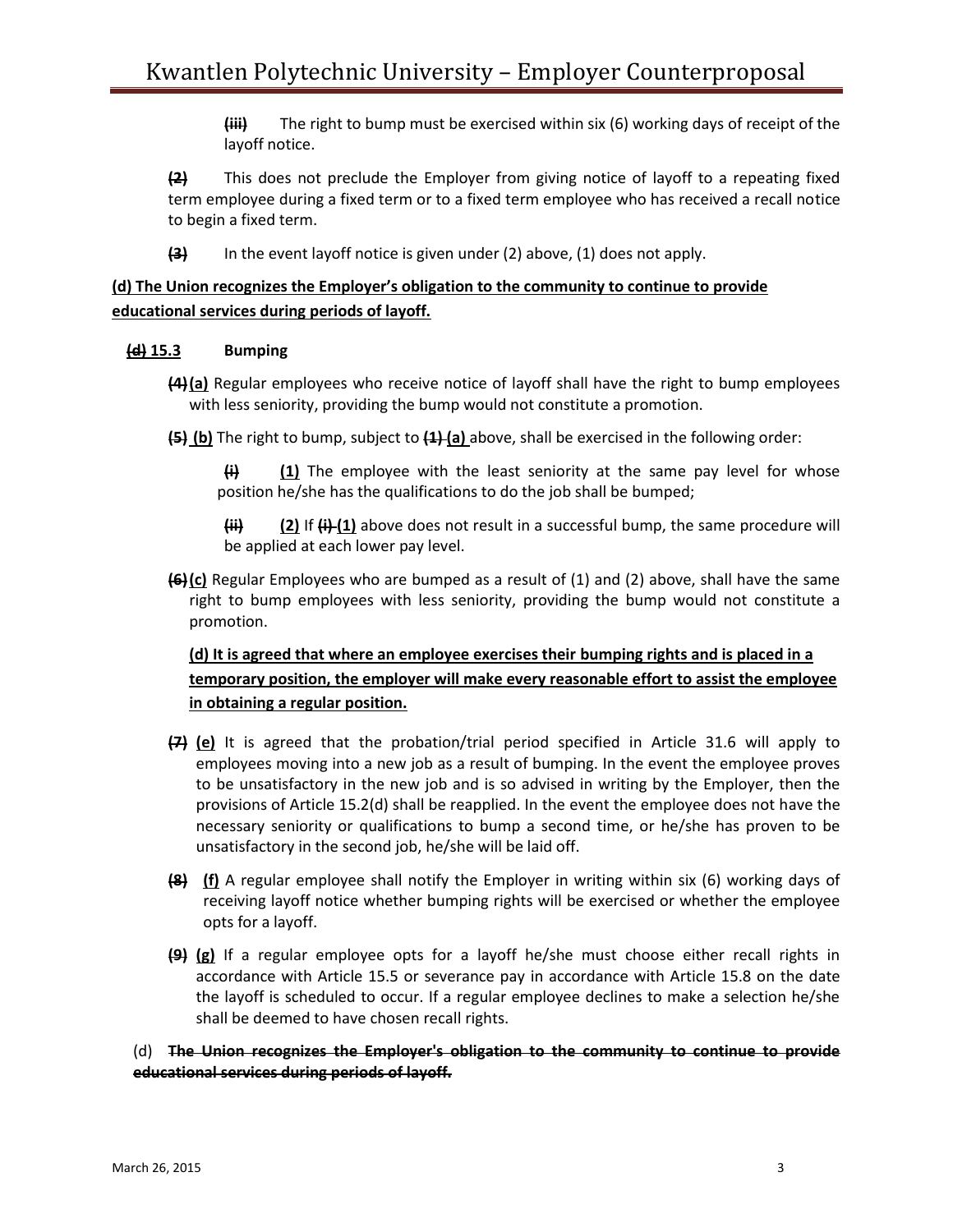# **15.3 15.5 Application**

The application of the layoff, bumping, and recall procedures in Article 15.2, **15.3** and 15.**54** shall be subject to joint employer/union discussion. These procedures shall be carried out on a university-wide basis.

In the case of a dispute arising from this article, the matter shall be resolved through the grievance procedure, commencing at Step 3.

# **15.4 15.6 Advance Notice**

(e) Where possible, the Employer will notify regular employees who are to be laid off, at least **forty (**40**)** working days prior to the effective date of layoff. If the employee has not had the opportunity to work **twenty (**20**)** full days after notice of layoff, the employee shall be paid in lieu of work for that part of the **twenty (**20**)** days during which work was not made available. These provisions do not apply to a temporary layoff which is a result of fire or natural disaster.

(f) An employee who is offered an auxiliary recall and accepts that recall, cannot claim the right to notice or pay in lieu pursuant to Article 15.4, **6** (a) when the auxiliary work expires and the employee returns to layoff status. The Employer, however, will provide an appointment notice to the employee specifying the expected duration of the auxiliary work. This notice may be amended by the Employer.

# **15.5 15.4 Recall**

(a) Regular employees on layoff shall retain recall rights commencing with the date of layoff for a period of one **(1)** year.

(b) In the event an employee performs auxiliary work during **his their** period of layoff, the auxiliary time worked will be added to the one **(1)** year period of recall eligibility specified in Article 15.**54**(a).

(c) Recall shall be in order of service seniority, regular employees preceding auxiliary employees, providing the regular employee has the necessary qualifications, ability and experience to fill the position and the recall would not constitute a promotion. It is agreed that Article 31.6 **Trial Period** applies in the event the employee is not recalled to **his/her their** former position.

(d) In the event the employee is recalled to **his/her their** former position or to a position at the same pay level as **his/her their** former position, the employee, at the time of recall, will be placed at the same step in the pay level that **he/she was they were** in at the time of layoff.

### **15.6 Notice of Recall**

(g) **(e)** Notice of recall to a regular position shall be made by telephone, or if unsuccessful, by registered mail to the last address of the employee known by the Employer. A copy of the letter shall be sent to the President of the Union. Failure of the employee to report for work within five (5) calendar days of receiving notice to do so, shall result in loss of benefits as per Article 15.7.

It shall be the employee's responsibility to keep the Employer informed of the employee's current address during the period of layoff.

(h) **(f)** Employees may refuse recall to an auxiliary position without affecting their entitlement under Article 15.7.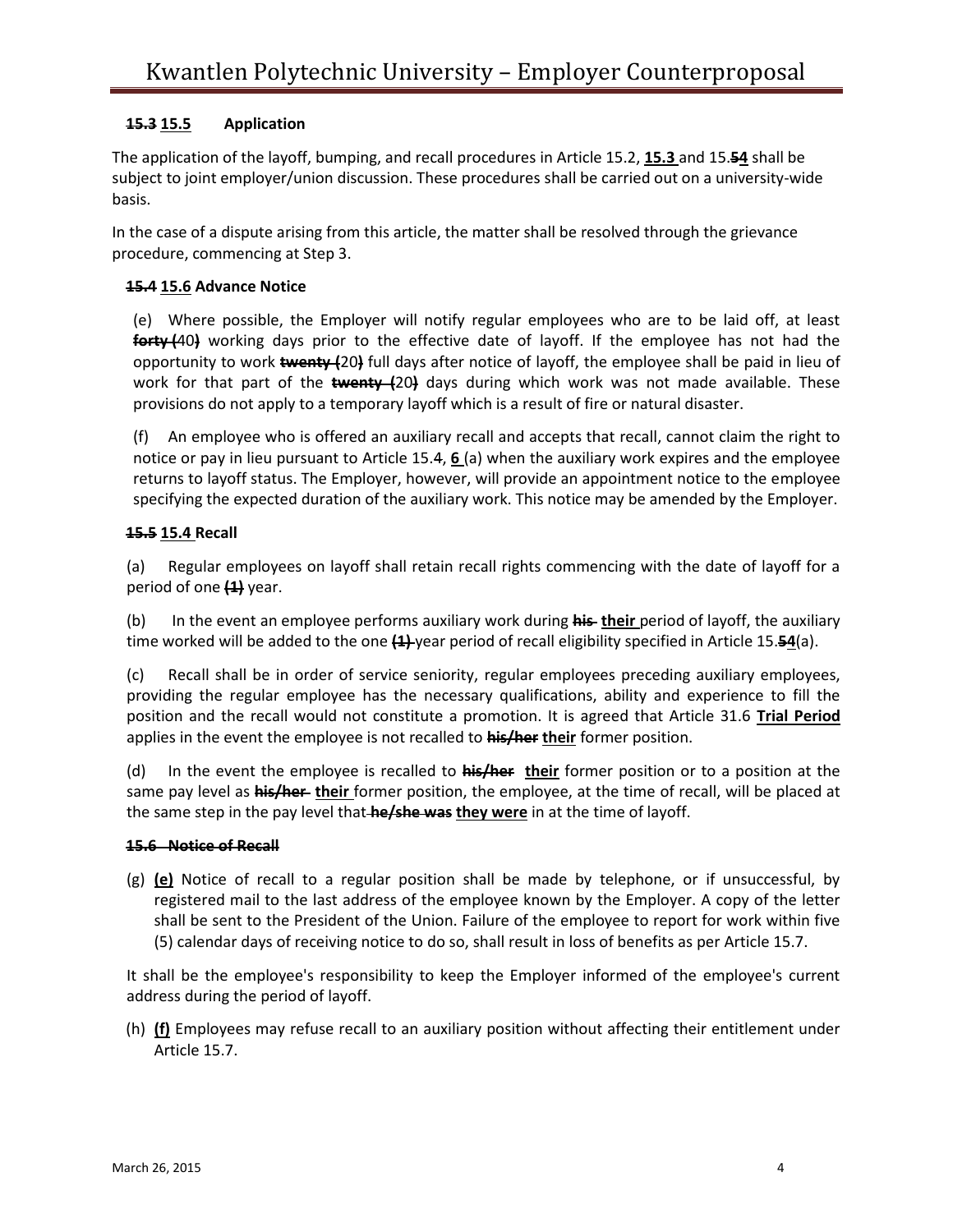# **15.7 Continuation of Benefits**

**(a)** A **FRegular employees** on layoff recall will be entitled to the following benefits:

| Article 21.1    | <b>Basic Medical Insurance</b>  |
|-----------------|---------------------------------|
| Article 21.2    | <b>Extended Health Benefits</b> |
| Article 21.3(a) | Group Life Insurance            |
| Article 21.5    | Dental Plan                     |

for a period of one **(1)** year from the day of layoff, or as per Article 15**.54**(b). Premium payments will be in accordance with provisions provided in the above clauses.

# **(b) Regular employees who through the bumping process are placed in a temporary position will be entitled to all provisions of the collective agreement except Article 15 Layoff and Recall, Article 21.4 Short Term Indemnity Plan and Long Term Disability Insurance and Article 25.10 Deferred Salary Leave.**

### **15.8 Severance Pay**

- (i) **(a)** A regular employee may opt for severance pay on the date the layoff was scheduled to occur, in which case **he/she they** shall be deemed to have resigned and shall forfeit all seniority and right to recall.
- (j) **(b)** A regular employee with less than one **(1)** year's service seniority who has elected severance pay pursuant to this article shall be entitled to severance pay in an amount equal to two (2) weeks current straight-time pay.
- (k) **(c)** In the event of a layoff, a regular employee with one **(1)** or more year's service seniority who opts for severance pay the following shall apply:

| <b>Completed Years</b> | Completed    | Severance                      | Percentage of Current |
|------------------------|--------------|--------------------------------|-----------------------|
| of Service             | <b>Hours</b> | Amount                         | Annual Salary         |
| 1 year                 | 1,820 hours  | 3 weeks                        | 5.769%                |
| 2 years                | 3,640 hours  | 6 weeks                        | 11.538%               |
| 3 years                | 5,460 hours  | 6 weeks + $\frac{1}{2}$ month  | 15.705%               |
| 4 years                | 7,280 hours  | $6$ weeks + 1 month            | 19.872%               |
| 5 years                | 9,100 hours  | 6 weeks $+1\frac{1}{2}$ months | 24.038%               |
| 6 years                | 10,920 hours | $6$ weeks + 2 months           | 28.205%               |
| 7 years                | 12,740 hours | 6 weeks $+2\frac{1}{2}$ months | 32.372%               |
| 8 years                | 14,560 hours | 6 weeks $+3$ months            | 36.538%               |
| 9 years                | 16,380 hours | 6 weeks $+3\frac{1}{2}$ months | 40.705%               |
| 10 years               | 18,200 hours | 6 weeks $+$ 4 months           | 44.872%               |
| 11 years               | 20,020 hours | 6 weeks $+4\frac{1}{2}$ months | 49.038%               |
| 12 years               | 21,840 hours | 6 months                       | 50.00%                |

### **(1)** *straight-time pay;*

A regular employee shall not receive an amount greater than six (6) months current straight-time pay.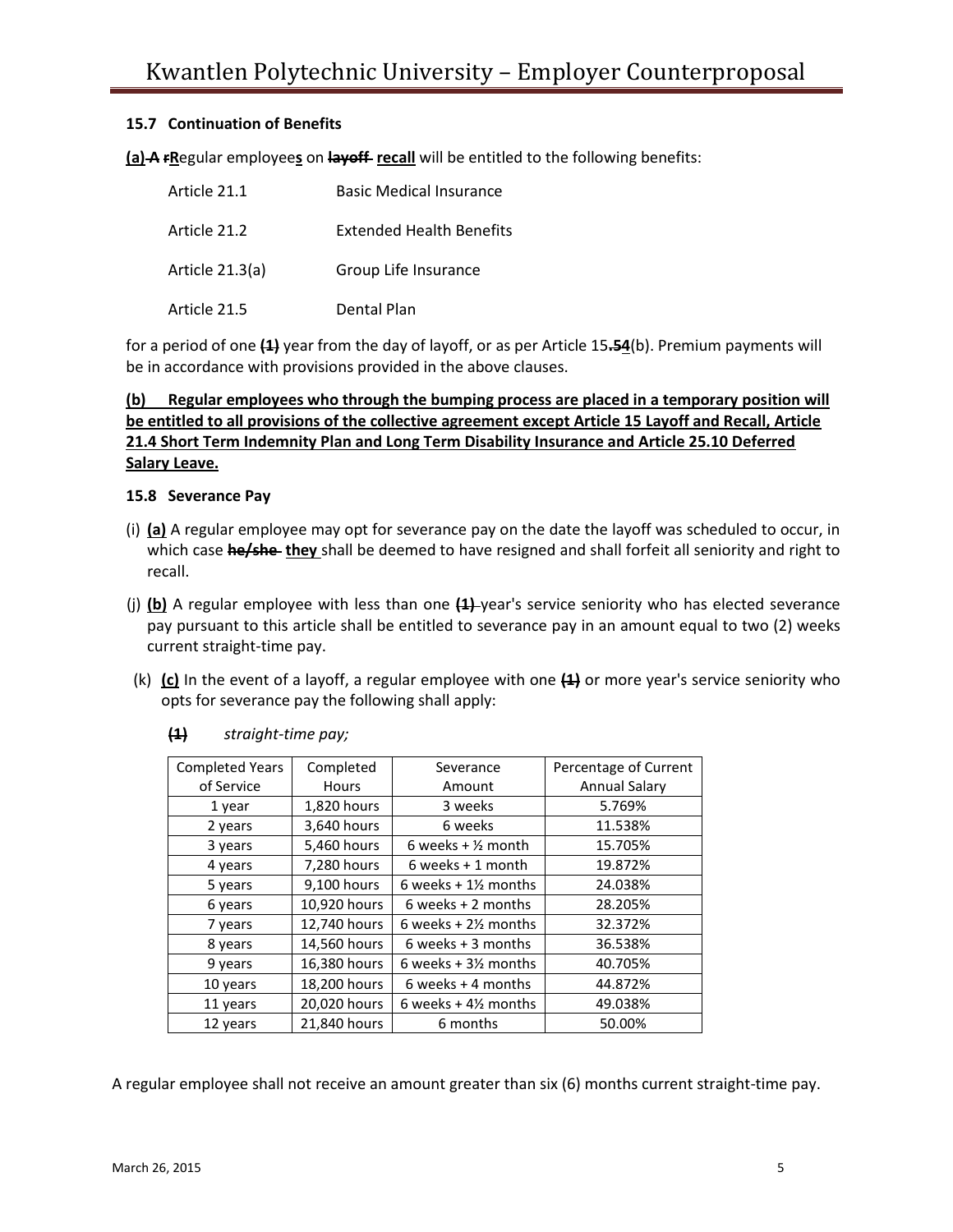# **Article 16.1 Standard Workweek**

(a) The standard workweek shall consist of thirty-five (35) hours of work on any five (5) consecutive days. The workday shall consist of seven (7) hours per day.

(b) The Union and the Employer recognize that there exist various versions of a modified workweek concept, which average thirty-five (35) hours per week, all of which have been approved by the Labour Standards Branch. It is understood that such cases are exceptions to Clause 16.1(a) only in respect to the thirty-five (35) hour limitation, and the seven (7) hour per day limitation.

#### **ARTICLE 16.10 Workplace Flexibility**

**(nc) Where, for bona fide operational reasons, the employer schedules employees When employees are scheduled** to work Saturday or Sunday, the following criteria shall apply:

- i. Effective February 9, 2001, new positions created and vacant positions may include Saturday and/or Sunday as a regular workday. **Postings for these positions shall state the consecutive days of work.**
- **ii.** No regular employee hired prior to February 9, 2001, shall be required to work Saturday or Sunday as a regular workday, unless the employee is currently scheduled to work Saturday or Sunday **or is successful in posting into a position which has been posted in accordance with c iii) below.**
- **iii. The parties agree that new positions created and vacant positions shall state the current consecutive days of work. This will not preclude the employer from changing the days of work to a different work schedule based on operational needs for those employees hired after July 1, 2015.**
- iv. No employee shall be laid off or have their hours of work reduced as a result of this article.
- v. Employees hired prior to March 14, 2005 shall receive a premium of one additional hour of pay for all regularly scheduled work on Saturday and Sunday.

### **(cd) The modified workweek plan(s) shall not result in increased compensation to an employee.**

### **(de) Guidelines on modified workweek schedules are available on the Human Resources website.**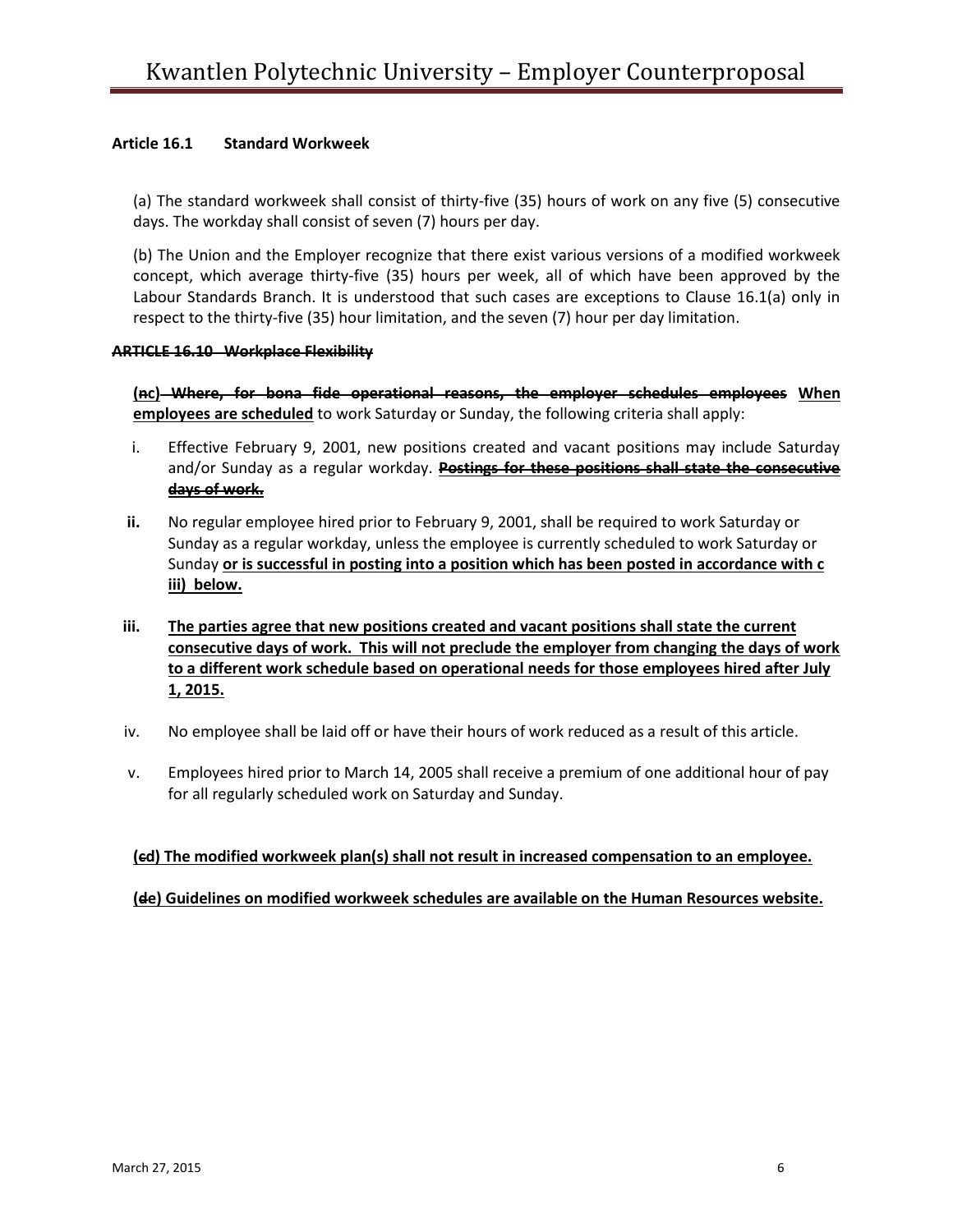# **ARTICLE 16 – HOURS OF WORK**

### **16.8 Rest Periods**

All employees shall have two (2) fifteen (15) minute rest periods in each work period in excess of six (6) hours, one (1) rest period to be granted before and one (1) after the meal period. Employees working shifts of four and one-half (4½) hours but not more than six (6) hours, shall receive two (2) rest periods during such a shift. Employees working shifts of less than four and one-half (4½) hours shall be granted one (1) rest period during such a shift.

# **Rest periods and meal periods shall be granted in accordance with the following schedule:**

### **Employees working:**

| <b>Hours worked</b>   | <b>Rest Period</b> |
|-----------------------|--------------------|
| $<$ 4.5 hours         | 1x15 minute        |
| $\approx$ ->4.5 hours | 2x15 minute        |

Rest periods shall not begin until one  $(4)$  hour after the commencement of work or not later than one  $(4)$  hour before either the meal period or the end of the shift, however, a single rest period of thirty  $(30)$ minutes may be taken during the second and third shifts subject to approval by the Union **Employer.** Rest periods shall be taken without loss of pay to the employees.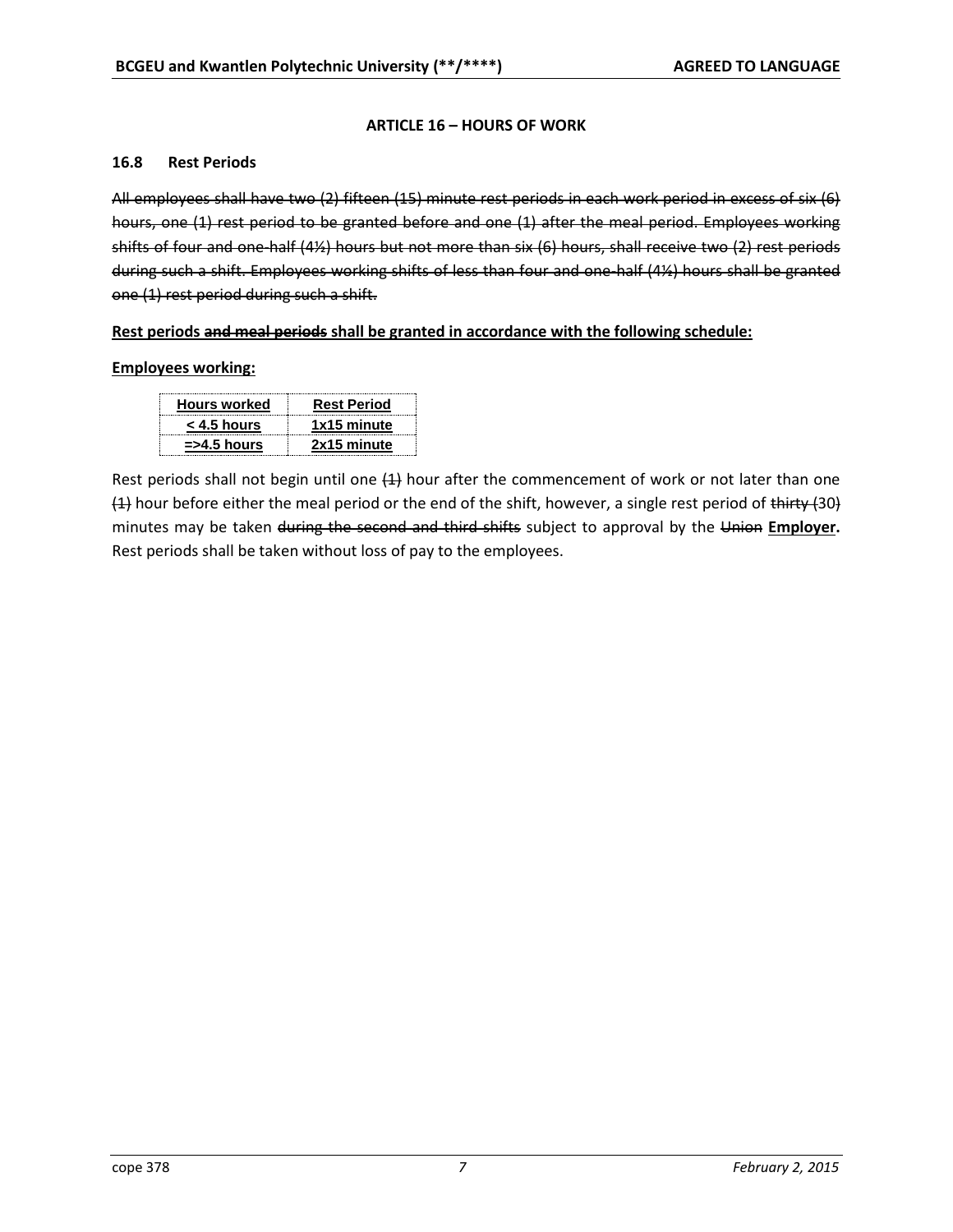#### **16.10 Workplace Flexibility**

Where, for bona fide operational reasons the Employer schedules employees to work Saturday or Sunday, the following criteria shall apply:

(a) Effective February 9, 2001, new positions created and vacant positions may include Saturday and/or Sunday as a regular workday. Postings for these positions shall state the consecutive days of work.

(b) No regular employee hired prior to February 9, 2001, shall be required to work Saturday or Sunday as a regular workday, unless the employee is currently scheduled to work Saturday or Sunday.

(c) No employee shall be laid off or have their hours of work reduced as a result of this article.

(d) Employees hired prior to March 14, 2005 shall receive a premium of one additional hour of pay for all regularly scheduled work on Saturday and Sunday.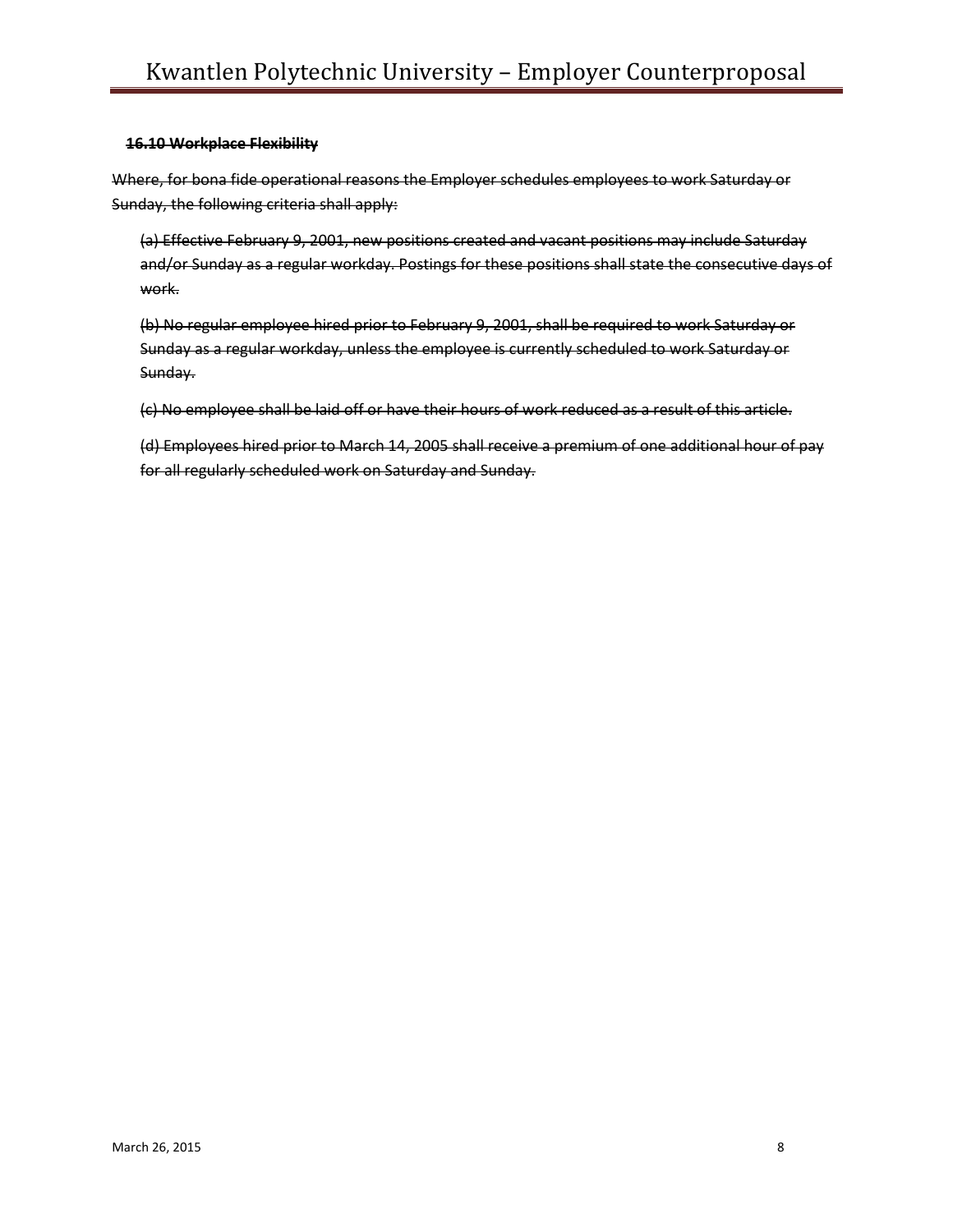# **ARTICLE 18 – OVERTIME**

#### **18.4 Sharing of Overtime**

The first opportunity for overtime work would go to those specific individuals who normally do the work in question. Otherwise it shall be allocated on an equitable basis within the work area.

Regular full-time employees shall be afforded the opportunity to work the overtime prior to regular part-time employees and auxiliary employees working overtime.

### **Overtime will be allocated on the following basis:**

**(a) overtime should first be assigned to those individuals who normally do the work and can do the work in conjunction with an existing shift they are scheduled to work or are currently working as determined by the employer.**

**(b) for overtime work that cannot be done in conjunction with an existing shift, then regular fulltime employees, in seniority order, by rotation, who normally do the work will be afforded the opportunity to work prior to auxiliary and regular part-time employees being offered overtime.**

**(c) Notwithstanding clauses (a) and (b) above, in an emergency situation, the Employer may assign the overtime to the qualified employee (s) who will be able to respond as quickly as possible.** 

**For the purposes of this clause an emergency situation is defined as a situation where if the work is not done as soon as possible health and safety may be compromised and/or there may be damage to the employer's physical plant and/or where it is necessary to restore infrastructure for when it needs to be available, and/or where students will be directly and adversely affected.**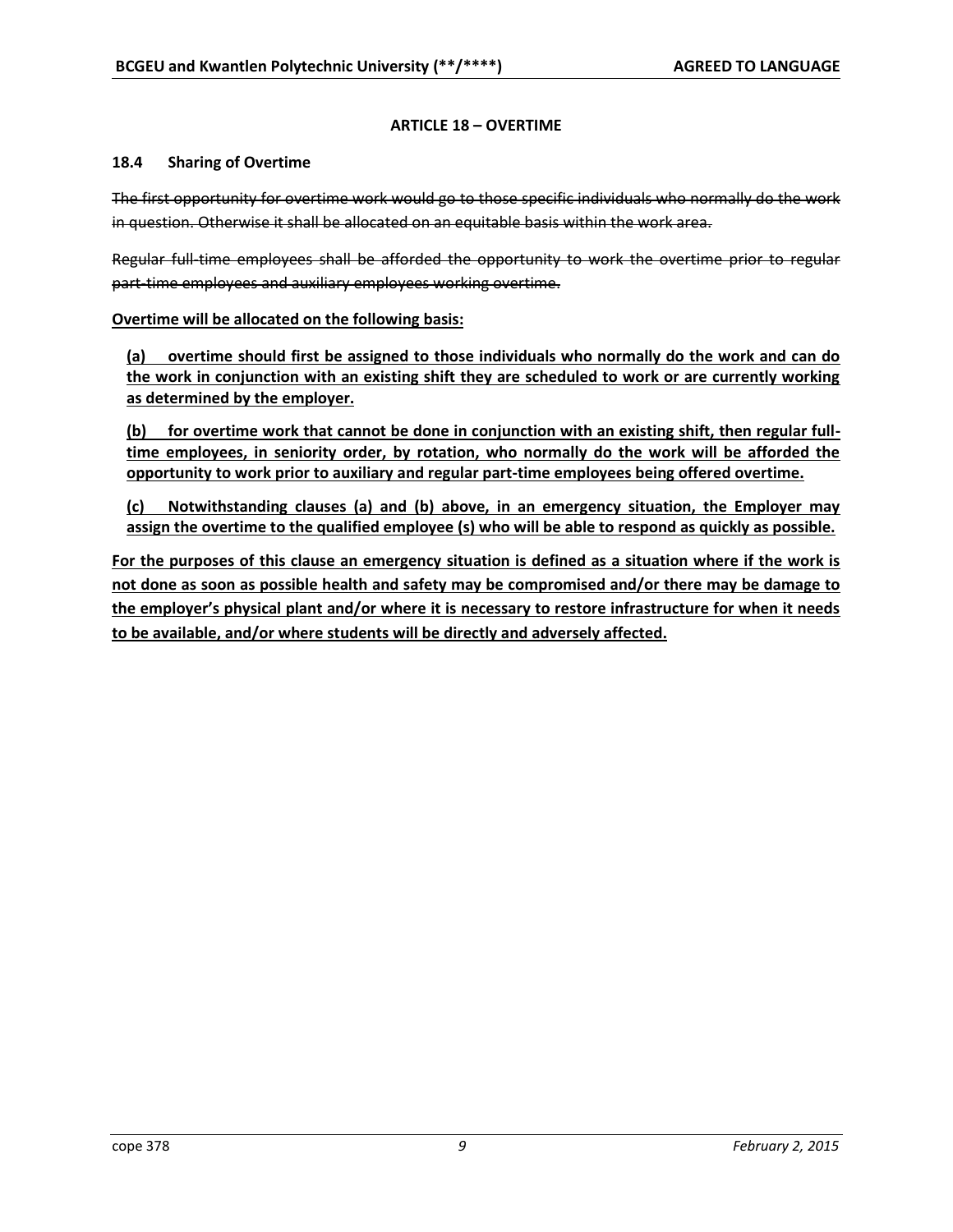# **ARTICLE 18.5 Overtime and Travel Time Compensation Pay**

**(**a) Overtime worked shall be compensated for at the following rates:

(1) Time and one-half  $(1\frac{1}{2}x)$  for the first two (2) hours of overtime on a regularly scheduled workday;

(2) Double-time  $(2x)$  for hours worked in excess of  $(1)$ ; and

(3) Double-time (2x) for all hours worked on a day of rest.

The compensation of overtime in (1) and (2) is to be on a daily basis and not cumulative.

(b) Employees who work on a designated holiday which is not a scheduled workday shall receive their regular day's pay, and shall receive additional compensation at the rate of double-time (2x) for all hours worked; except for Christmas and New Year's when the additional compensation shall be at the rate of double-time and one-half (2½x) for all hours worked.

**c) Employees on travel status who are required to travel on the Employer's business outside their regular working hours shall be compensated at the applicable overtime rates for all hours travelled. The Employer may determine the means of such travel.**

**(dc**)Employees shall have the option of receiving cash for overtime compensation or equivalent compensating time off in lieu of being paid, to a limit of seventy (70) hours.

**(ed)** If employees elect to take compensating time off for overtime compensation, they shall be entitled within sixty (60) days to schedule such earned time off.

**(fe)**Any overtime due at year end for that calendar year, or prior to terminating employment, shall be paid in cash.

**(gf)**Overtime shall be calculated in thirty (30) minute increments.

*New Article 18.12 Replaces 18.5 (c).*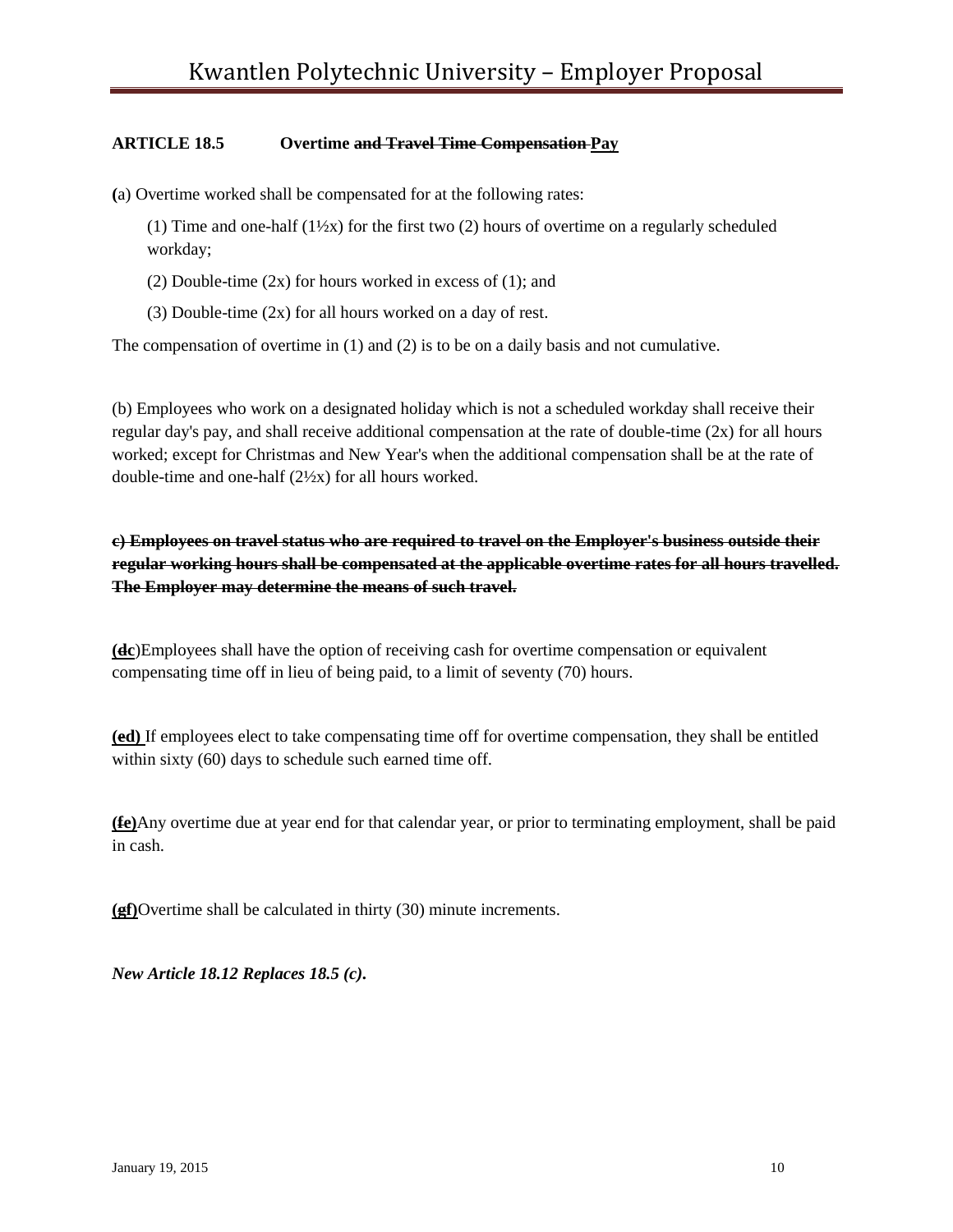### **18.6 Overtime Meal Allowance**

**Effective July 1, 2015,** employees who are required to work a minimum of two and one-half (2½) hours overtime before or after their scheduled hours of work shall be provided with either a meal or a meal allowance in the amount of **nine dollars (\$9.00) \$15.30**. A meal break of one-half (½) hour with pay shall be given at the overtime rate. A further meal or meal allowance of **nine dollars (\$9.00) \$15.30** and a meal break of one-half (½) hour with pay shall be provided during each subsequent four (4) hour overtime period.

Where a meal is provided, employees will be advised of the details of the meal in advance. If the employee is unable to eat the meal provided, he or she will advise the Employer. The employee is then entitled to receive the meal allowance.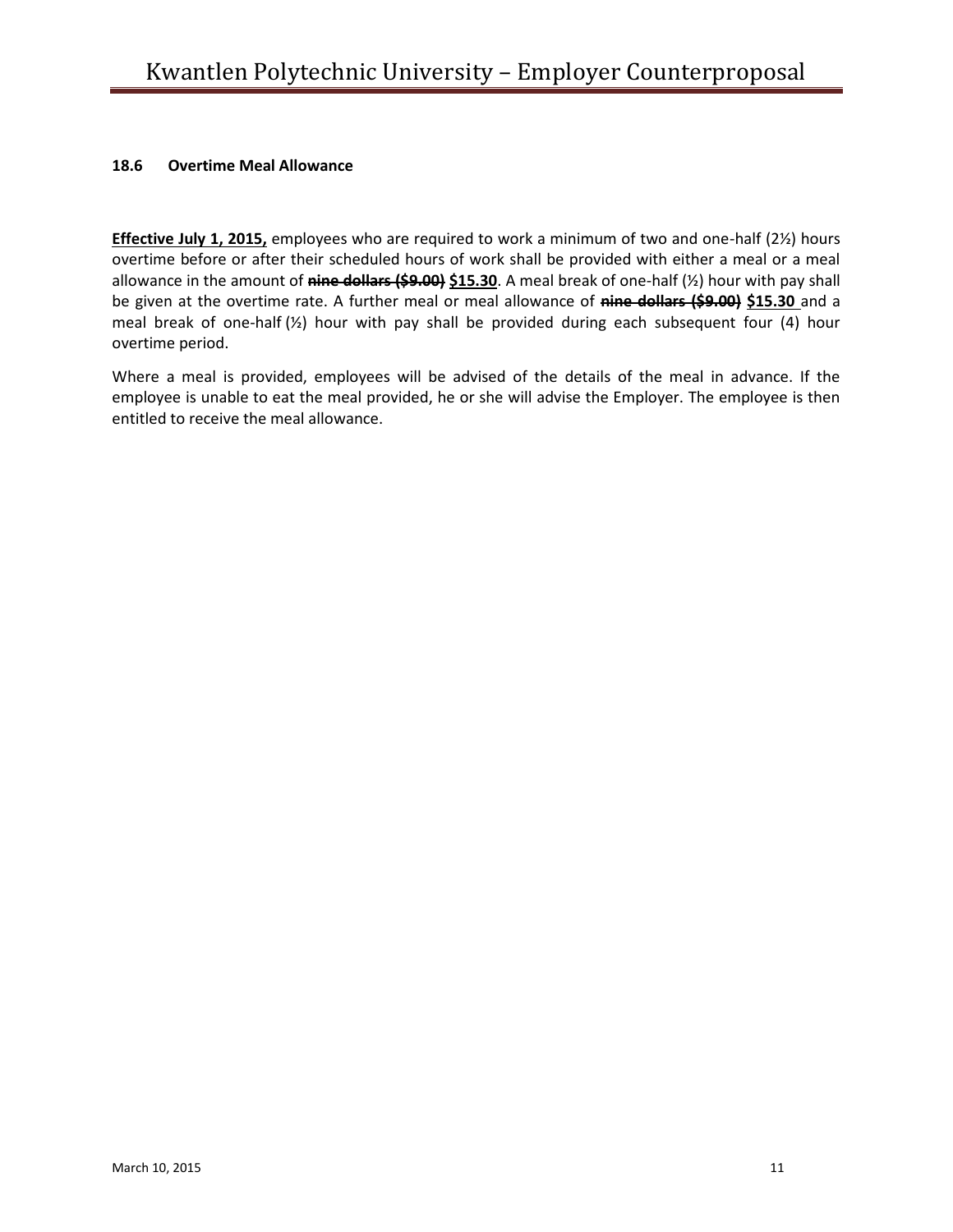# **ARTICLE 18 – OVERTIME**

# **ARTICLE 18.10 Callout Provisions**

Regular employees, who are called back to work outside normal hours, shall be compensated for a minimum of four (4) hours at the applicable overtime rates, and will be reimbursed at applicable mileage rates for portal-to-portal transportation. A callout is not an extended shift.

# **The provisions of 18.4(c) apply where the call-out is the result of an emergency.**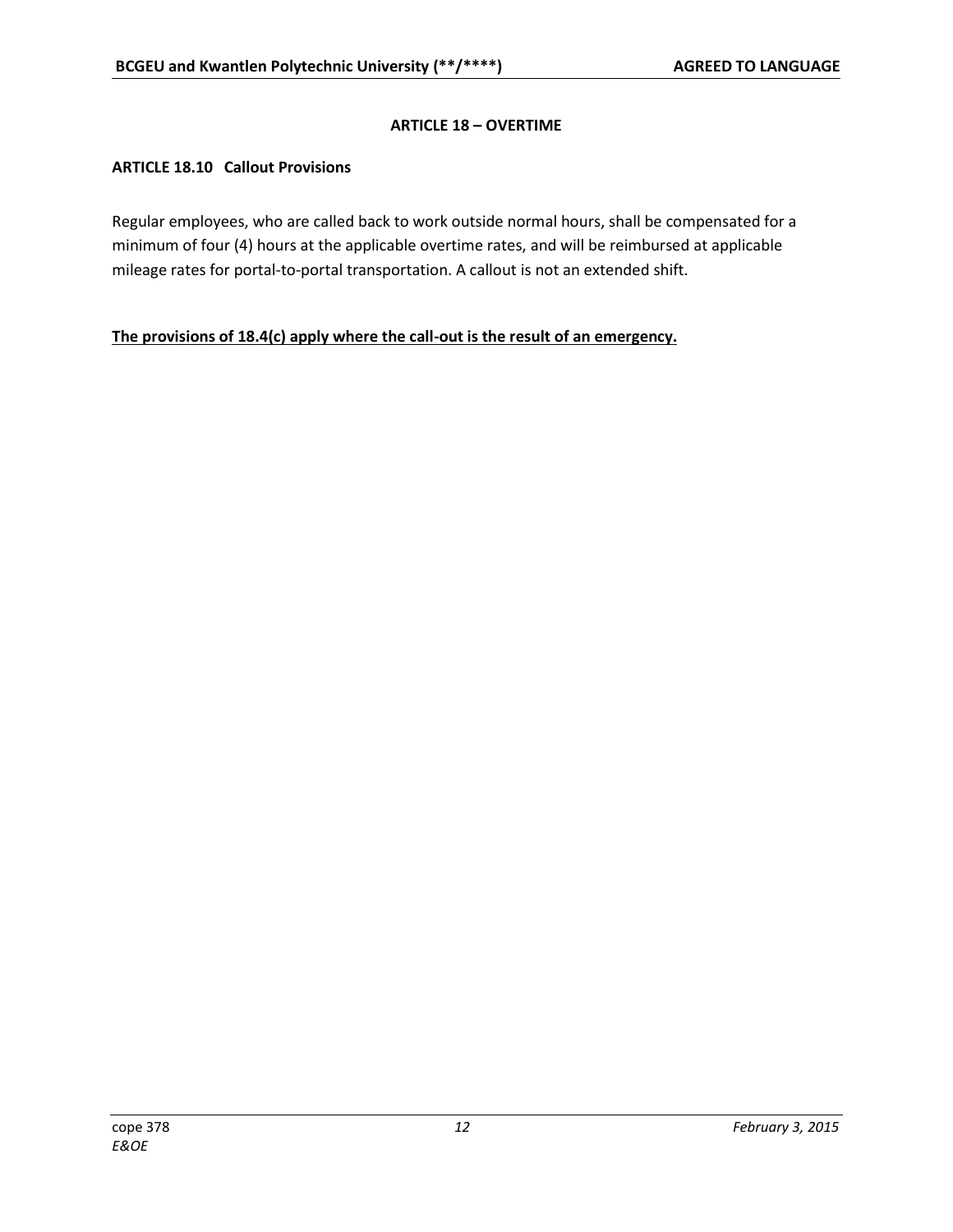# **NEW ARTICLE 18.12: Travel Time Pay**

**Notwithstanding the overtime provisions of Article 18.5 (a) and (b), the following provisions will apply to employees travelling on the employer's business:**

# **When the Employer requires an employee to travel on the employer's business the employer will:**

- **(a) provide the employee's regular rate of pay for scheduled work hours, plus up to a maximum of three hours of overtime, for travel on a scheduled work day;**
- **(b) provide the employee with paid time off of one day for each day the employee is required to travel on a scheduled rest day or paid holiday. The employer will schedule the compensating days off in conjunction with the employee's regular scheduled days off, or schedule in accordance with another alternative proposed by the employee and agreed to by the employer;**
- **(c) provide the employee's regular rate of pay for scheduled work hours, plus up to a maximum of three hours of overtime, where an employee works and travels on the same day.**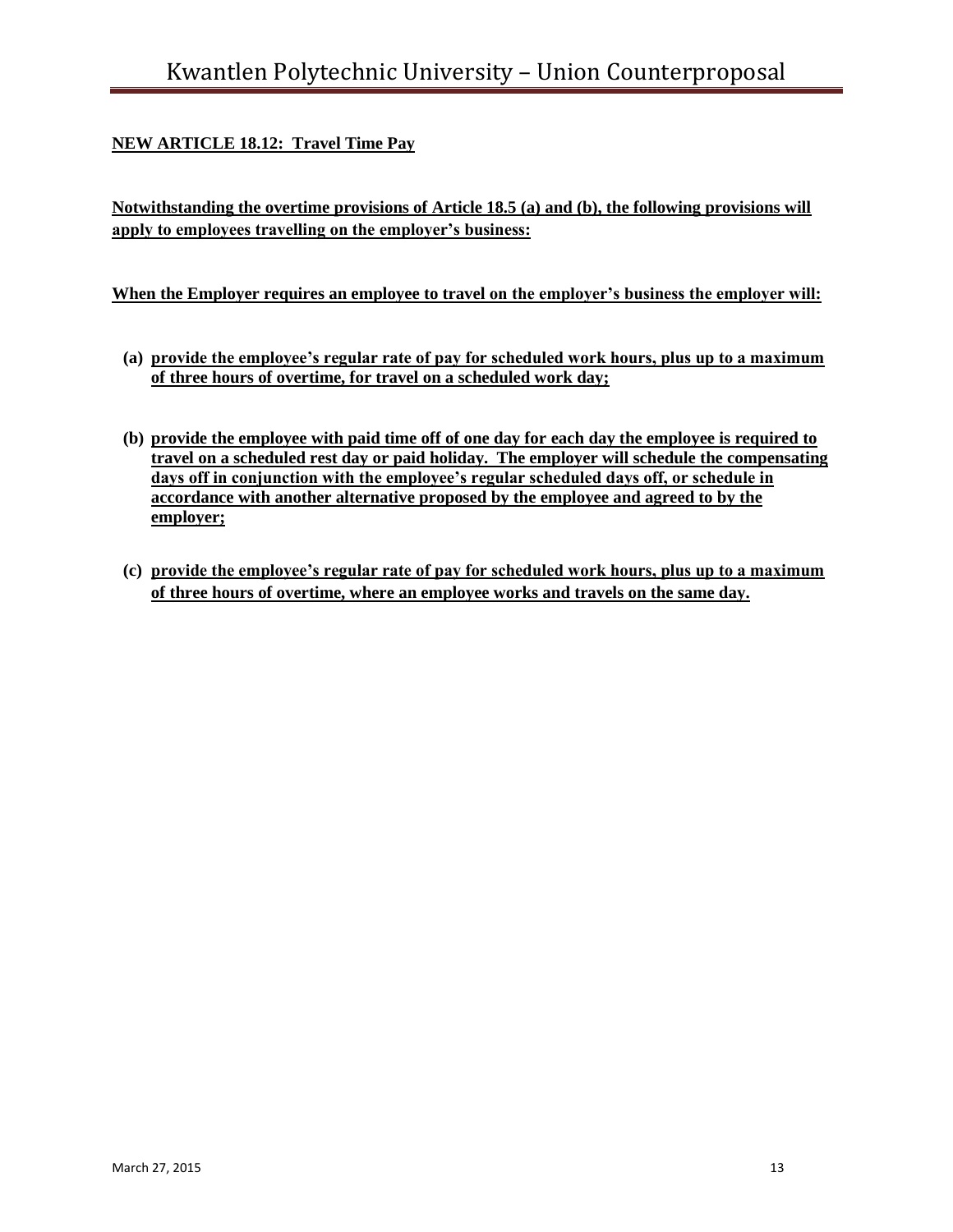# **ARTICLE 21.2 Extended Health Benefits**

The Employer, by means of a policy issued by the insurance company, provides extended health benefits including an eyeglass and contact lens option, to all regular employees and their dependents. The Employer shall pay the full cost of the premiums. Benefits will be paid in accordance with the schedule of benefits listed in the plan and will be subject to limitations specified in the Plan.

- (a) **Effective April 1, 2005**, **eE**mployees will be reimbursed a total of \$75 every two years for vision exams.
- (b) Extended Health Benefits:
	- (1) Total lifetime coverage level will be unlimited
	- (2) Hearing aid benefit claims will be to a maximum of \$600 every five years.
	- (3) Vision care benefit claims will be to a maximum of \$250 every two years.

# **Effective January 1, 2018, vision care benefit claims will be to a maximum of \$500.00 every two years.**

**The parties agree to make the adjustments to the health and welfare benefits of the institution effective the first day of the month following ratification.**

**Effective one month following the date of ratification, P**rescription drug reimbursements will only be issued for those prescription drugs that are included under the BC Provincial Pharmacare Formulary.

# **Note: The MOA regarding changes to the BC Pharmacare formulary is attached for reference purposes.**

**While not to be included in the Collective Agreement The maximum reimbursement for professional services will be increased as follows: Effective January 1, 2017 to \$400.00**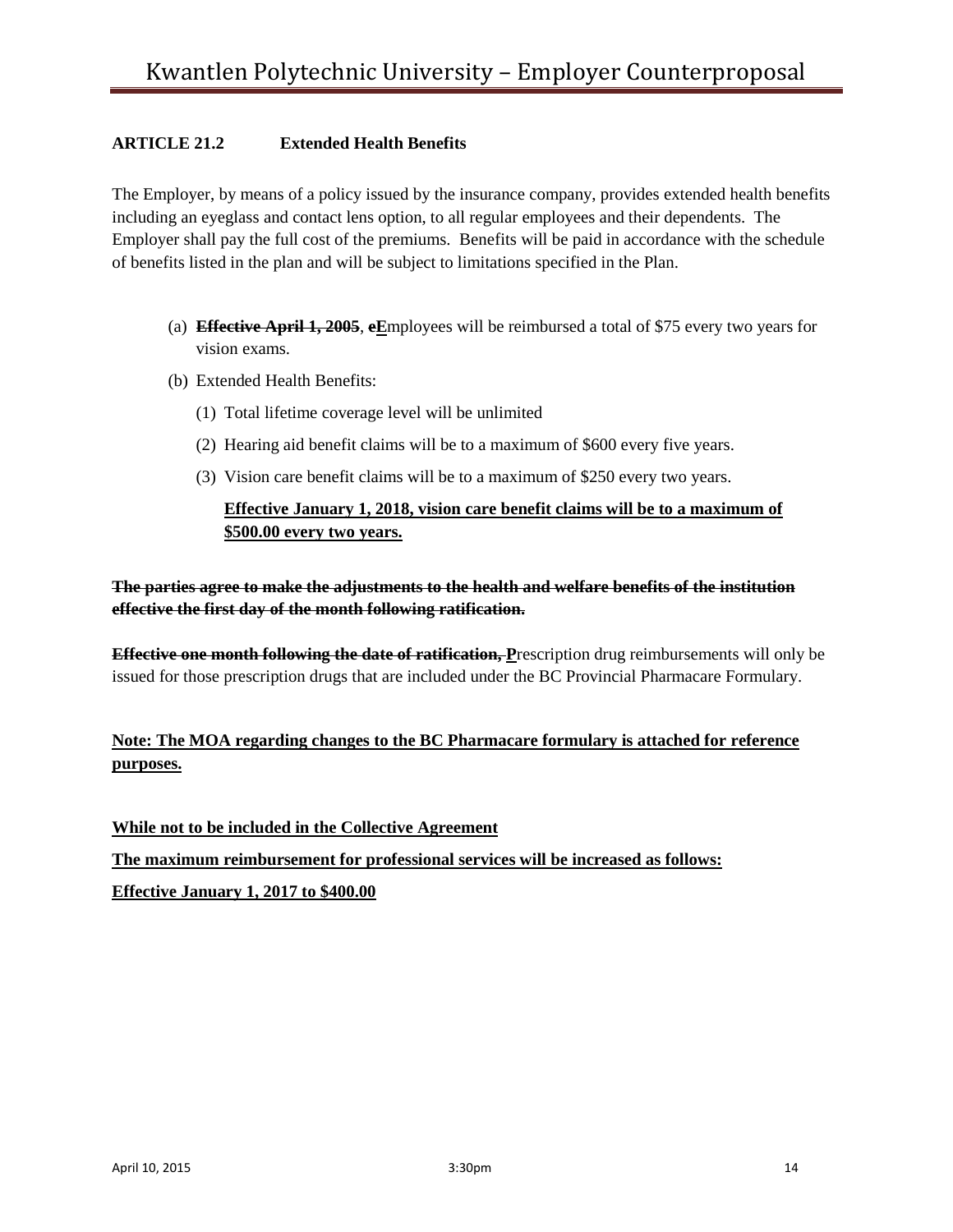# **ARTICLE 21 – HEALTH AND WELFARE**

**21.7(NEW) Joint Early Intervention Program**

**The parties have agreed to participate in the Post-Secondary Joint early Intervention Program (JEIP). The parties also agreed that the JEIP will incorporate the following principles:**

- **a) Jointly Managed – The program will be jointly managed by the Employer and the Union**
- **b) Mandatory – An employee may be referred for participation in the JEIP when absent from work for five or more consecutive days or where it appears that there is a pattern of consistent or frequent absence from work. If an employee is referred, the employee must participate in the JEIP.**
- **c) Rehabilitative- The JEIP is rehabilitative in nature.**
- **d) Confidential – The parties involved in the program will maintain confidentiality of all information.**

*(RENUMBER REMAINDER OF ARTICLE 21)*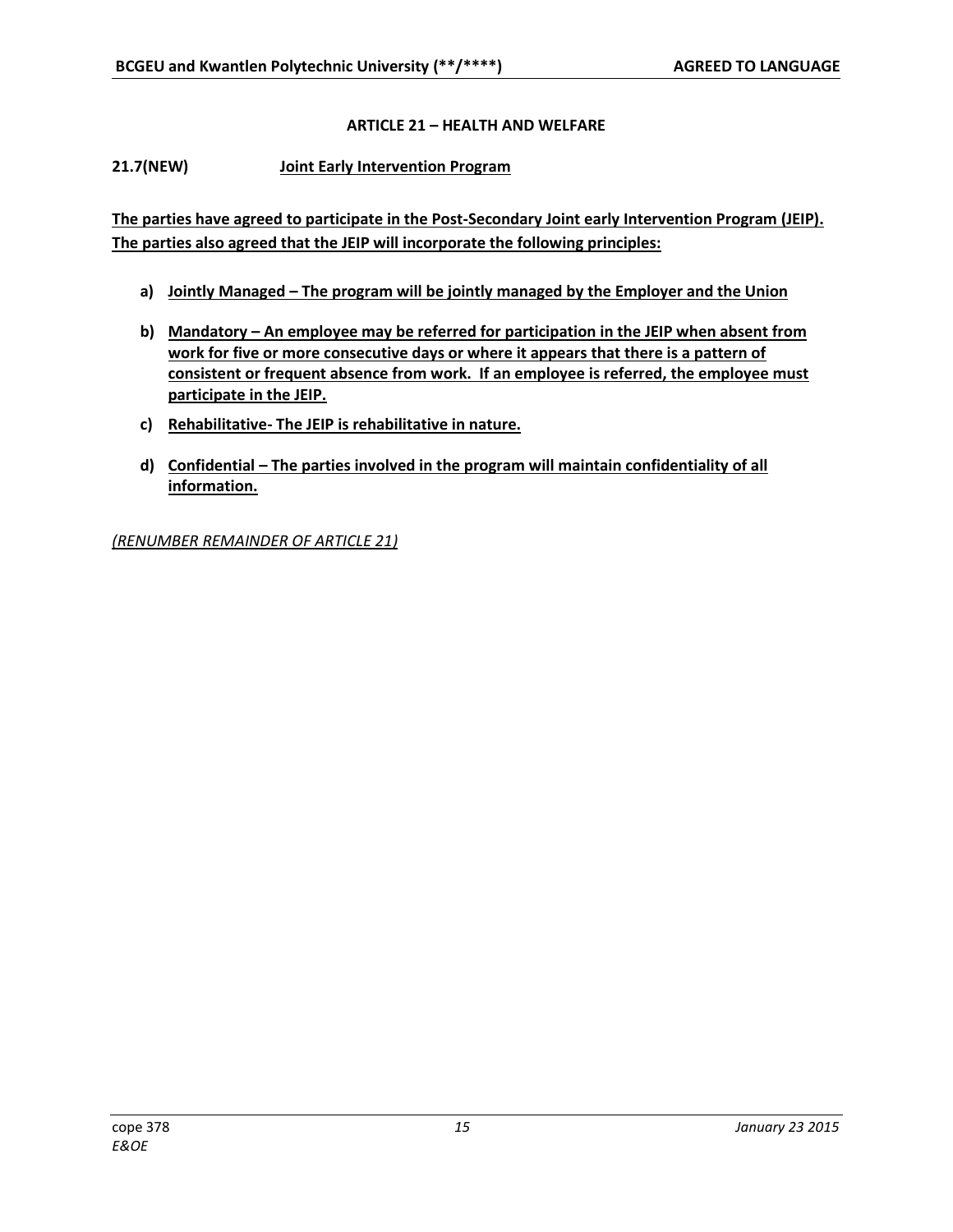**ARTICLE 21.11 Legislative Changes**

**If the premiums paid by the Employer for any employee benefit covered by this Agreement or applicable legislation are reduced as a result of any legislative action, the amount of the saving shall be used to increase other benefits available to the employees, as may be mutually agreed between the parties.**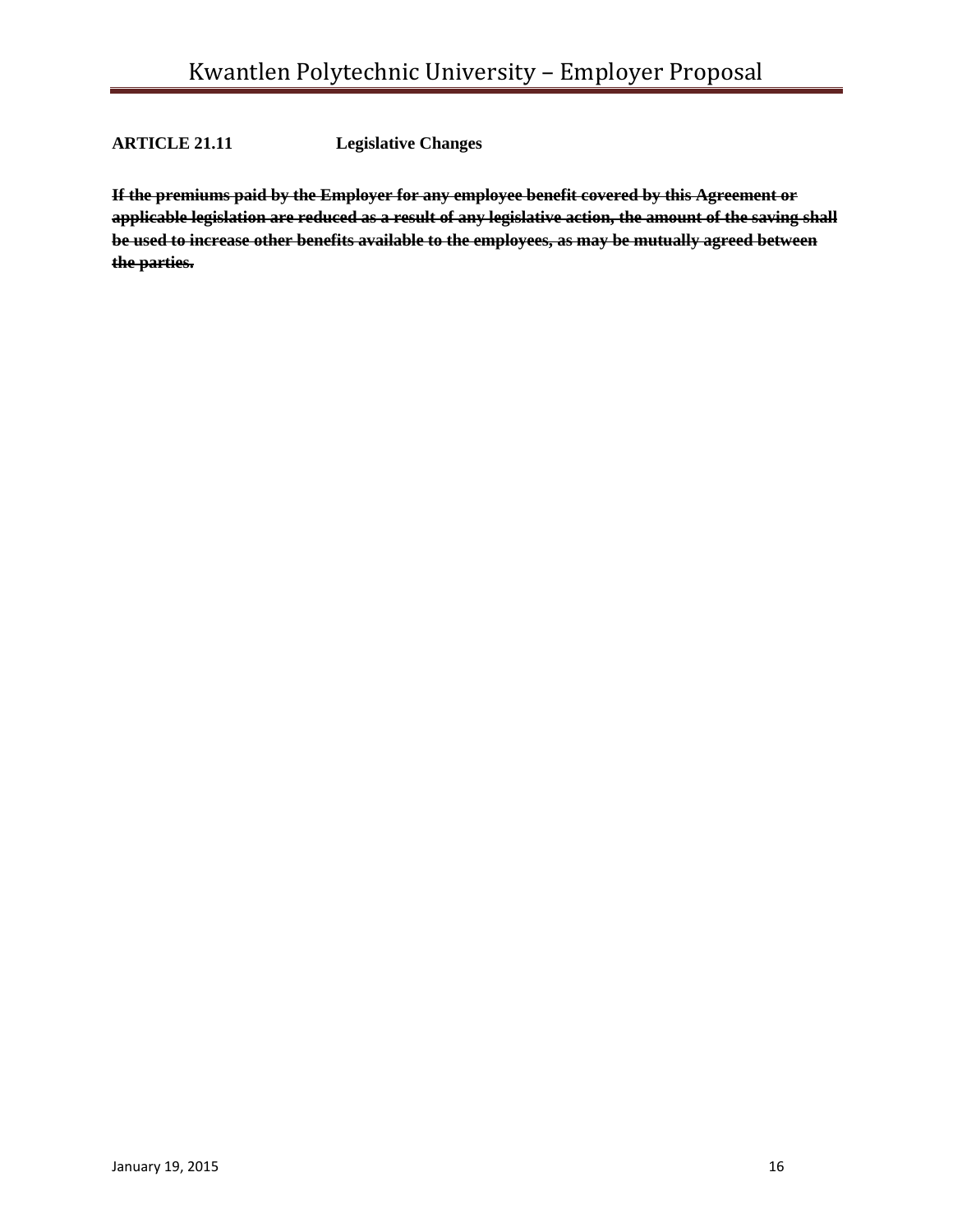# **Article 22 – STAFF TRAINING AND DEVELOPMENT**

# **22.2 Funding**

(a) The Employer shall, at the beginning of each fiscal year, allot seventy five dollars (\$75) per regular employee to fund staff training and development during the fiscal year.

(b) Applications under this article shall be considered by a Committee appointed by the Union. The Committee shall consist of two  $\{2\}$  representatives and shall meet as necessary to a maximum of once per month to review applications.

(c) The Committee shall establish criteria to be used when considering applications/proposals under this article.

(d) For the purpose of this article, costs **may include but** are **not** limited to tuition/registration fees and required course materials**, travel expenses and meals**. Employees are required to prepay and submit receipts and proof of successful completion at which time they will be reimbursed. Financial hardship cases will be considered on a case by case basis at the discretion of the PD Committee. No individual employee shall be sponsored for professional development at a total cost to the fund in excess of one thousand five hundred dollars  $(51500)$  in one  $(1)$  fiscal year.

(e) Preference shall be given to applications that demonstrate:

- (1) the activity is part of the employee's plan for career development;
- (2) the activity is offered by an accredited, recognized institution or professional association; or
- (3) the activity forms part of a course of studies leading to a degree, diploma, certificate or citation.

(f) The fund shall be used for credit and credit free courses and activities. Approval shall not be unreasonably withheld. Disputes arising from this article may be appealed to a committee comprised of one union and one employer representative and a final and binding decision shall be made.

(g) Applicants will be informed of the decision in writing by the PD Committee.

(h) The authority to grant leave during working hours for the purpose of education and training rests solely with the Employer. When the activity occurs during scheduled work time, employees shall continue to accrue seniority and receive all benefits during the period of such leave.

(i) If the activity only occurs during the employee's normal working hours, the supervisor, on behalf of the Employer, has the sole discretion to determine if a replacement is necessary. The cost of replacement salaries will be reimbursed by the PD Fund.

(j) In the event that an employee does not attend, fails or withdraws from an approved activity, the University is authorized to commence payroll deductions until the total amount paid by the fund has been deducted (maximum recovery rate shall not exceed five percent (5%) of an employee's basic biweekly salary). In the event that an employee terminates employment with the University, prior to the completion of a course(s), the University is authorized to deduct the total costs from the employee's final paycheque. These recovered monies shall be returned to the fund.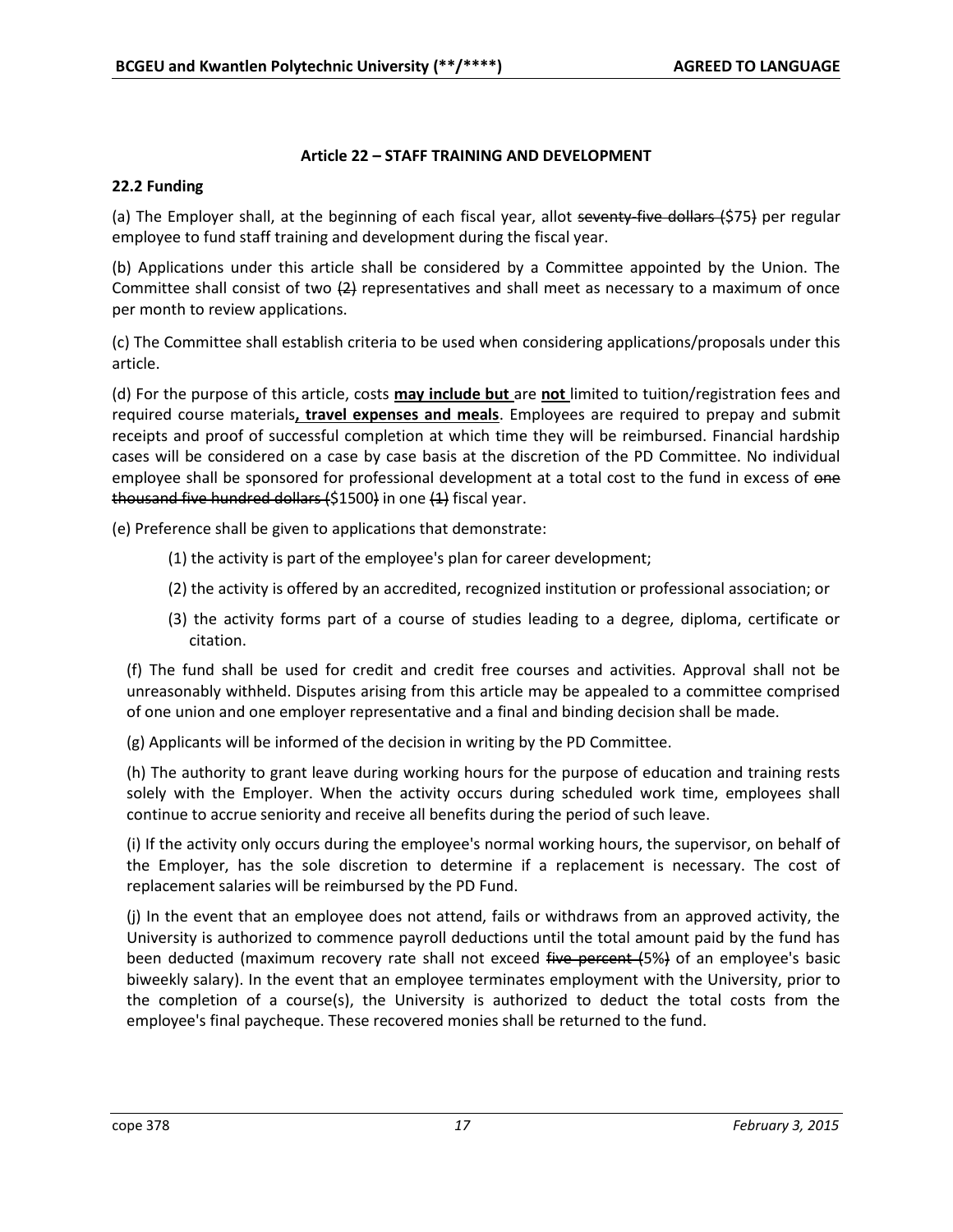(k) The total costs approved by the PD Committee shall not exceed the total amount set aside in (a) above and the funds carried forward in accordance with (l) below.

(l) Funds allocated to Staff Training and Development that are not used in the current year will be carried over into the next fiscal year.

(m) The Union agrees to provide the Employer with access to the financial records of the PD Committee.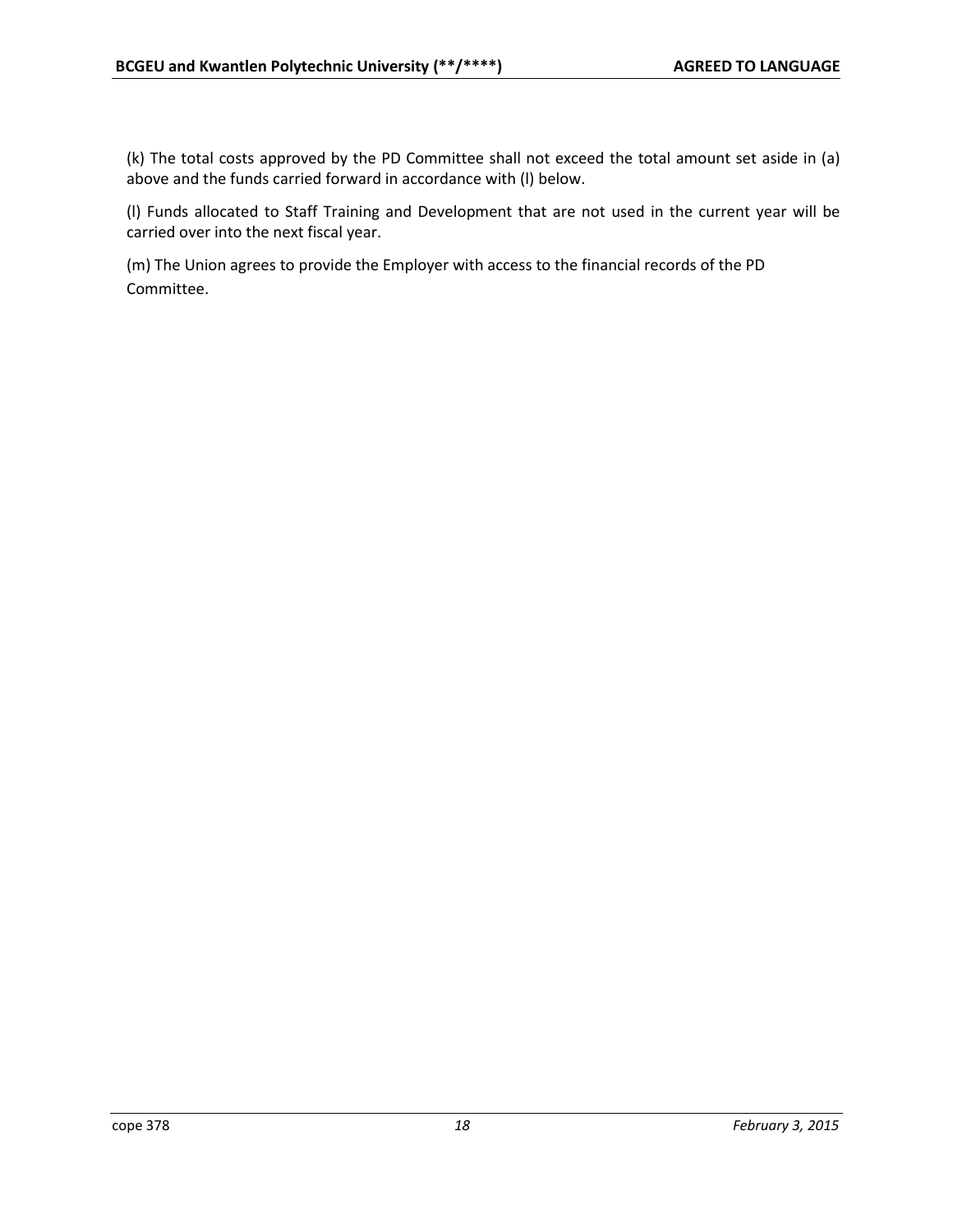# **25.XX (NEW) Compassionate Care Leave**

- (a) An employee who is entitled to compassionate care benefits under the Employment Insurance Act is entitled to a leave of absence without pay of up to eight weeks for the purpose of providing care or support to a gravely ill family member at risk of dying within 26 weeks.
- (b) Notwithstanding Article 14.3 Loss of Seniority, there will be no interruption in the accrual of seniority for the duration of the leave.
- (c) An employee who is granted a compassionate care leave of absence to care for a gravely ill family member shall be entitled to the benefits to a maximum of eight (8) weeks, and the premium payment shall be on the same basis as if the employee were not on leave.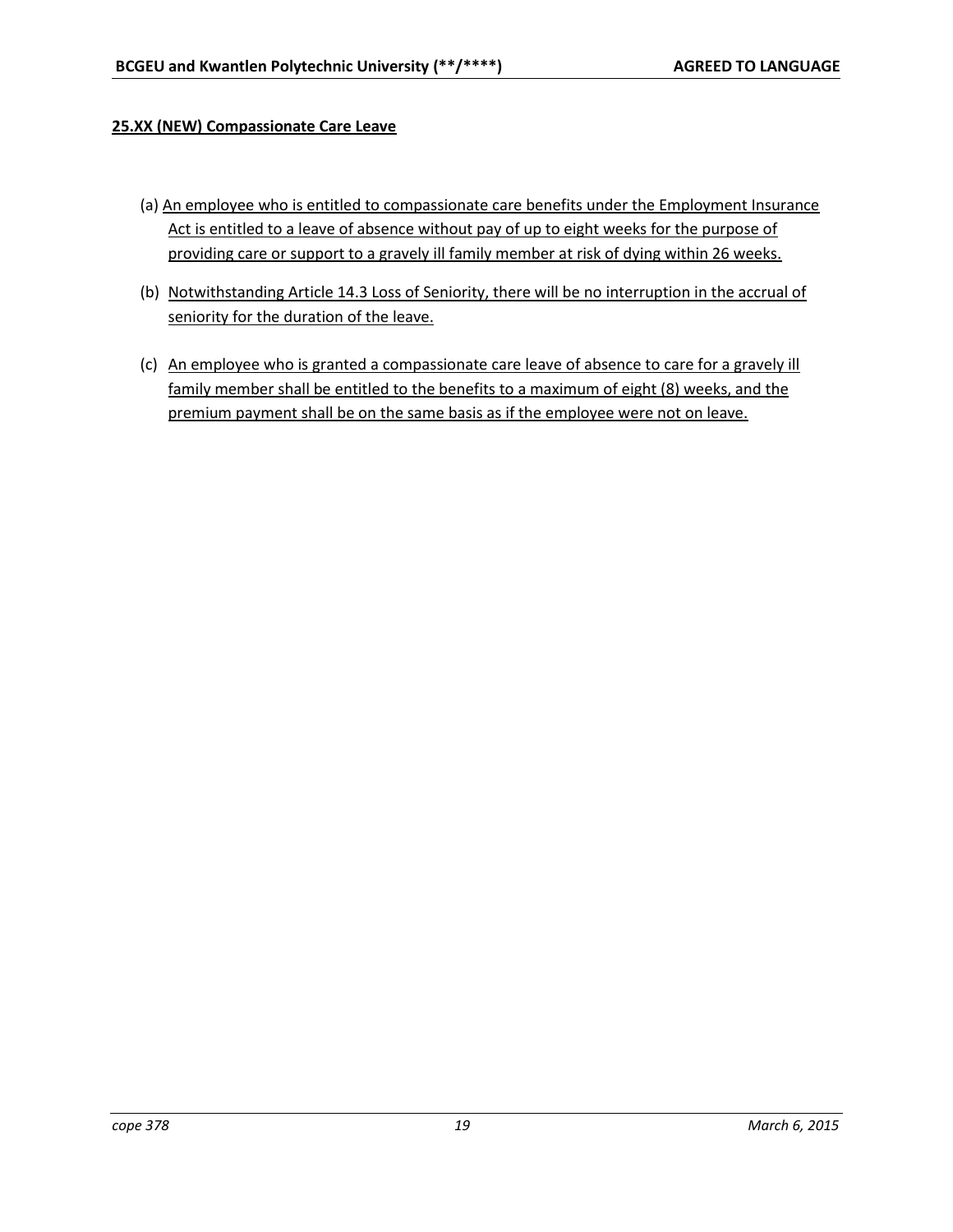# **ARTICLE 25 - SPECIAL AND OTHER LEAVE**

### **25.1 Bereavement Leave**

(a) In the case of bereavement in the immediate family, employees not on leave of absence without pay shall be entitled to special leave at their regular rate of pay, from the date of death to and including the day of the funeral**/service** with, if necessary, an allowance for immediate return travelling time. Such leave shall normally not exceed five (5) working days. Immediate family is defined as an employee's parent, grandparent, wife, husband, common-law spouse, child, brother, sister, father in law, mother-inlaw, son-in-law, daughter-in-law, stepparent, foster parent, stepchild, foster child and grandchild.

(b) In the event of the death of the employee's brother-in-law, sister-in-law, or a relative permanently residing in the employee's household or with whom the employee permanently resides, the employee shall be entitled to paid leave for one  $(1)$  day for the purpose of attending the funeral**/service**. If an employee is on vacation leave at the time of bereavement leave, the employee shall be granted bereavement leave and be credited the appropriate number of days to vacation leave credits if the employee attends the funeral**/service** of a family member as defined.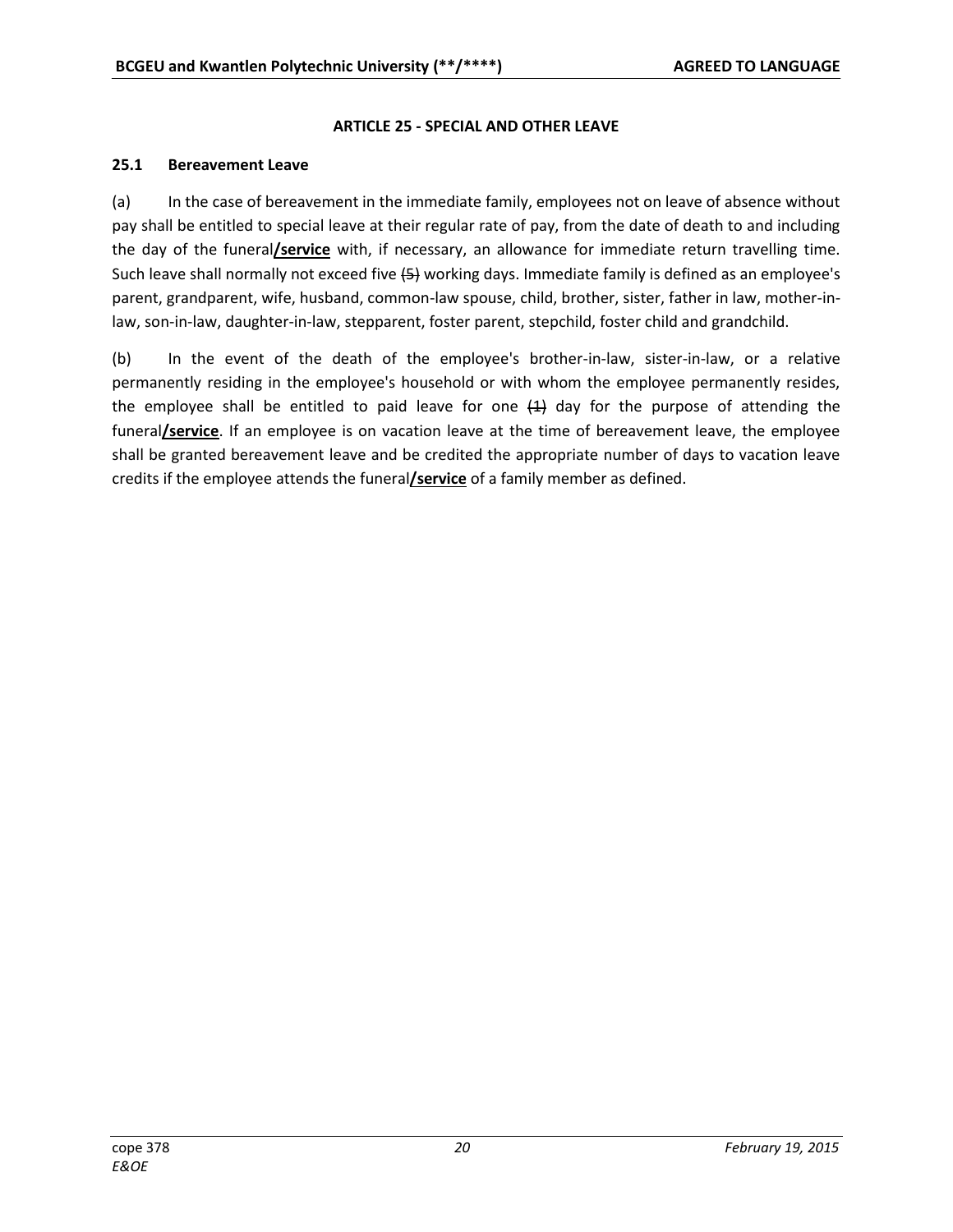# **ARTICLE 25 – SPECIAL AND OTHER LEAVE**

# **25.2 Full-Time Union or Public Duties**

The Employer shall grant, on written request, leave of absence without pay. Requests shall include reasonable notice. Where possible, prior to the expiration of the leave, the employee shall notify the Employer in writing of the anticipated date of return to work. This clause applies to:

(a) employees to seek election in a municipal, provincial or federal election;

(b) employees selected for a full-time position with the Union or anybody to which the Union is affiliated for a period of one  $(1)$  year, which may be renewed by mutual consent. Seniority shall not accumulate during this leave of absence beyond a period of two (2**) three** years;

(c) employees elected to a public office for a maximum period of five  $\left\{\frac{5}{7}\right\}$  years.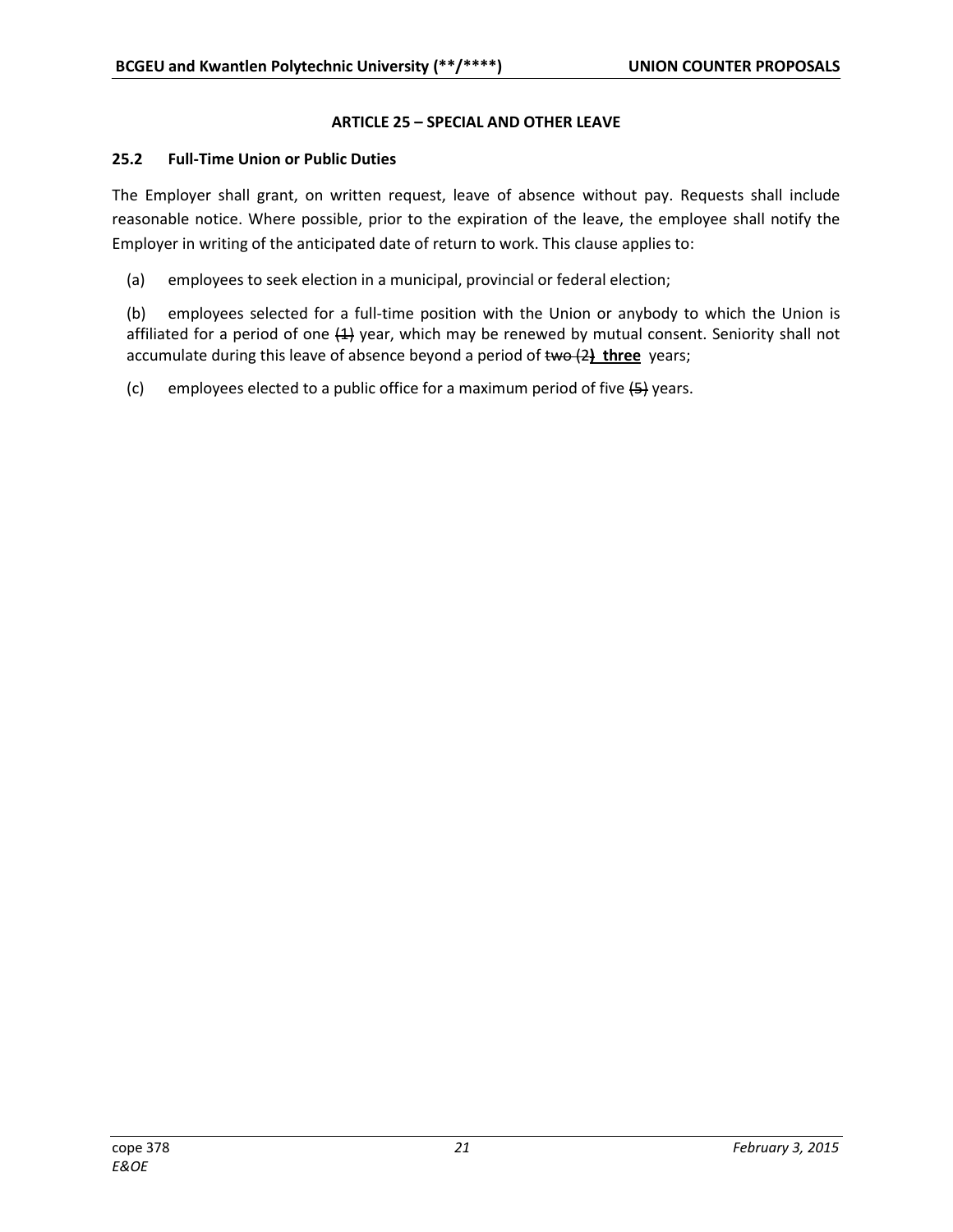# **ARTICLE 25 - SPECIAL AND OTHER LEAVE**

# **25.6 Medical and Dental Appointments**

(a) Where appointments cannot be arranged during non-work time, employees shall be entitled to take time off with pay for medical and dental appointments, but will arrange them at the beginning or end of the working day. Appointments made other than at the beginning or end of the working day will be the exception.

(b) Requests to accompany a spouse, dependent child or dependent parent to a medical or dental appointment will be granted by the Employer subject to departmental requirements. The employee may use banked overtime or reschedule their workday/week or use available vacation entitlement or take leave without pay. Employees are expected to schedule such appointments in advance where possible. Leave will be granted on short notice for situations requiring immediate attention subject to departmental requirements. Verification of appointments may be requested by the University.

(c) Employees on modified or flexible hour work schedules shall make an effort to arrange for such appointment during non-work time.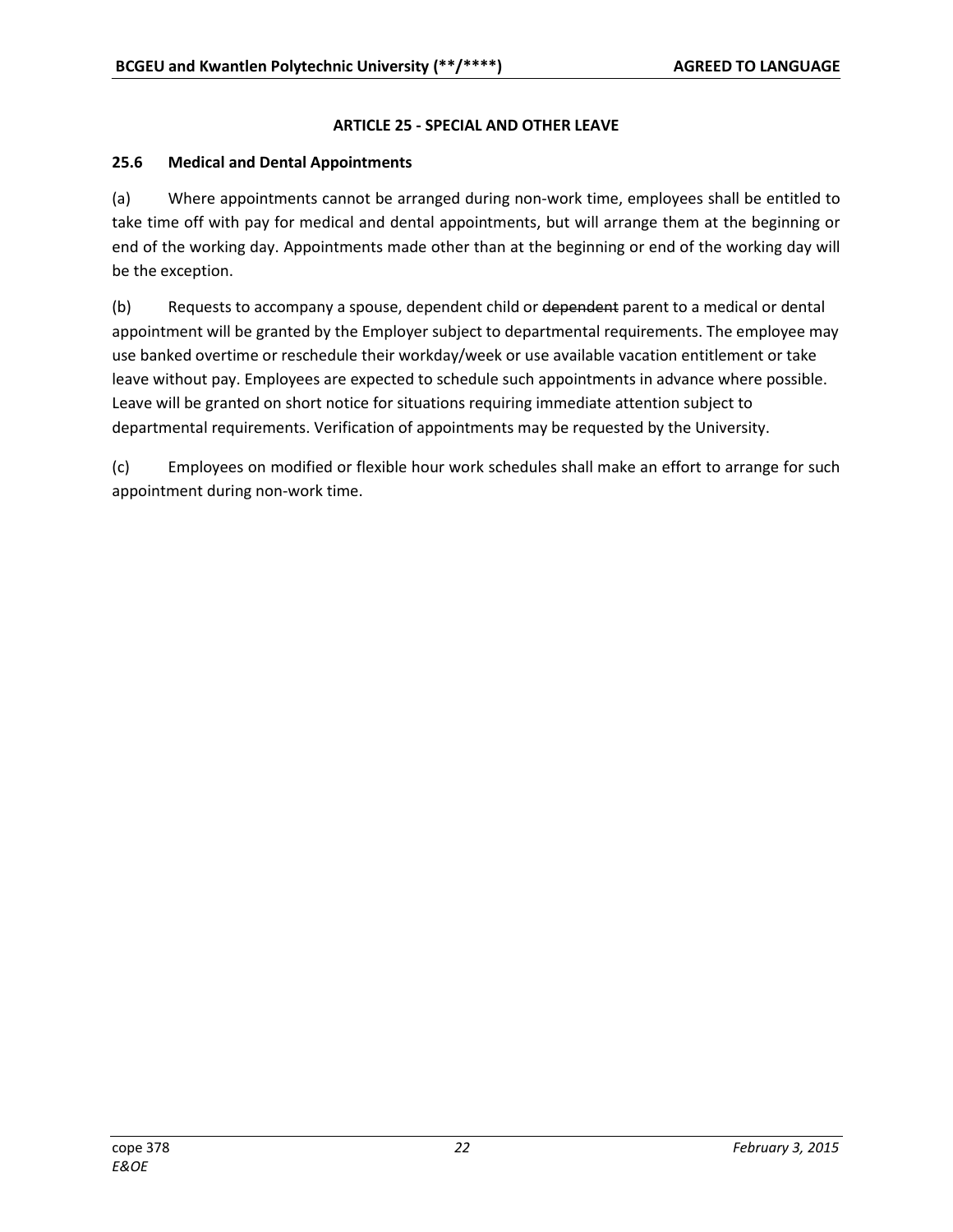# **ARTICLE 25.7 Special Leave**

Employees not on leave of absence without pay shall be entitled to special leave at their regular rate of pay for the following should they occur on a scheduled workday: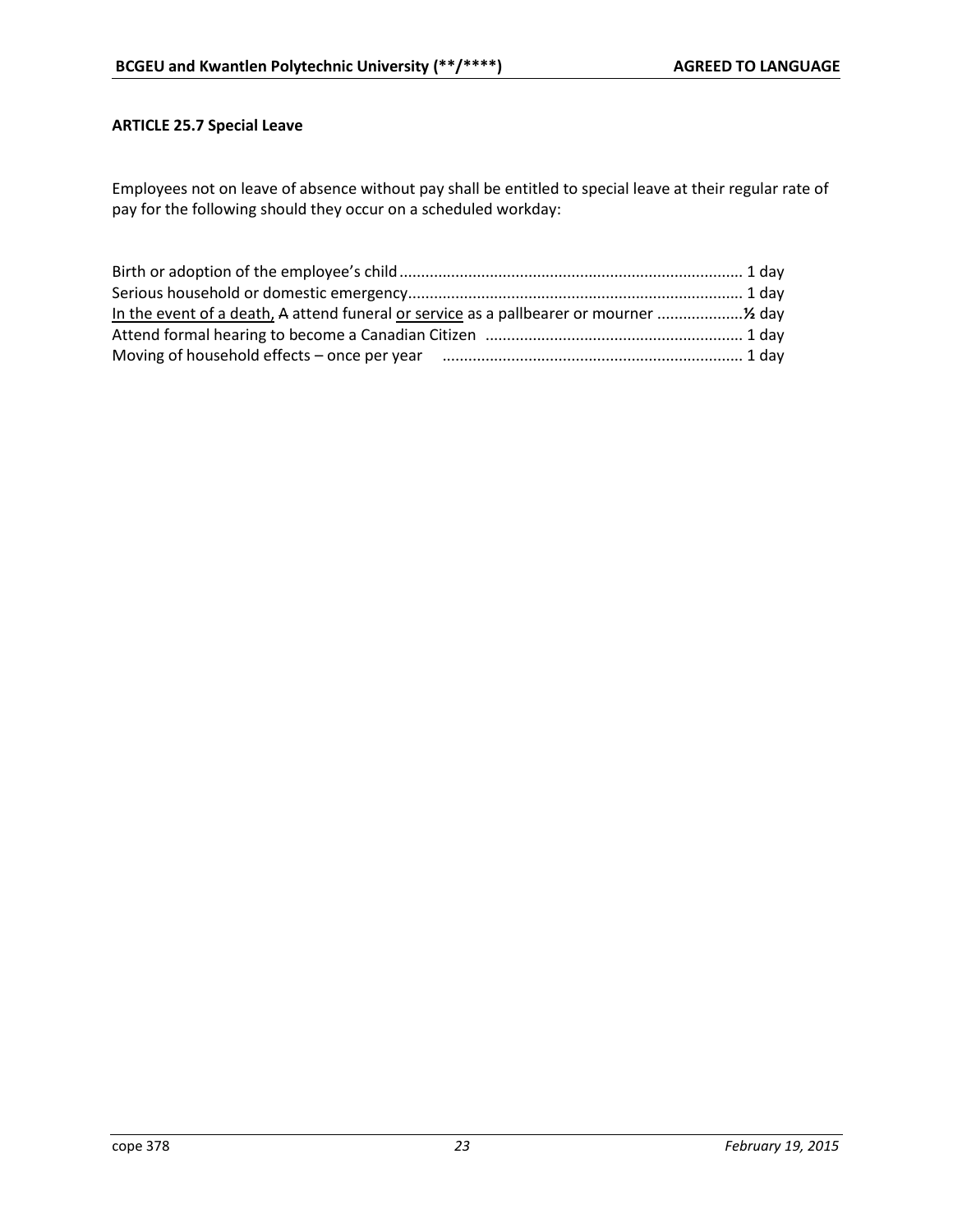# **ARTICLE 26.3 Supplemental Employment Benefit for Maternity and Parental Leave**

(a) Effective April 1, 2005, when on maternity or parental leave, an employee will receive a supplemental payment added to Employment Insurance benefits as follows:

(1) For up to fifty-two (52) weeks of maternity leave, an employee who is the birth mother shall receive an amount equal to the difference between the Employment Insurance benefits and seventy-five percent (75%) of her salary calculated on her average base salary.

(2) For up to a maximum of thirty-seven (37) weeks of parental leave, the spouse, the biological father, the common-law partner or adoptive parent who is caring for the child shall receive an amount equal to the difference between the Employment Insurance benefits and seventy-five percent (75%) of the employee's salary calculated on his/her average base salary.

(3) The average base salary for the purpose of Clauses  $26.3(a)(1)$  and  $26.3(a)(2)$  is the employee's average base salary for the twenty-six (26) weeks preceding the maternity or parental leave. If the employee has been on unpaid leave for part of the preceding twenty six (26) weeks, then up to four (4) weeks of that unpaid leave will be subtracted from the twenty-six (26) weeks for the purpose of calculating the average base salary.

(b) An employee is not entitled to receive Supplemental Employment Benefits and disability benefits concurrently. To receive Supplemental Employment Benefits, the employee shall provide the Employer with proof of application for and receipt of Employment Insurance benefits.

**(c) If an employee is disentitled or disqualified from Employment Insurance maternity or parental benefits, the employee shall receive the supplemental payment or the appropriate percentage less the amount of Employment Insurance benefits the employee would have received if qualified for Employment Insurance benefits.**

**(1) (c)** To be entitled to the above noted benefits, an employee must sign an agreement that they will return to work and remain in the Employer's employ for a period of at least six (6) months or equivalent to the leaves taken, whichever is longer, after their return to work.

**(2) (d)** Should the employee fail to return to work and remain in the employ of the Employer for the return to work period in (1) above, the employee shall reimburse the Employer for the benefits above on a pro rata basis.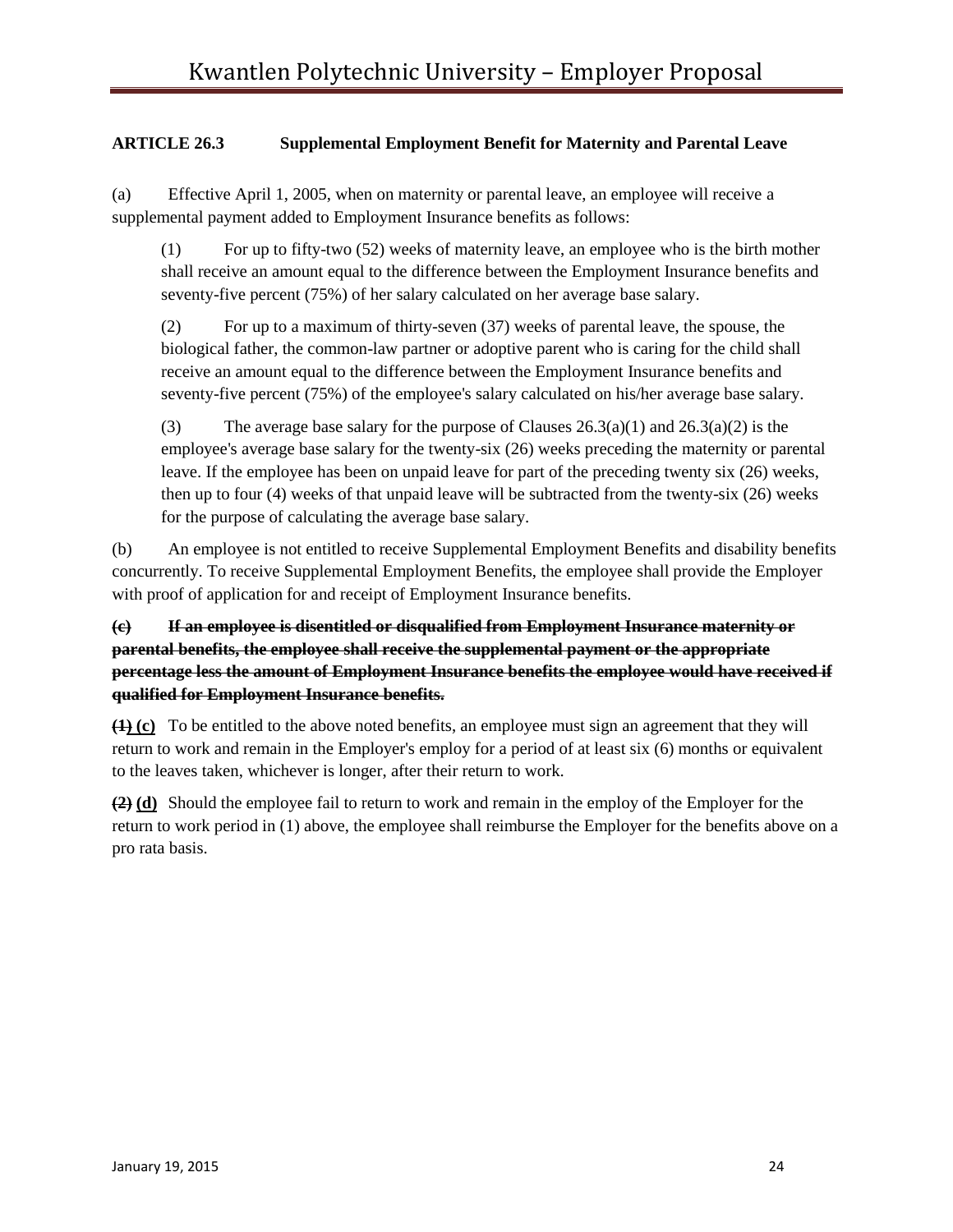# **ARTICLE 28 – SAFETY AND HEALTH**

### **ARTICLE 28.3 Industrial First Aid Requirements**

a) The Union and the Employer agree that First Aid Regulations made pursuant to the Workers Compensation Act shall be fully complied with. Where the Employer requires employees to obtain or renew the Survival or **Industrial Occupational** First Aid **Level** 2 Certificate, the cost shall be borne by the Employer and where applicable, leave to take the necessary courses shall be granted with pay and without loss of seniority. The Employer shall make a reasonable effort to grant employees holding Survival or Industrial Occupational First Aid Certificates under the article leave with pay to attend conventions and local training sessions sponsored by Occupational First Aid Attendants Association of British Columbia and WorkSafeBC.

(b) A monthly premium shall be paid to employees required to possess a certificate under this article. The amount of the premium shall be seventy five dollars (\$75) per month for holders of the Level II Certificate.

c) Where an employee required to possess a certificate under this article has obtained a certificate that is beyond the grade required, the employee shall be paid the rate of seventy-five dollars (\$75) per month. Should an employee take the Level III course and leave the service of the University for employment elsewhere, the employee shall reimburse the University the cost above the Level II course fee and classroom time on a pro rata basis.

(d) The Union recognizes that should not qualified employee covered by this Agreement be available, other employees of the Employer may be designated for the purposes of this section.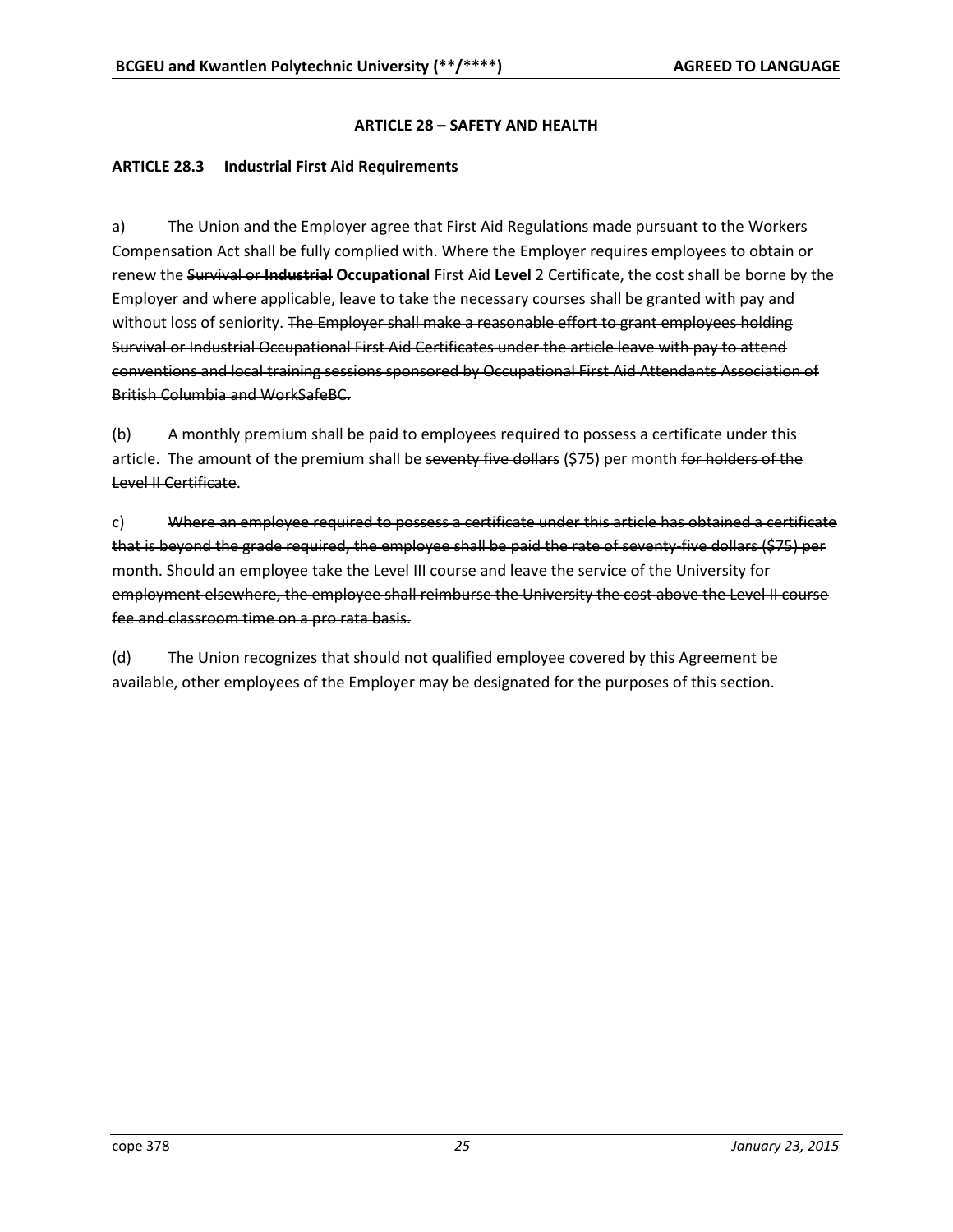#### **ARTICLE 28.8 Video Display Terminals**

When employees are required to monitor video terminals which use cathode ray tubes, then:

(a) When a majority of an employee's daily work time requires monitoring such video display terminals, such employees shall have their eyes examined by an ophthalmologist of the employee's choice prior to initial assignment to VDT equipment or if medical facilities are not available prior to initial assignment to VDT equipment, the examination will take place as soon as possible after the assignment.

The employee may request a further examination six (6) months after the first examination and annually thereafter.

The examination shall be at the Employer's expense where costs are not covered by insurance. Where requested, the Employer shall grant leave of absence with pay.

(b) When the majority of an employee's daily work time requires continuous operation of a VDT, the employee shall be entitled to two (2) additional ten (10) minute rest breaks.

(c) Pregnant employees shall have the following options:

(1) not to continue monitoring video display terminals, or

(2) not working in the area of one (1) meter of display terminals which use cathode ray tubes, or

(3) to work at a shielded video display terminal;

(4) When a pregnant employee chooses not to monitor such video display terminals, if other work at the same or lower level is available within the University, for which the employee is qualified, she shall be re-assigned to such work and paid at her regular rate of pay; Where work re-assignment is not available, a regular employee will be considered to be on leave of absence without pay until she qualifies for maternity leave.

(d) Where an employee is on leave of absence pursuant to (c) above, and opts to maintain coverage for medical, dental, extended health, group life and long term disability, the Employer will continue to pay the Employer's share of the required premiums.

(e) The Employer shall ensure that new equipment shall:

(1) have adjustable keyboard and screens, and

(2) meet radiation emission standards established by the Ministry of Labour.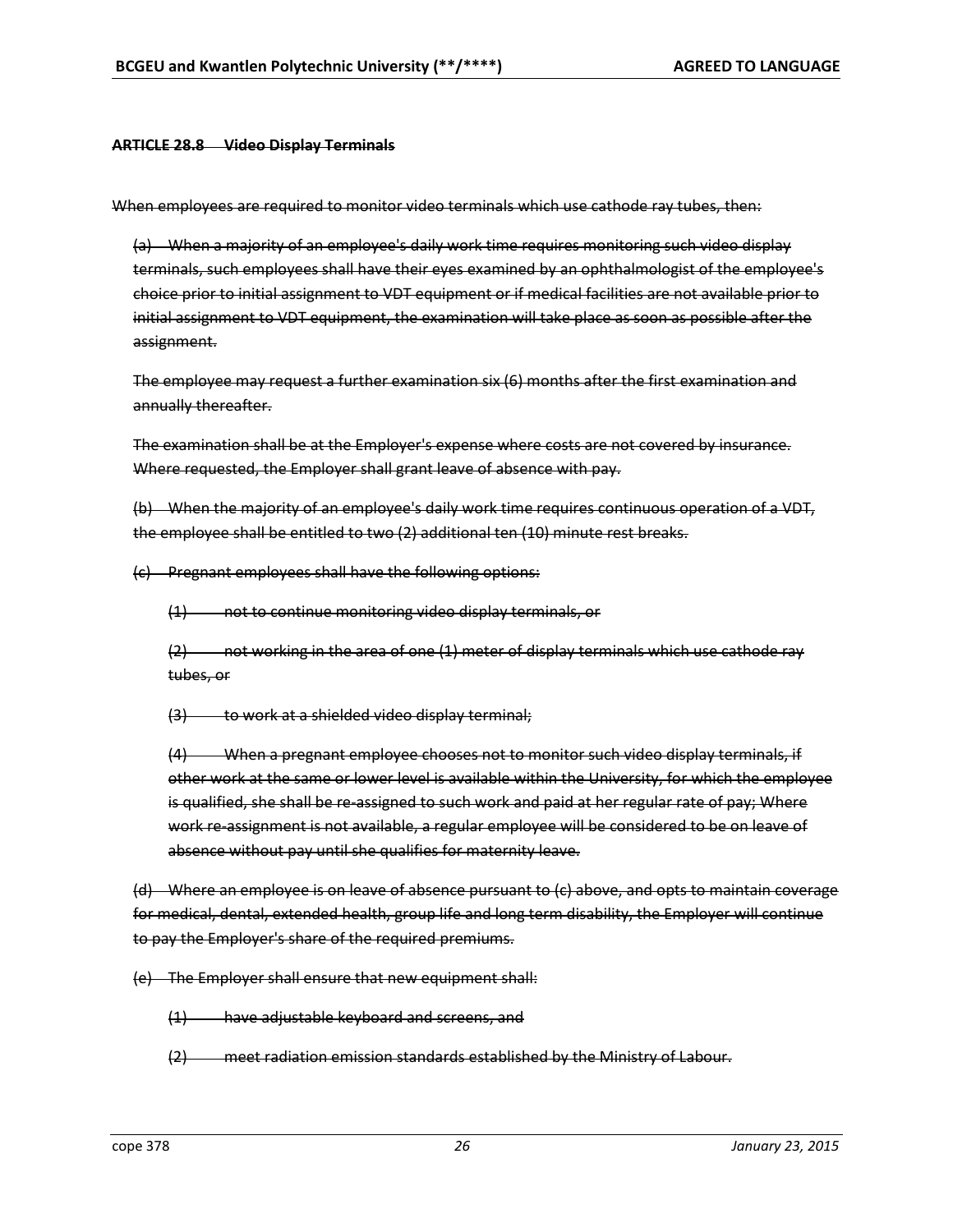The Occupational Health and Safety Committee shall review and make recommendations to ensure that the lighting and the above standards recommended by the Ministry of Labour, Occupational

Environment Branch, as outlined in the publication Working with Video Display Terminals are being met.

(f) The Employer shall ensure that any new office equipment required for use in conjunction with VDTs shall meet the standards recommended by the Ministry of Labour, Occupational Environment Branch publication Working with Video Display Terminals.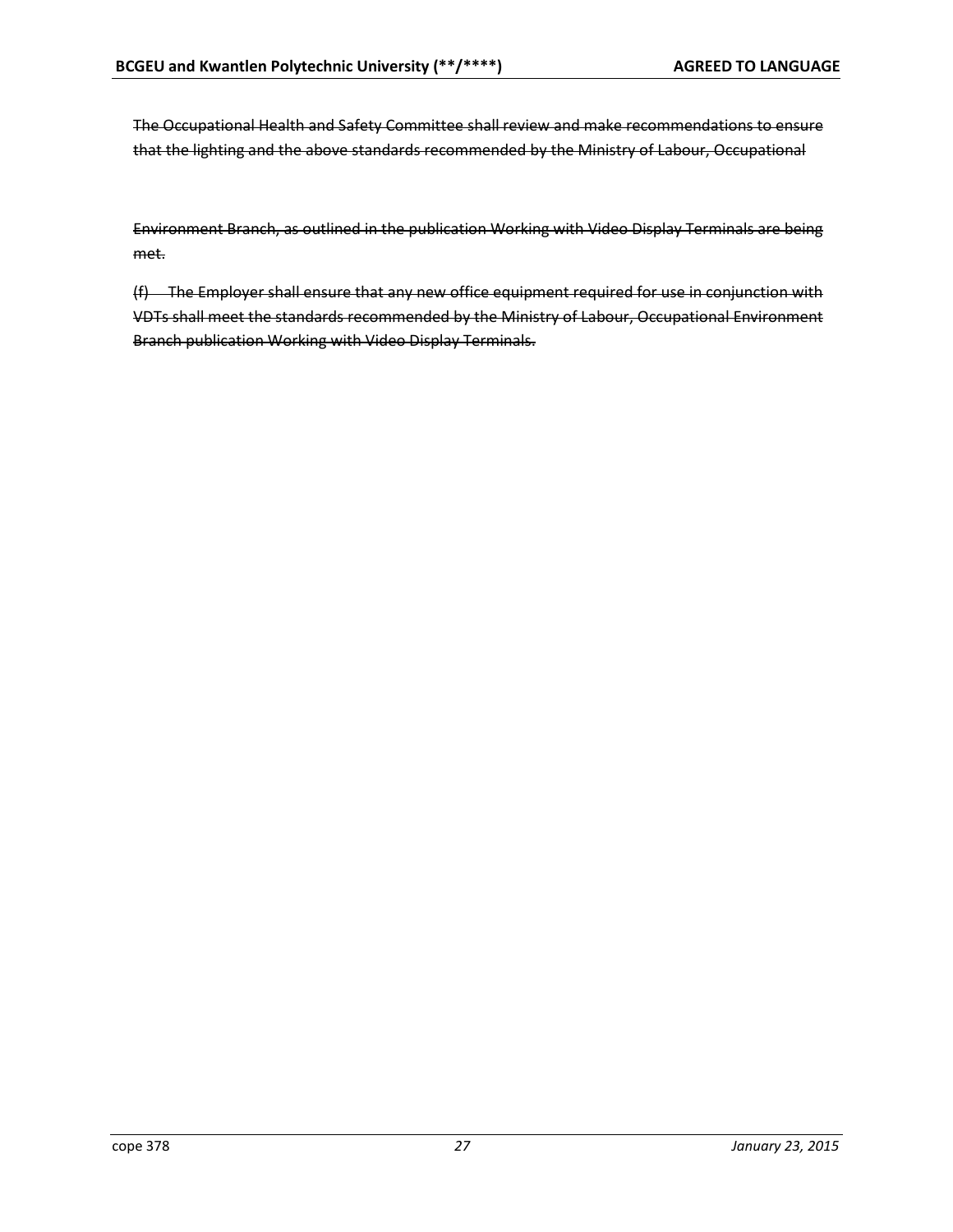# **ARTICLE 29 - WORK CLOTHING**

# **29.1 Supply of Work Clothing**

(a) The Employer agrees to provide the appropriate uniform or wearing apparel to employees required by the Employer to wear a uniform or standard form of dress.

(b) The Employer shall not introduce changes in style or colour of uniforms except by agreement with the Union.

(c) Regular **and posted auxiliaries with an indefinite term appointment** employees required by the Employer or by WorkSafeBC regulations to wear safety footwear will be reimbursed up to a maximum of one hundred and twenty dollars (\$120) per calendar year.

**(d) Except as noted in (c) above auxiliary employees, who are required by the employer or by WorkSafeBC regulations to wear safety footwear, who have achieved 910 hours in a previous calendar year will be reimbursed up to a maximum of \$120 per calendar year.** 

**The entitlement to this benefit for posted and non-posted auxiliary employees will come into effect July 1, 2015.**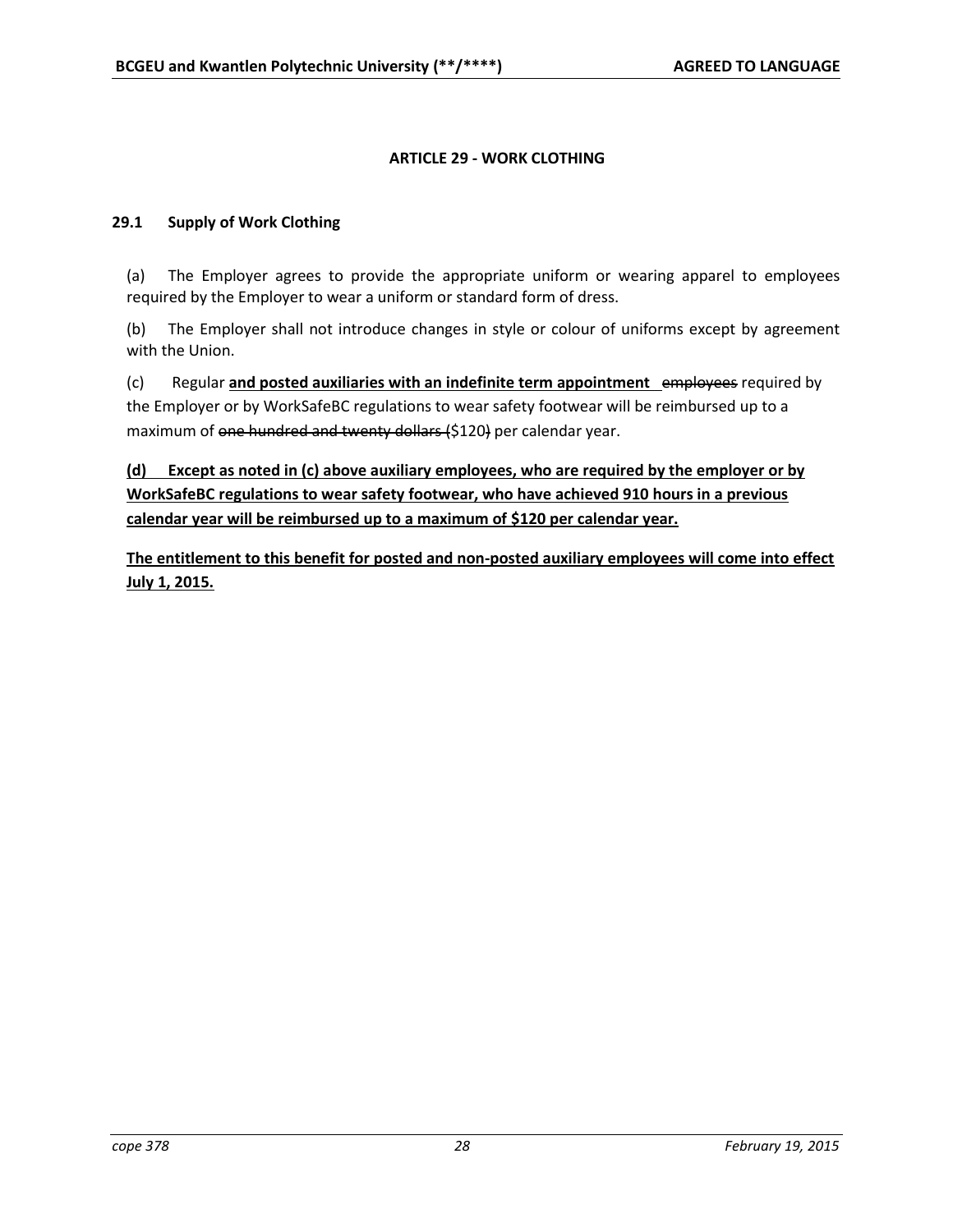# **ARTICLE 35.10 Meal Allowance**

Employees on travel status shall be entitled to a meal allowance for the time spent away from the University. Meal allowances shall be:

**Meal expenses cannot be claimed where otherwise provided for, such as meals already included in conference fees, transportation carriers, hosts, or as part of field or course work. Expenses will be reimbursed upon submission of itemized receipts.**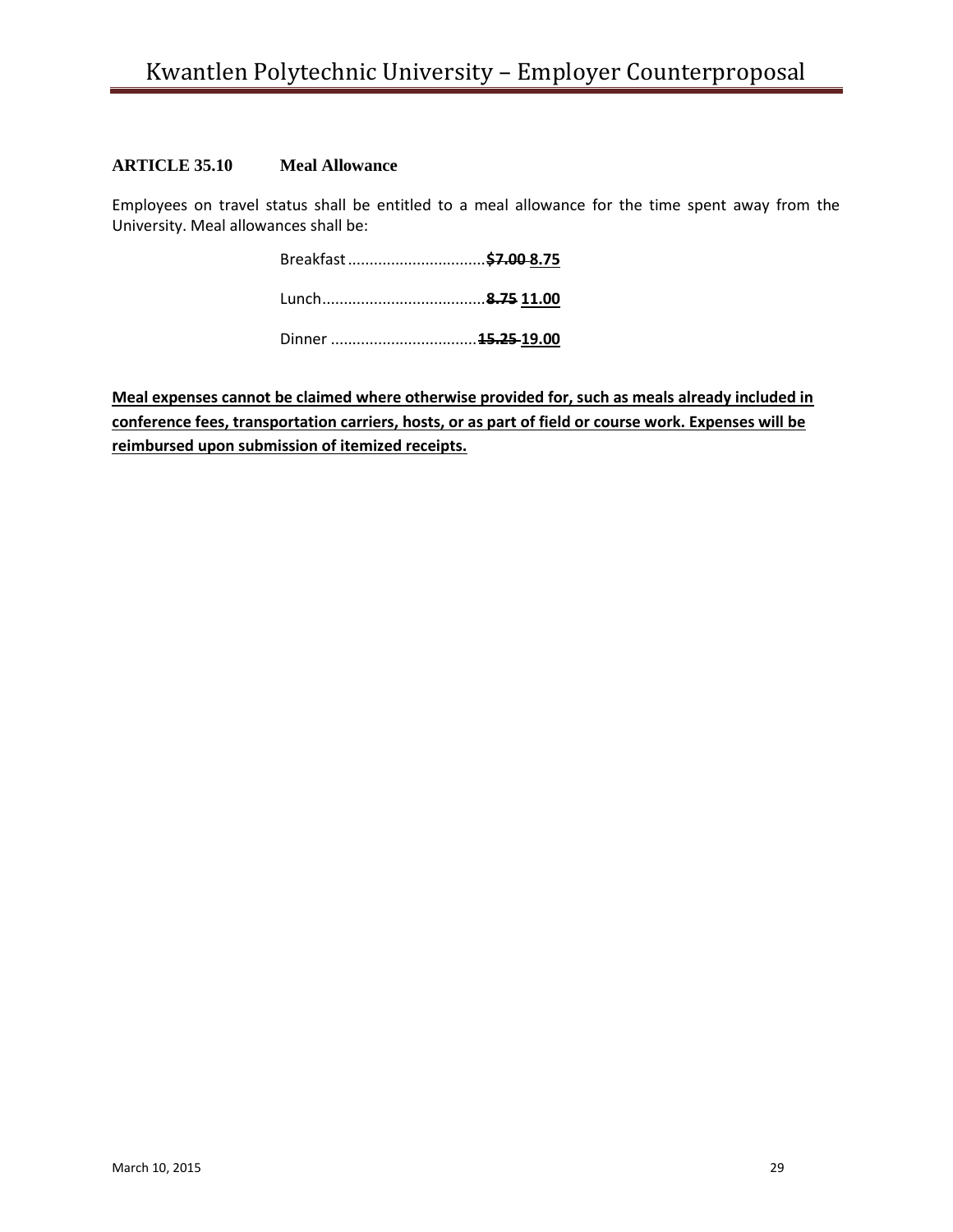# **ARTICLE 36 – AUXILIARY EMPLOYEES**

### **36.1 Appointment**

An auxiliary employee shall receive, within five  $(5)$  working days of the employees' start date, a letter of employment clearly stating their employment status and expected duration of employment.

# **36.2 Auxiliary Seniority**

(a) Seniority for auxiliary employees will appear on the Seniority List in accordance with Article **Clause** 14.2 **Seniority List.**

(b) An auxiliary employee shall accumulate service seniority equal to the number of hours worked. Auxiliaries identified in **Clause** 31.1(c) **Job Postings** shall be administered centrally by Human Resources and shall be recalled in order of seniority, provided they have the qualifications, ability and experience to do the work, as determined by Human Resources.

(c) Auxiliary employees who become regular shall be credited with all service seniority accrued as an auxiliary.

(d) Auxiliary employees must have completed four hundred and fifty-five (455) hours in a twelve (42) month period immediately prior to the posting to be recognized as inside applicants when applying to positions posted internally.

(e) Auxiliary employees may specify campus location or department and will not be called for work other than that. It is the employee's responsibility to notify Human Resources of any change to their availability, or their work location or department restrictions, and to notify Human Resources of any change in their qualifications.

### **36.3 Loss of Seniority**

Auxiliary employees shall lose their seniority in the event that:

- (a) they are discharged for just cause;
- (b) they voluntarily terminate or abandon their employment with the University;
- (c) they are on layoff for more than six  $\left\{6\right\}$  months

### **36.4 Layoff and Recall**

(a) Layoff of auxiliary employees shall be in reverse order of auxiliary seniority in the classification seniority grouping as follows:

- (1) Accounting/Financial Services
- (2) Office of the Registrar
- (3) Student Services
- (4) Information and Educational Technology
- $(5)$  Purchasing
- (6) Facilities
- (7) Library
- (8) Bookstore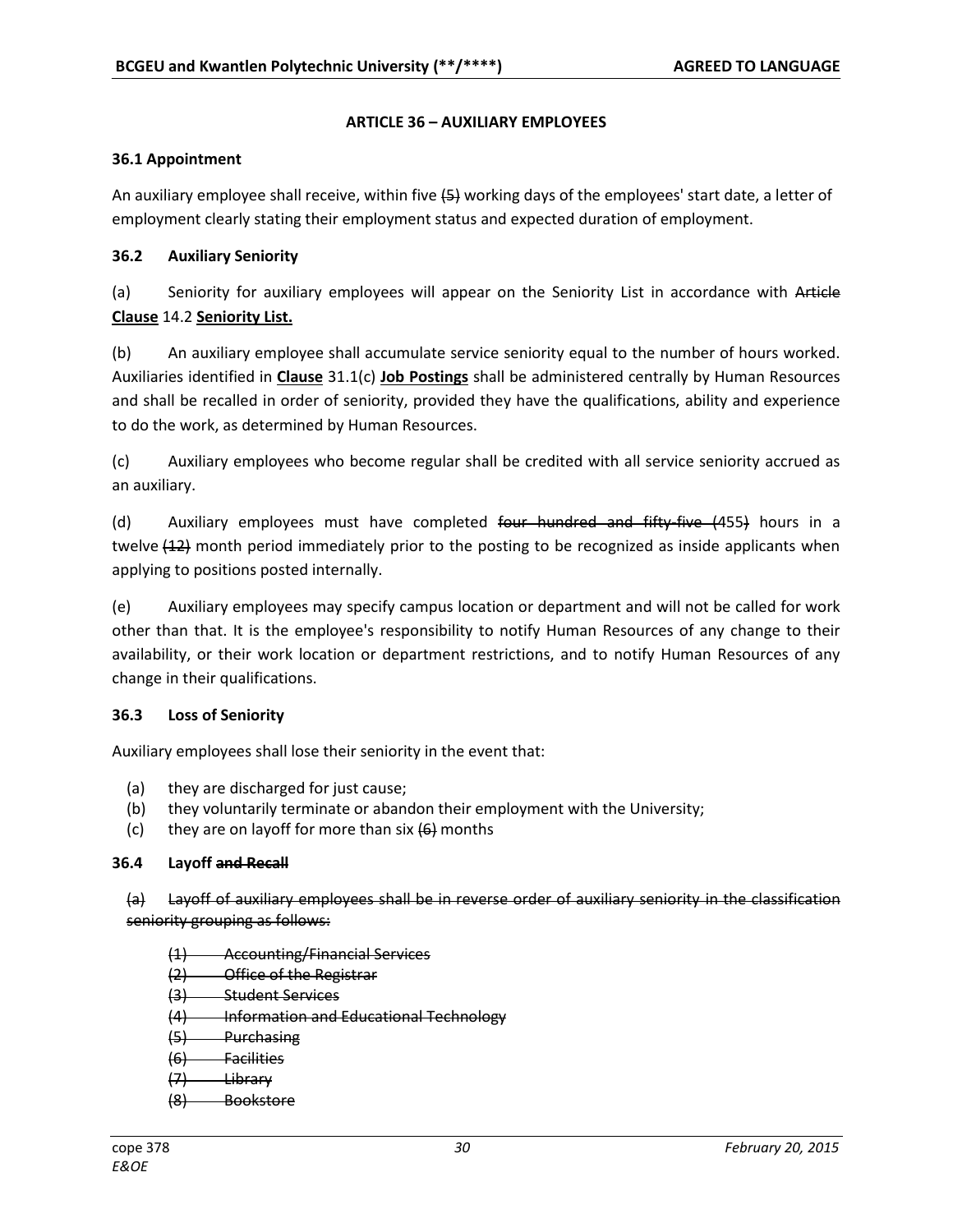(9) Instructional Support (10) Clerical Support (11) Administrative Support (12) Marketing and Communications

(13) Print Shop Services

Where an auxiliary employee has been identified for layoff as above and the remaining auxiliary employees in the grouping do not have the necessary qualifications, experience and abilities to perform the remaining work, the next to least senior auxiliary employee would be identified. This process would continue in reverse order of seniority until an auxiliary employees position has been identified.

(a) Auxiliary employees who reach the end of their posted position, or who are laid off prior to the posted end-date, may apply to Human Resources for placement on the auxiliary recall list **on an auxiliary list.** 

**(b) Notwithstanding (a) above, auxiliary employees who have received an offer of appointment to an auxiliary list from the University will automatically be placed on the list to which the employee was hired.**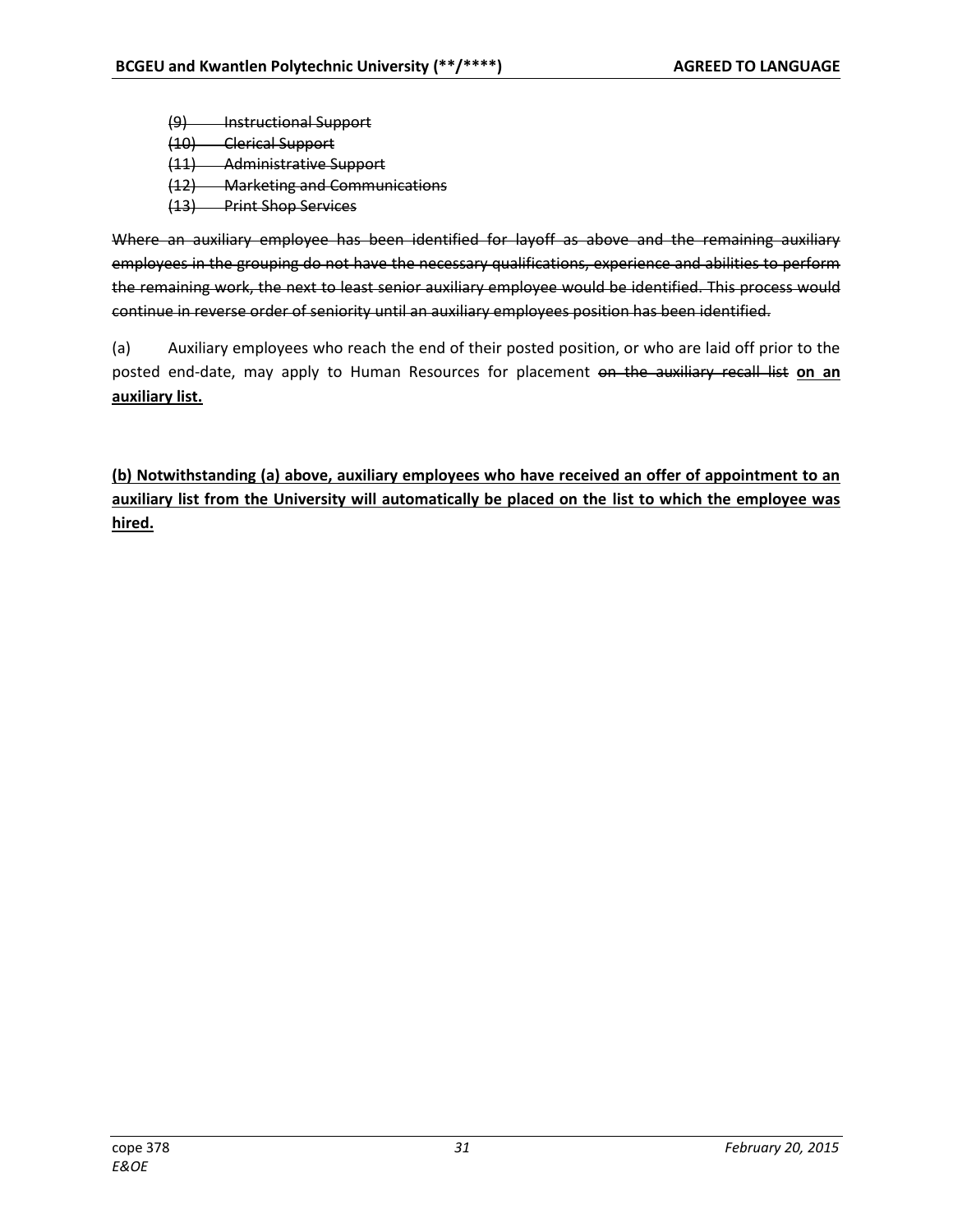#### **ARTICLE 36 – AUXILIARY EMPLOYEES**

#### **ARTICLE 36.6 Annual Vacation**

Auxiliary employees will be entitled to receive annual vacation at the rate of four (4%) of their regular earnings. After seven thousand (7,000) hours worked, auxiliary employees will be entitled to receive annual vacation at the rate of six percent (6%) of their regular earnings.

Auxiliary employees **shall** have the option of:

(a) **receiveing** vacation pay on each paycheque; **or.** 

#### (b) accumulating vacation pay and receive payout upon request of employee.

Auxiliary employees shall also be entitled to schedule vacation time off. Where an auxiliary employee who is in a posted position schedules vacation time off from the posted position, the provisions of Article 20.8 – Callback on Vacation, will apply.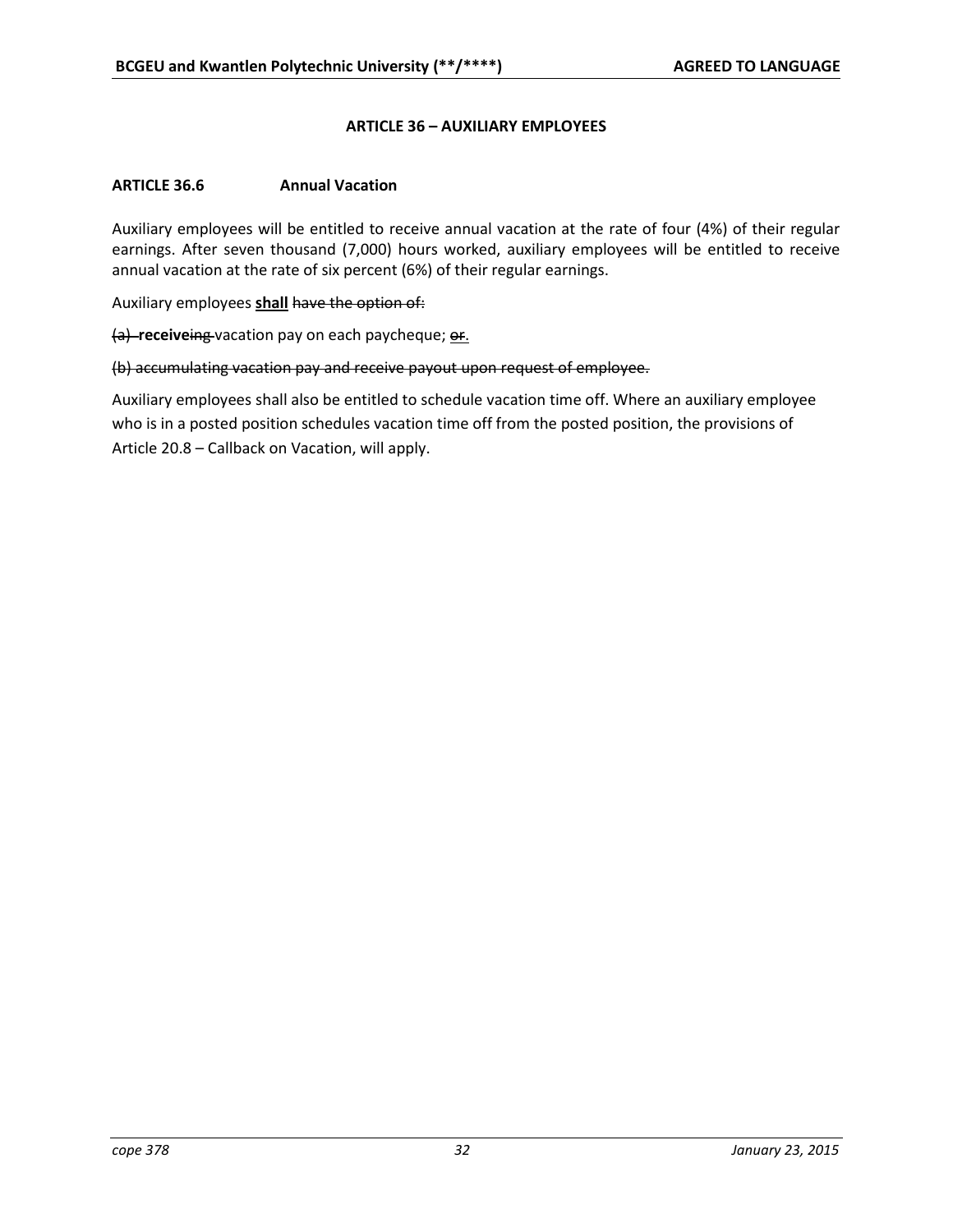#### **ARTICLE 37 Laboratory/Shop Hours**

#### **37.1 Supervision Time**

(a) **For the purposes of this article, supervision time means scheduled student-contact hours in a laboratory/shop or other related areas for the purpose of student direction or demonstration.**

(b) **For the purposes of this article, laboratory supervisor/programs assistant means those employees classified at Pay Level 13 or higher, who are assigned supervision time as defined in Article 37.1(a), and the terms supervision/supervisor apply only to student learning activities and does not apply to the job evaluation factors outlined under supervision in the JJEC.**

#### **37.2 Laboratories/Shops**

**For the purpose of this article, laboratories/shops shall be defined as:**

(c) *Traditional* **- Group-paced laboratory/shop activities normally requiring marking external to the laboratory/shop supervision.**

(d) *Open* **- Individually paced laboratory/shop activities normally including assessment as part of supervision.**

(e) *Combination* **- Any combination of group-paced and individually paced activities.**

#### **37.3 Activities**

**Activities exclusive of supervision time shall include marking, research, reading, preparation time, setup and take-down, meetings and required travel. These activities shall be allotted separate time from supervision time, and shall, together with supervision time, make up the thirty-five (35) hours per week.**

#### **37.4 Supervisory Hours**

**The maximum number of supervisory hours per week that any Laboratory Supervisor/Programs Assistant classified at Pay Level 13 or higher can be expected to carry shall be:**

(f) *Traditional Labs***: The number of supervisory hours will not exceed eighteen (18) hours per week. Where the Laboratory Supervisor/Programs Assistant is required to mark fewer than sixtyfive (65) students, and has three (3) or fewer preparations, then up to a maximum of twenty-two (22) hours may be required.**

- (g) *Open Lab/Shop***: twenty-five (25) hours.**
- (h) *Combination Lab/Shop***: shall be prorated.**

#### **37.5 Students**

**A Laboratory Supervisor/Programs Assistant shall be responsible for supervising not more than twenty (20) students at one (1) time. For the purpose of allowing personnel to alternate on rest periods the maximum of twenty (20) may be exceeded for the duration of the rest period only.**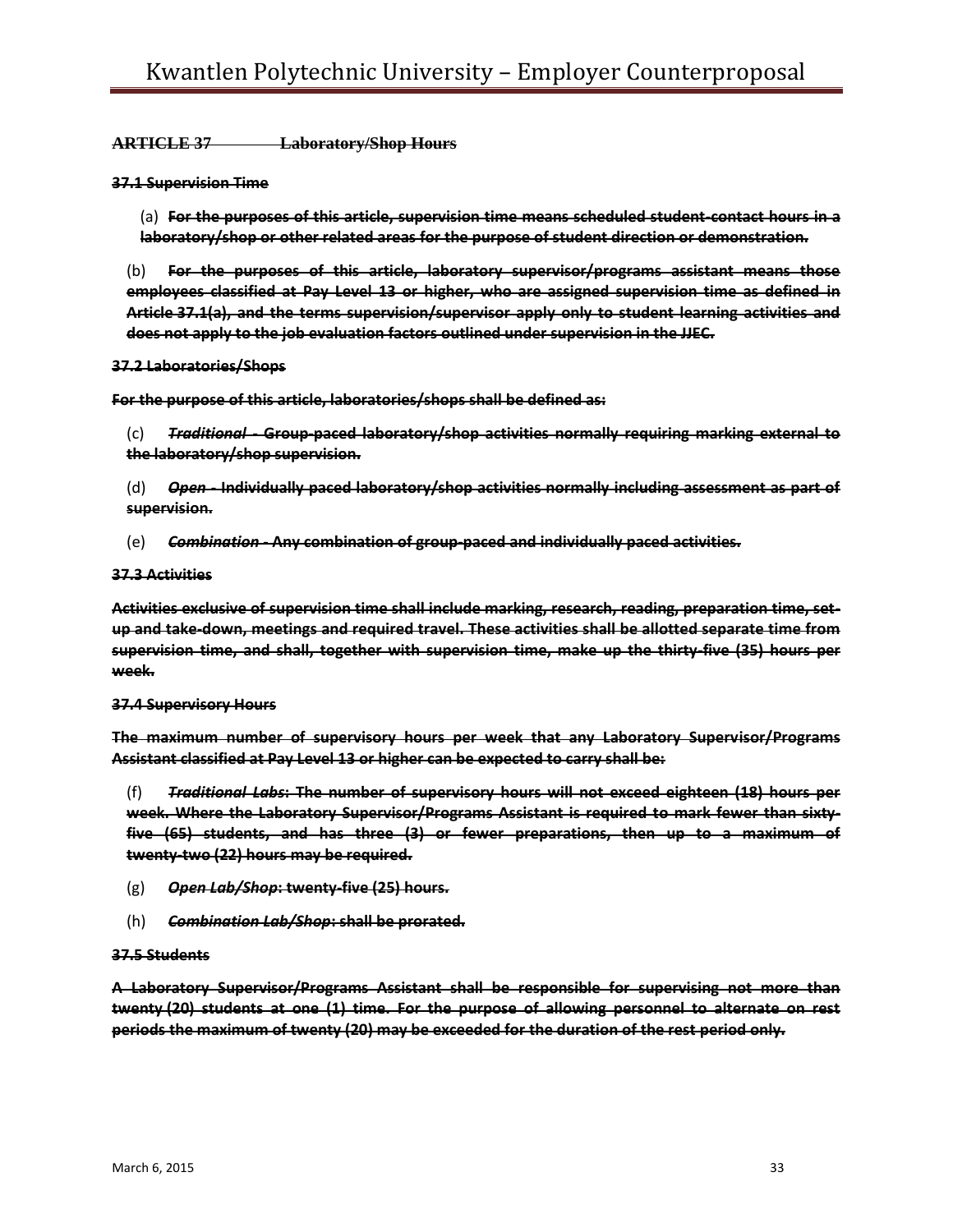#### **37.6 Preparation Time**

**One and one-half (1½) hours per course per week shall be allotted to Laboratory Supervisors/Program Assistants for reading/research/laboratory/shop presentation preparation.**

#### **37.7 Marking Time**

**Calculations of marking time for purposes of time allotment for a traditional lab/shop shall be made on the basis of eight (8) minutes per student per week.**

**37.8 Workload for Laboratory Supervisors/Program Assistants**

(i) **Laboratory Supervisors/Program Assistants working in traditional laboratory/shop environments, shall carry a maximum course load of two (2) courses, and a maximum of three (3) sections.**

(j) **Article 37.3 above shall apply to the number of hours allotted.**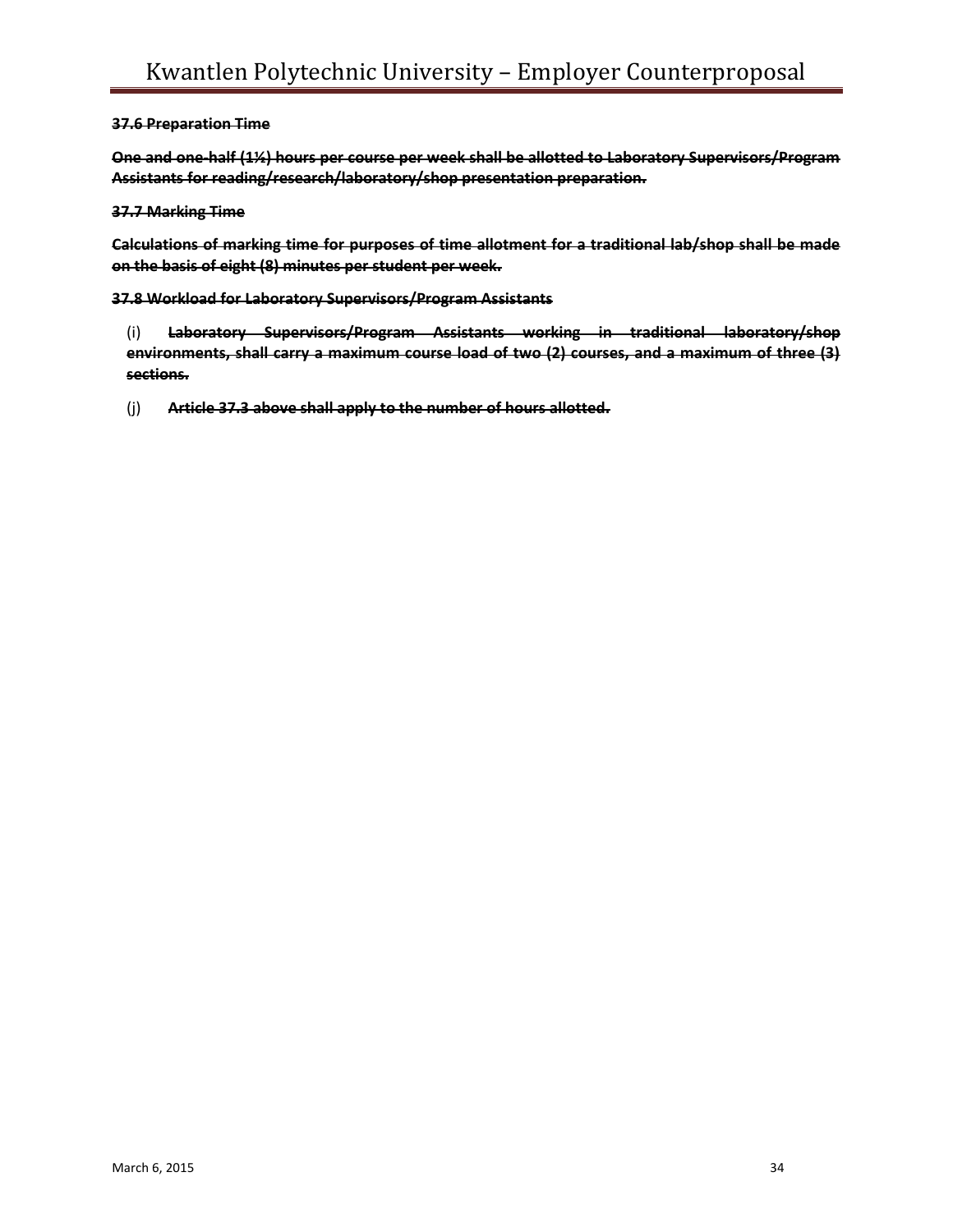**ARTICLE 38.1 Duration**

This agreement shall be binding and remain in effect to midnight, June 30, **2019.**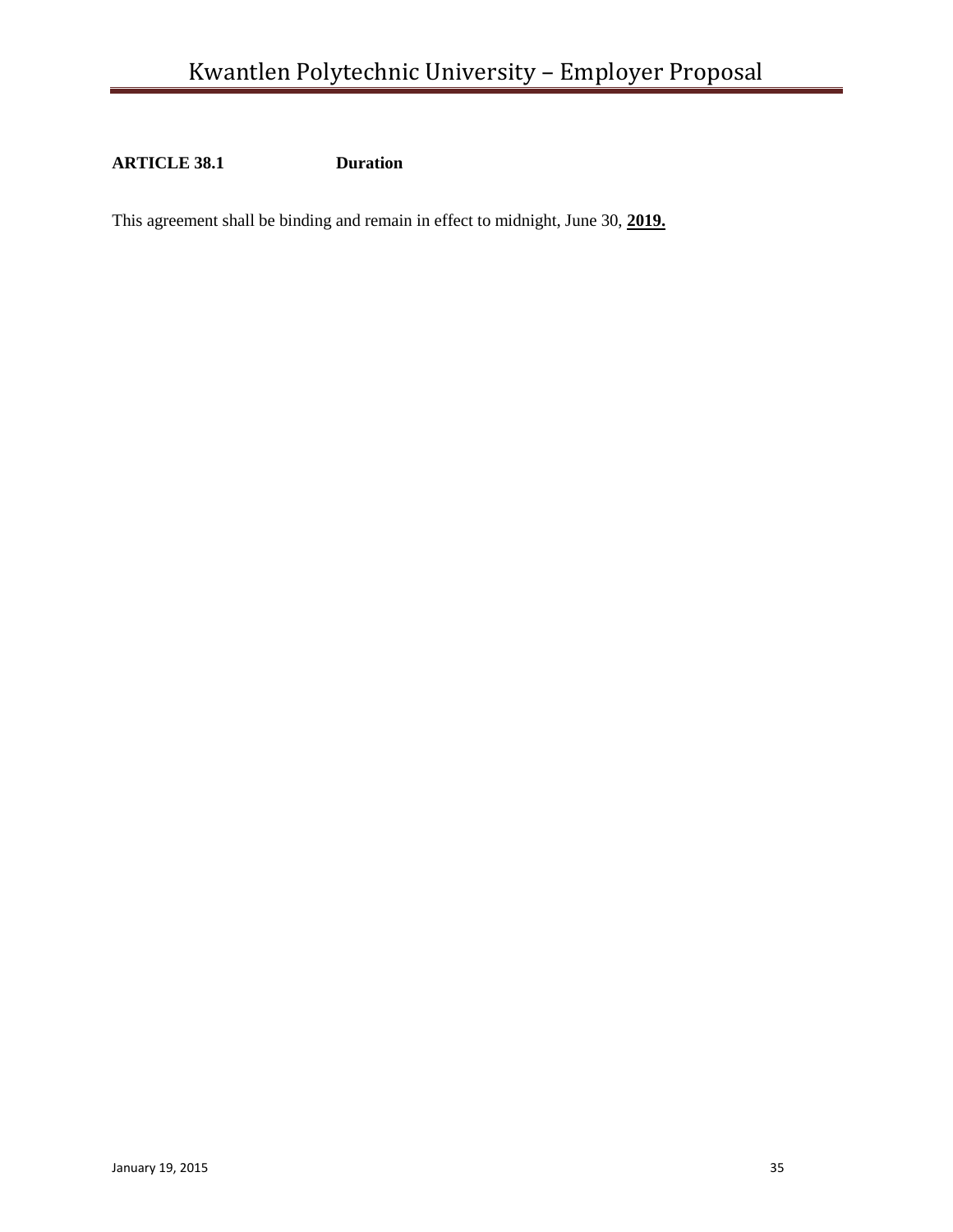# **ARTICLE 38.2 Notice to Bargain**

- (a) This Agreement may be opened for collective bargaining by either party giving written notice to the other part on or after February 28, 201**9**, but in any event not later than midnight May 31, 201**9**.
- (b) Where no notice is given by either party prior to May 31, 201**9**, both parties shall be deemed to have given notice under this section on May 31, 201**9** and thereupon Section 38.3 of this article applies.

All notices on behalf of the Union shall be given by the President or designate of the Union and similar notices on behalf of the Employer shall be given by the Chairman or designate of the University Board.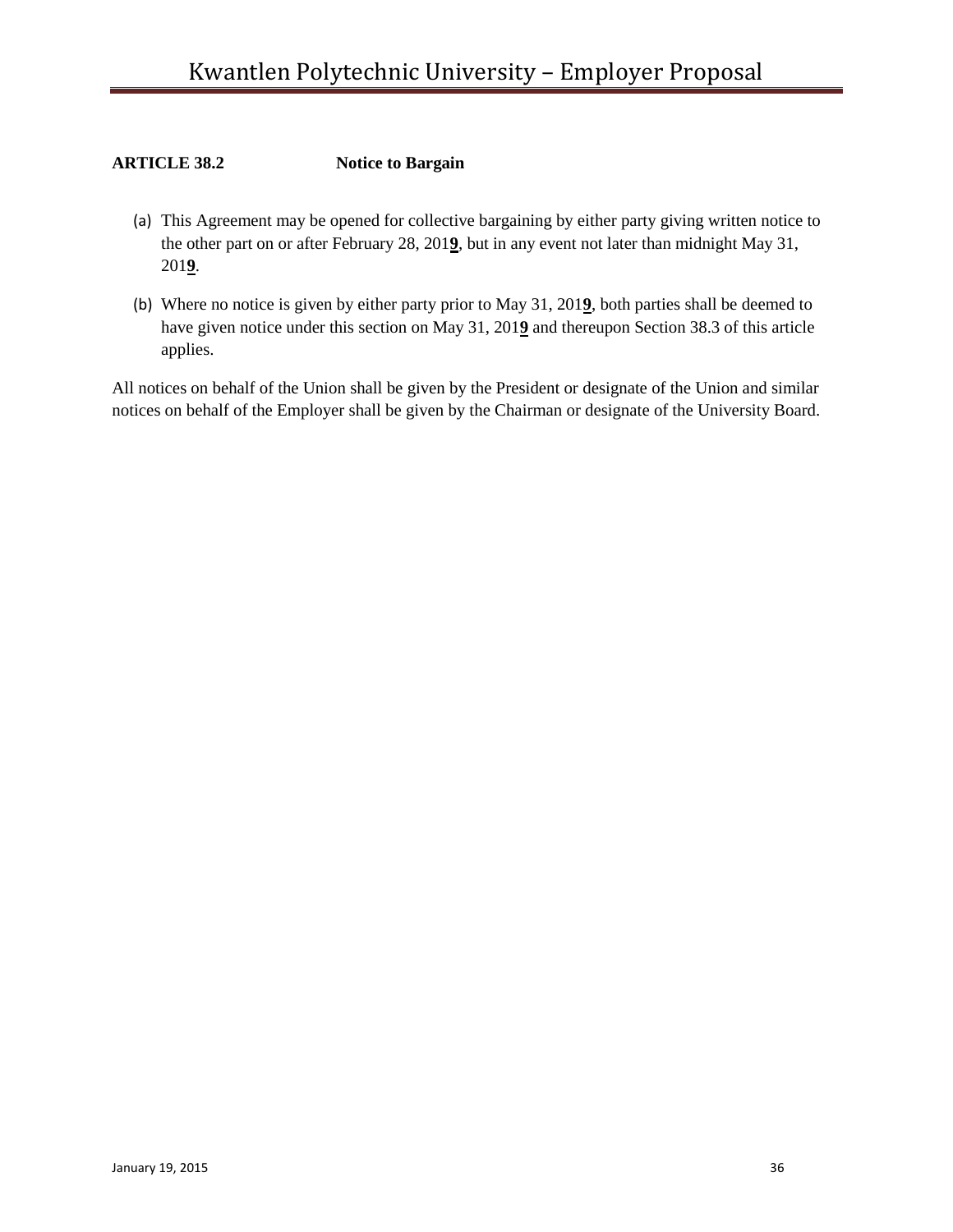### **Appendix A Wages**

Appendix A, excluding the annual stipends, of the collective agreement shall be increased by the following percentages effective on the dates indicated:

- (a) Effective the first day of the first full pay period after July 01, 2015 or the first day of the first full pay period after the date of ratification of the MOA (whichever is later), all wage scales in the collective agreements which were in effective on June 30, 2015 shall be increased by one percent (1%). The new rates shall be rounded to the nearest whole cent or dollar as applicable.
- (b) Effective the first day of the first full pay period after May 01, 2016, all wage scales in the collective agreement which were in effect on April 30, 2016 shall be increased by the Economic Stability Dividend\*. The new rates shall be rounded to the nearest whole cent or dollar as applicable.
- (c) Effective the first day of the first full pay period after July 01, 2016, all wage scales in the collective agreement which were in effect on June 30, 2016 shall be increased by one-half of one percent (0.5%). The new rates shall be rounded to the nearest whole cent or dollar as applicable.
- (d) Effective the first day of the first full pay period after May 01, 2017, all wage scales in the collective agreement which were in effect on April 30, 2017 shall be increased by one percent (1%) plus the Economic Stability Dividend\*. The new rates shall be rounded to the nearest whole cent or dollar as applicable.
- (e) Effective the first day of the first full pay period after July 01, 2017, all wage scales in the collective agreement which were in effect on June 30, 2017 shall be increased by one-half of one percent (0.5%). The new rates shall be rounded to the nearest whole cent or dollar as applicable.
- (f) Effective the first day of the first full pay period after May 01, 2018, all wage scales in the collective agreement which were in effect on April 30, 2018 shall be increased by one percent (1%) plus the Economic Stability Dividend\*. The new rates shall be rounded to the nearest whole cent or dollar as applicable.
- (g) Effective the first day of the first full pay period after July 01, 2018, all wage scales in the collective agreement which were in effect on June 30, 2018 shall be increased by one-half of one percent (0.5%). The new rates shall be rounded to the nearest whole cent or dollar as applicable.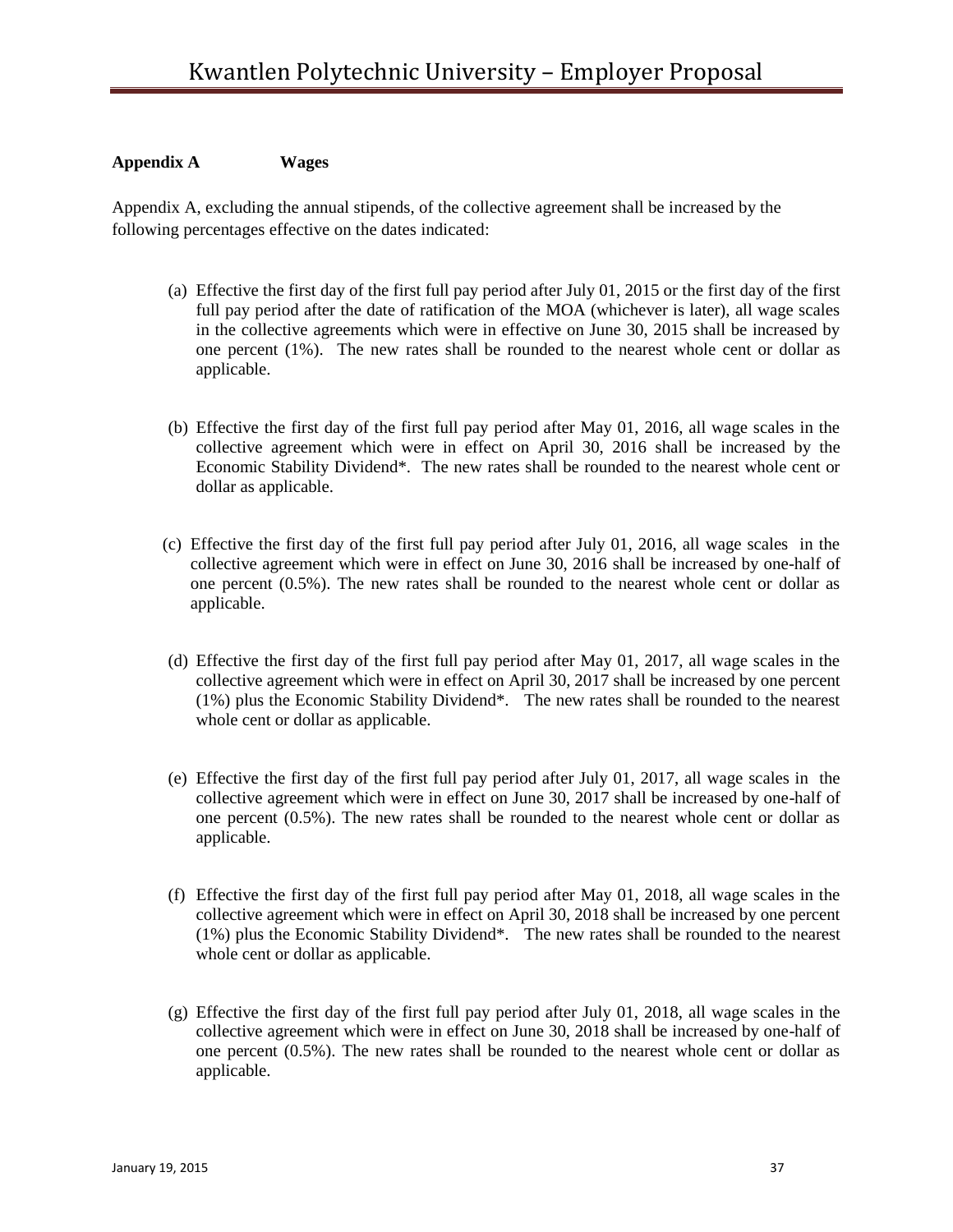(h) Effective the first day of the first full pay period after May 01, 2019, all wage scales in the collective agreement which were in effect on April 30, 2019 shall be increased by one percent (1%) plus the Economic Stability Dividend\*. The new rates shall be rounded to the nearest whole cent or dollar as applicable.

These wage increases shall apply to all current employees who are members of the bargaining unit.

\* See Appendix B for the Memorandum of Understanding on the Economic Stability Dividend (ESD)."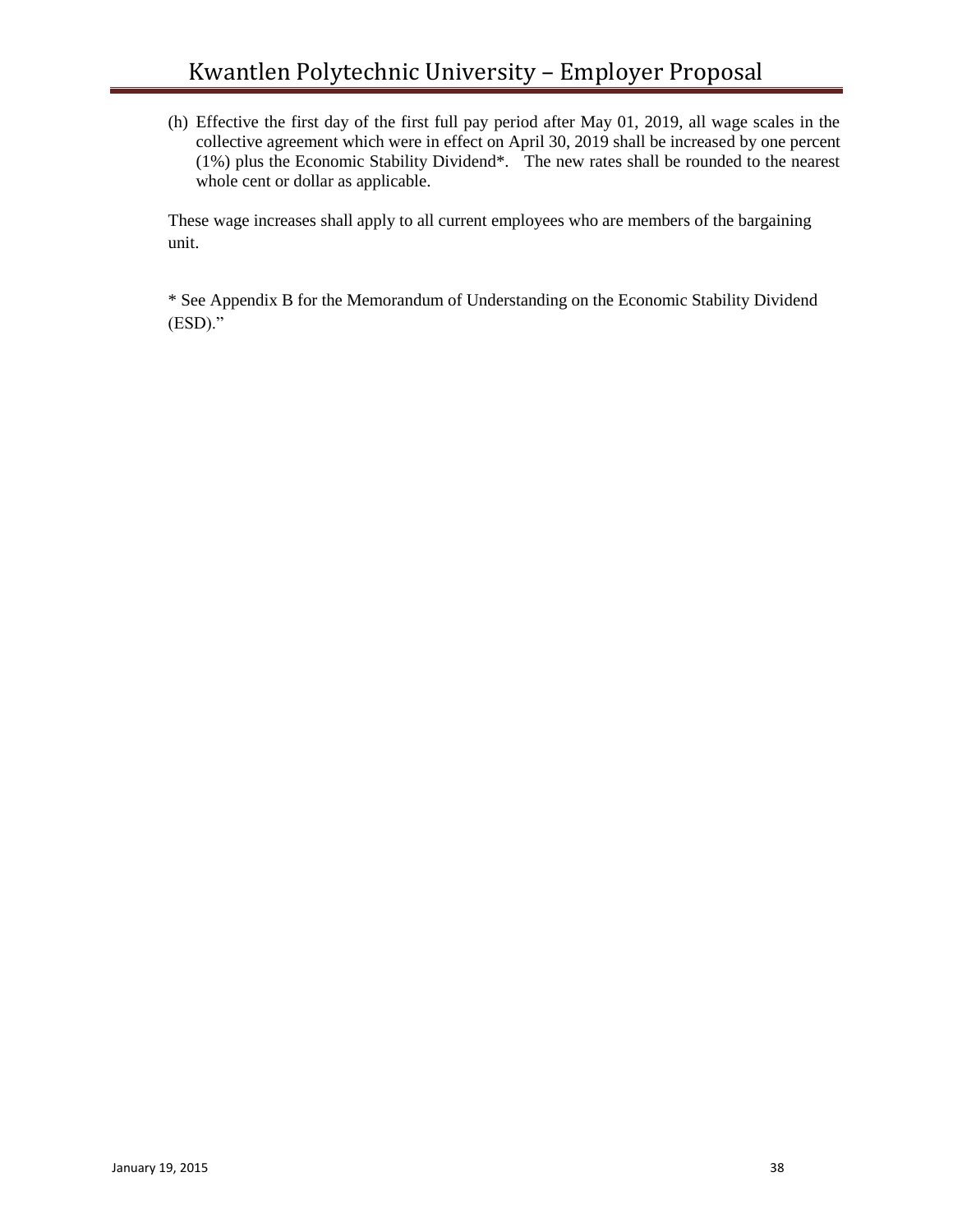# **APPENDIX "B" Memorandum of Understanding on the Economic Stability Dividend (NEW)**

# Re ECONOMIC STABILITY DIVIDEND

### **Definitions**

### **1. In this Letter of Agreement:**

"Collective agreement year" means each twelve (12) month period commencing on the first day of the renewed collective agreement. For example, the collective agreement year for a collective agreement that commences on April 1, 2014 is April 1, 2014 to March 31, 2015 and each period from April 1 to March 31 for the term of the collective agreement.

"Economic Forecast Council" means the Economic Forecast Council appointed under s. 4 of the *Budget Transparency and Accountability Act*, [S.B.C. 2000] c. 23;

"Forecast GDP" means the average forecast for British Columbia's real GDP growth made by the Economic Forecast Council and as reported in the annual February budget of the government;

"Fiscal year" means the fiscal year of the government as defined in the *Financial Administration Act* [1996 S.B.C.] c. 138 as 'the period from April 1 in one year to March 31 in the next year';

"Calendar year" Is a twelve (12) month period starting January  $1<sup>st</sup>$  and ending December 31 $<sup>st</sup>$  of the same</sup> year based upon the Gregorian calendar.

"GDP" or "Gross Domestic Product" for the purposes of this LOA means the expenditure side value of all goods and services produced in British Columbia for a given year as stated in the BC Economic Accounts;

"GWI" or "General Wage Increase" means a general wage increase resulting from the formula set out in this LOA and applied as a percentage increase to all wage rates in the collective agreement on the first pay day after the commencement of the eleventh  $(11<sup>th</sup>)$  month in a collective agreement year;

"Real GDP" means the GDP for the previous fiscal year expressed in constant dollars and adjusted for inflation produced by Statistics Canada's Provincial and Territorial Gross Domestic Product by Income and by Expenditure Accounts (also known as the provincial and territorial economic accounts) and published as "Real Gross Domestic Product at Market Prices" currently in November of each year.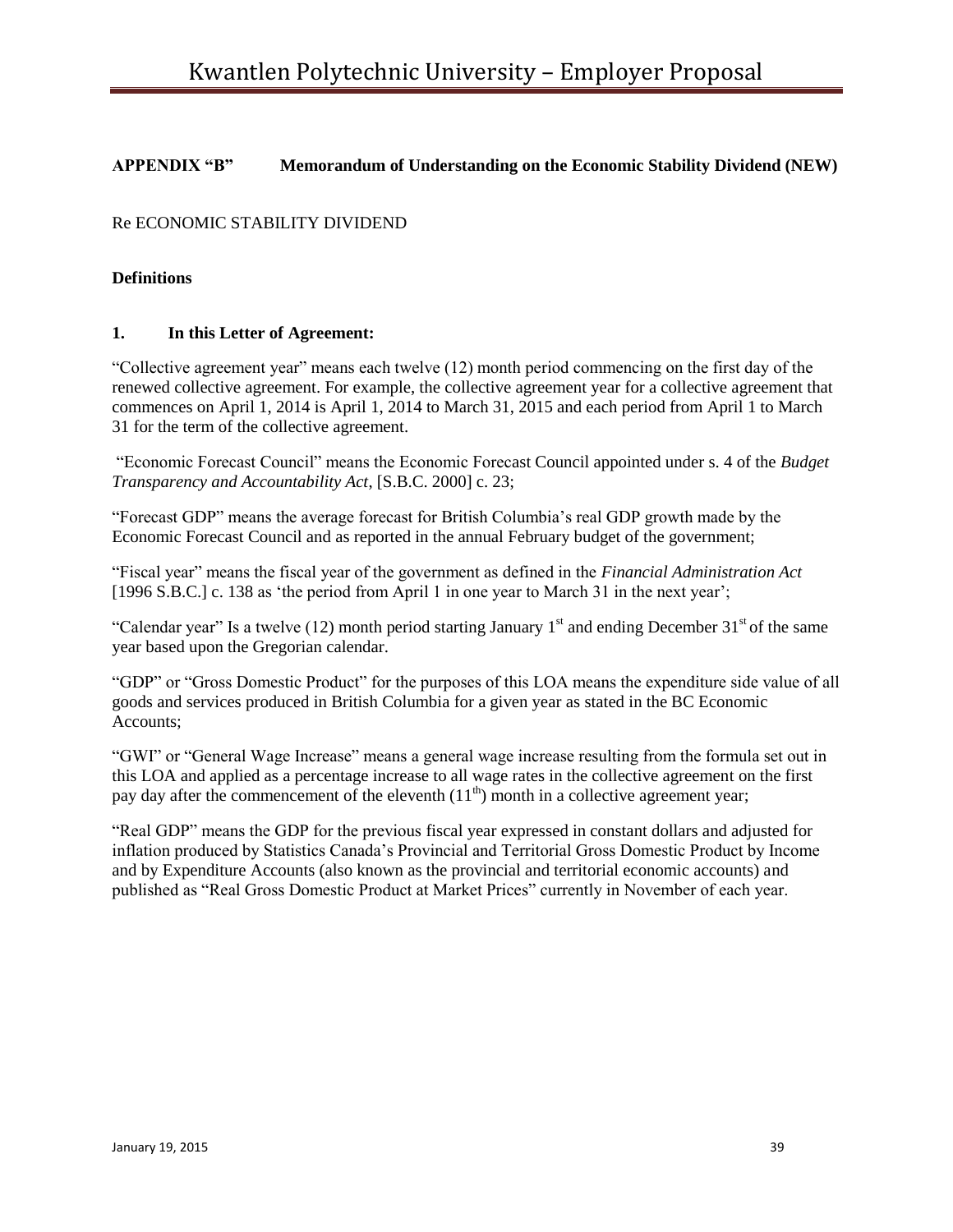# **The Economic Stability Dividend**

2. The Economic Stability Dividend shares the benefits of economic growth between employees in the public sector and the Province contingent on growth in BC's real GDP.

3. Employees will receive a general wage increase (GWI) equal to one-half (1/2) of any percentage gain in real GDP above the forecast of the Economic Forecast Council for the relevant calendar year.

4. For greater clarity and as an example only, if real GDP were one percent (1%) above forecast real GDP then employees would be entitled to a GWI of one-half of one percent (0.5%).

### **Annual Calculation and publication of the Economic Stability Dividend**

5. The Economic Stability Dividend will be calculated on an annual basis by the Minister of Finance for each collective agreement year commencing in 2015/16 to 2018/2019 and published through the PSEC Secretariat.

6. The timing in each calendar year will be as follows:

- (i) February Budget Forecast GDP for the upcoming calendar year;
- (ii) November of the following calendar year Real GDP published for the previous calendar year;
- (iii) November Calculation by the Minister of Finance of fifty percent (50%) of the difference between the Forecast GDP and the Real GDP for the previous calendar year;
- (iv) Advice from the PSEC Secretariat to employers' associations, employers and unions of the percentage allowable General Wage Increase, if any, for each bargaining unit or group with authorization to employers to implement the Economic Stability Dividend.

7. For greater clarity and as an example only:

For collective agreement year 3 (2016/17):

- (i) February 2015 Forecast GDP for calendar 2015;
- (ii) November 2016 Real GDP published for calendar 2015;
- (iii) November 2016 Calculation of the fifty percent (50%) of the difference between the 2015 Forecast GDP and the 2015 Real GDP by the Minister of Finance through the PSEC Secretariat;
- (iv) Direction from the PSEC Secretariat to employers' associations, employers and unions of the percentage allowable General Wage Increase, if any, for each bargaining unit or group with authorization to employers to implement the Economic Stability Dividend
- (v) Payment will be made concurrent with the General Wage Increases on the first pay period after respectively February, 1, 2016, February 1, 2017, February 1, 2018 and February 1, 2019.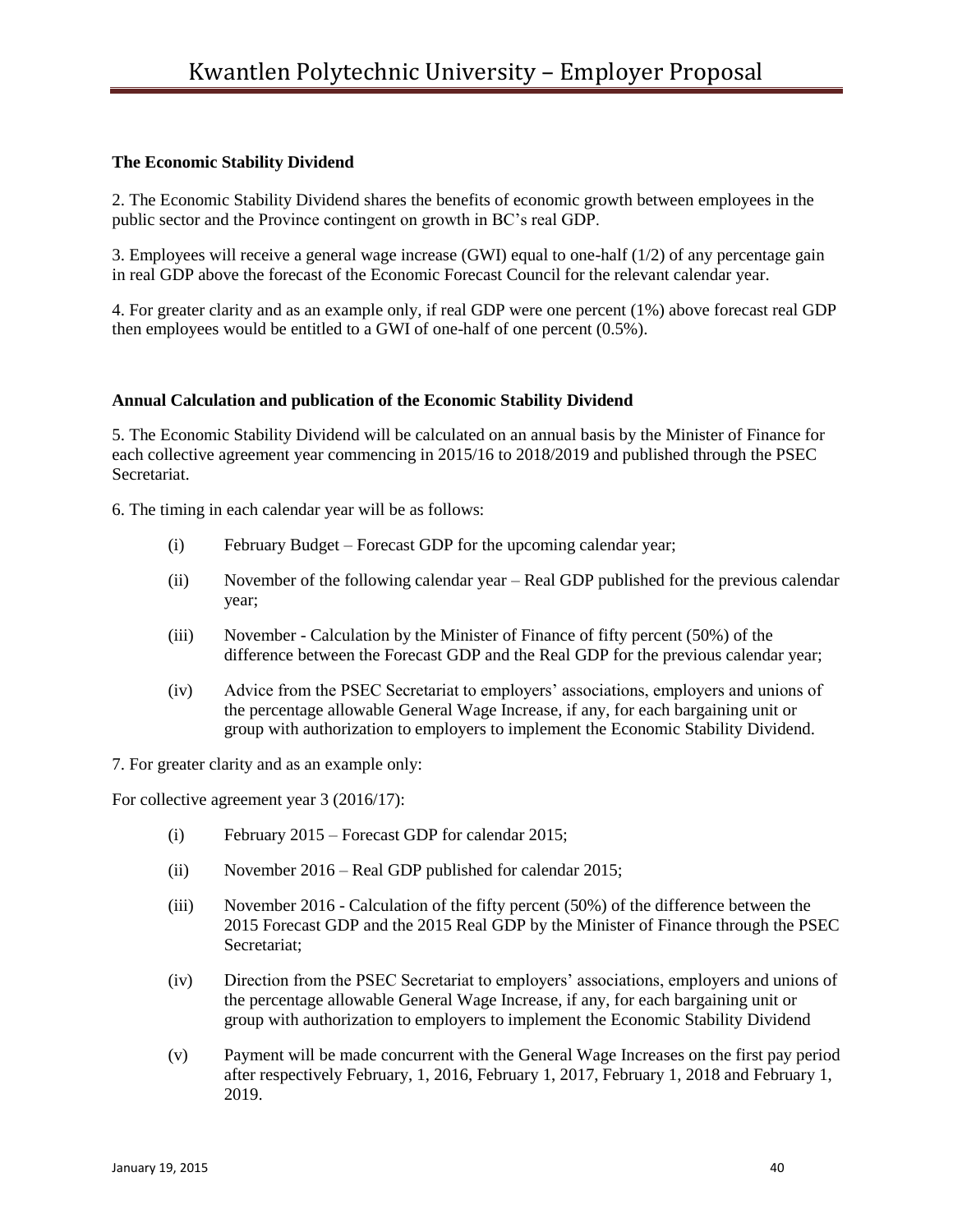# **Availability of the Economic Stability Dividend**

8. The Economic Stability Dividend will be provided for each of the following collective agreement years: 2015/16 (based on 2014 GDP); 2016/17 (based on 2015 GDP); 2017/18 (based on 2016 GDP); and, 2018/19 (based on 2017 GDP).

Allowable Method of Payment of the Economic Stability Dividend

9. Employers must apply the Economic Stability Dividend as a percentage increase only on collective agreements wage rates and for no other purpose or form.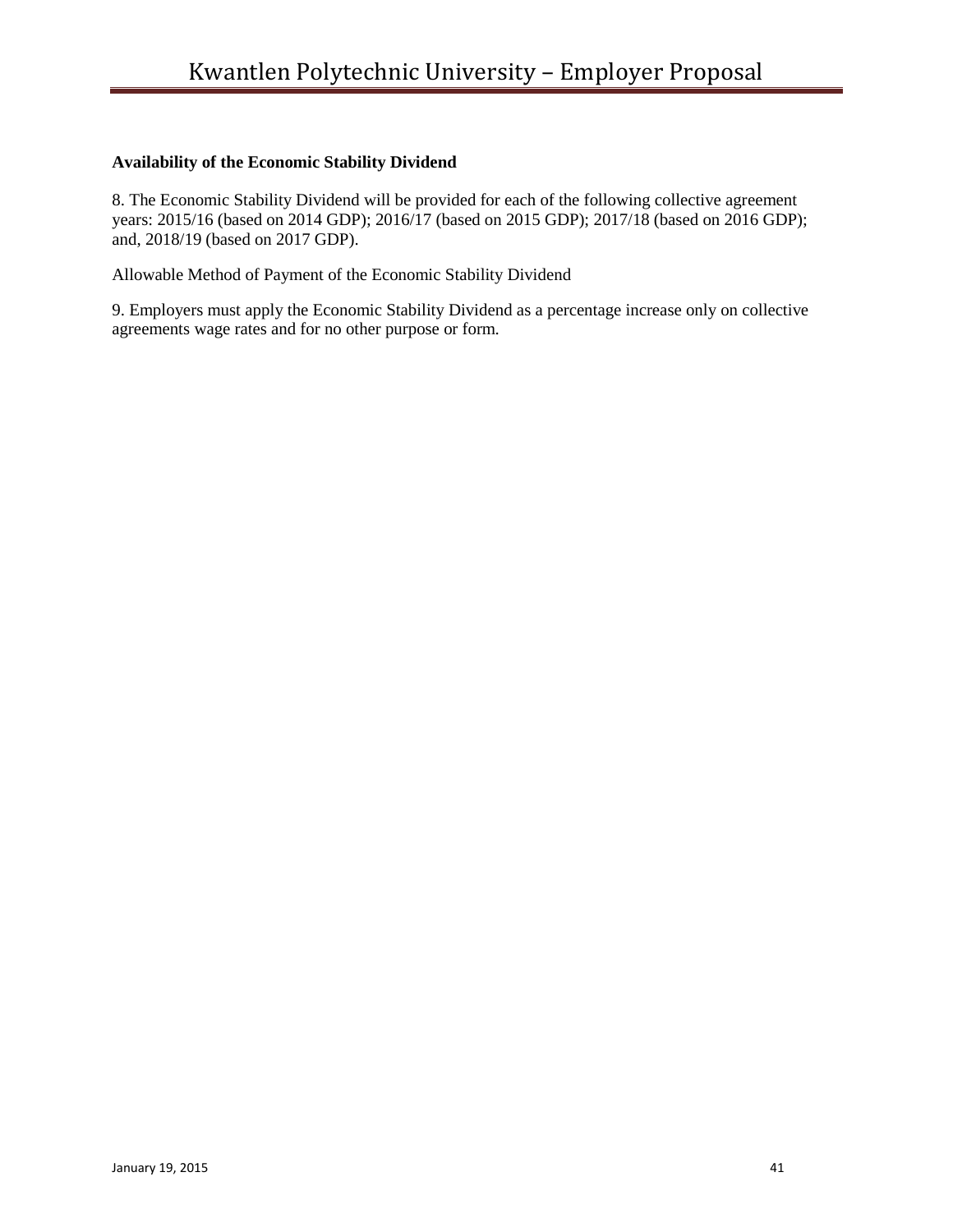# **LETTER OF UNDERSTANDING #XX**

# **Laboratory/Shop Hours**

**Following the deletion of Article 37 Laboratory/Shop Hours, a joint committee shall be appointed, three designated by the Employer and three designated by the Union, that will meet to discuss matters such as, but not limited to, workload assignment, preparation time and lab development. The committee will serve as a vehicle for joint discussion and consultation with a view to exploring possible solutions to mutual problems and concerns. This committee is in no way intended to limit or restrict the rights reserved to the employer to manage its operations or affairs.** 

**The discussions will be completed by June 30, 2015 within six months of the date of ratification.**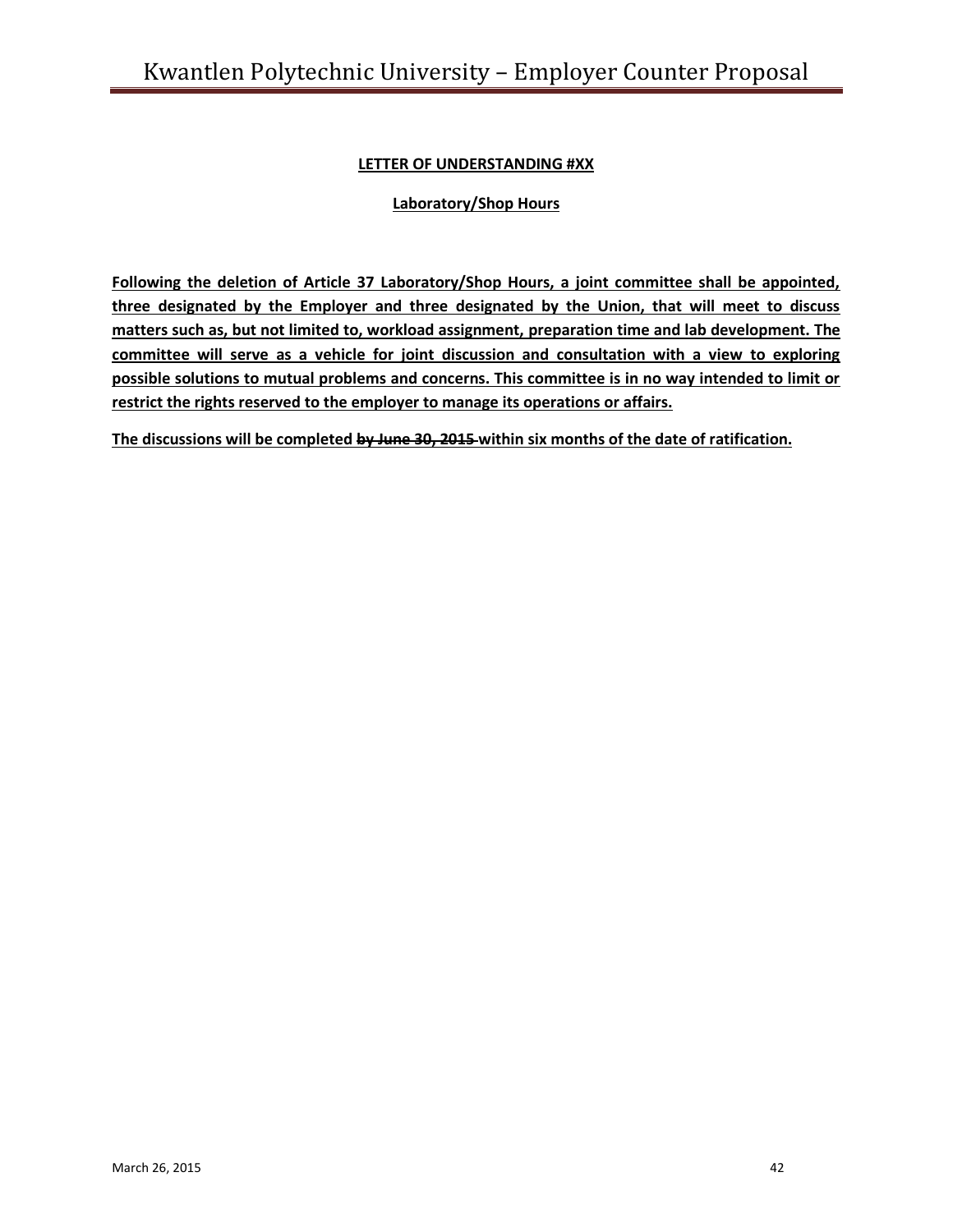# **LOU # 1 Co-op Ed Student Training Program Placement**

The parties recognize the advantages in assisting students in obtaining practical work experience as part of cooperative education. In recognition, this Agreement will establish the salary rate and working conditions for Co-op Ed students hired to work at the University.

1. This Agreement will apply to students registered in a recognized Cooperative Education Program at a participating post-secondary institution.

2. A Co-op Ed Student Training Committee composed of one (1) appointee from the Union and one (1) from the University will review the applications for placing Co-op Ed students, and monitor the students once placed to ensure that the work being performed does not include the majority of the principal duties covered by an existing job description in the bargaining unit.

The Co-op Ed Student shall be paid:

(a) Base Rate - \$10.25

With one (1) year of post secondary education - \$11.07

With a post-secondary degree or diploma - \$12.40

- (b) Health and Welfare fifty cents  $(.50¢)$  per hour
- (c) Vacation at four percent (4%) of regular earnings.

3. The parties agree that Co-op Ed students employed and paid as per this Agreement will be considered auxiliary employees and receive the appropriate benefits as per the Collective Agreement, but will not be subject to or affected by layoff and recall provisions in the Collective Agreement. Co-op Ed students, as auxiliary employees, shall be considered terminated for just cause upon completion of the term of employment and shall not retain seniority.

4. No Co-op Ed student will be hired when regular employees are on layoff who have the qualifications and experience to perform the work. Auxiliary employees will not be displaced by the University **(or fail to be recalled by the University as per Article 36.4** as a result of the employment of Co-op Ed students.

5. The standard hours of work for Co-op Ed students will be seven **(7)** hours per day and **thirty-five (**35**)**  hours per week. These hours may be varied by mutual agreement between the Union and the Employer provided that the Co-op Ed Student does not work more than ten **(10)** hours in one **(1)** day and **seventy (**70**)** hours in a biweekly period. Notwithstanding the above, there will be a maximum of **five (5) 10**  students employed university-wide **per semester at any one time** with the maximum duration of any one **(1)** placement or work experience not exceeding four (4) months.

# **6. The Employer shall maintain a list of Co-op Ed students employed University-wide and provide a copy to the Bargaining Chair once per semester.**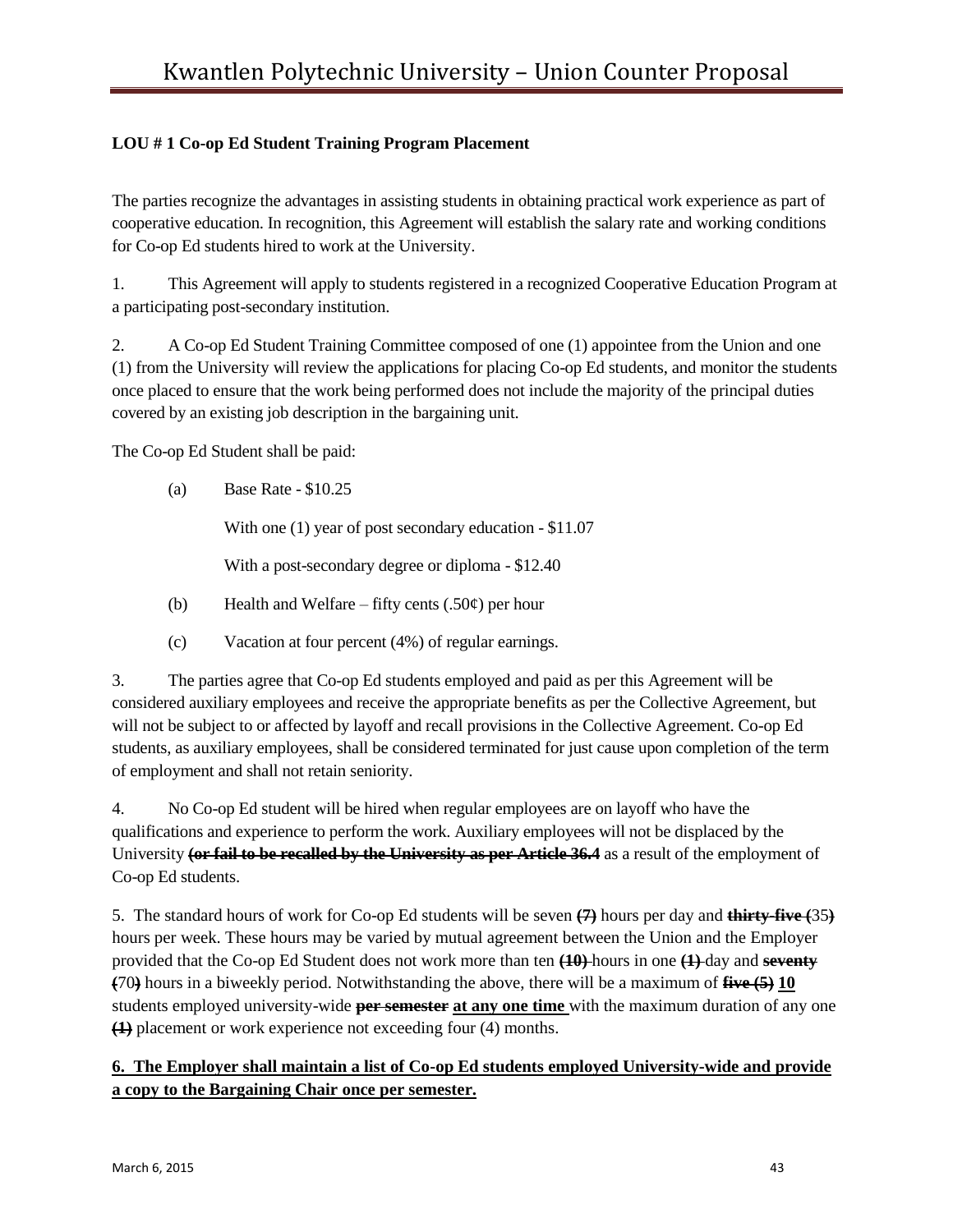# Kwantlen Polytechnic University – EmployerProposal

| LOU #2 Student Assistants                        | Renew                   |
|--------------------------------------------------|-------------------------|
| LOU #3 Job Sharing                               | Renew                   |
| LOU #4 Employment Equity                         | Renew                   |
| LOU #5 Market Value Stipend                      | Renew                   |
| LOU #6 Vacation Scheduling                       | Delete – work is done   |
| LOU #7 Post Secondary Early Intervention Program | Delete $-$ work is done |
|                                                  |                         |
| $MOU$ – Pay Equity                               | Renew                   |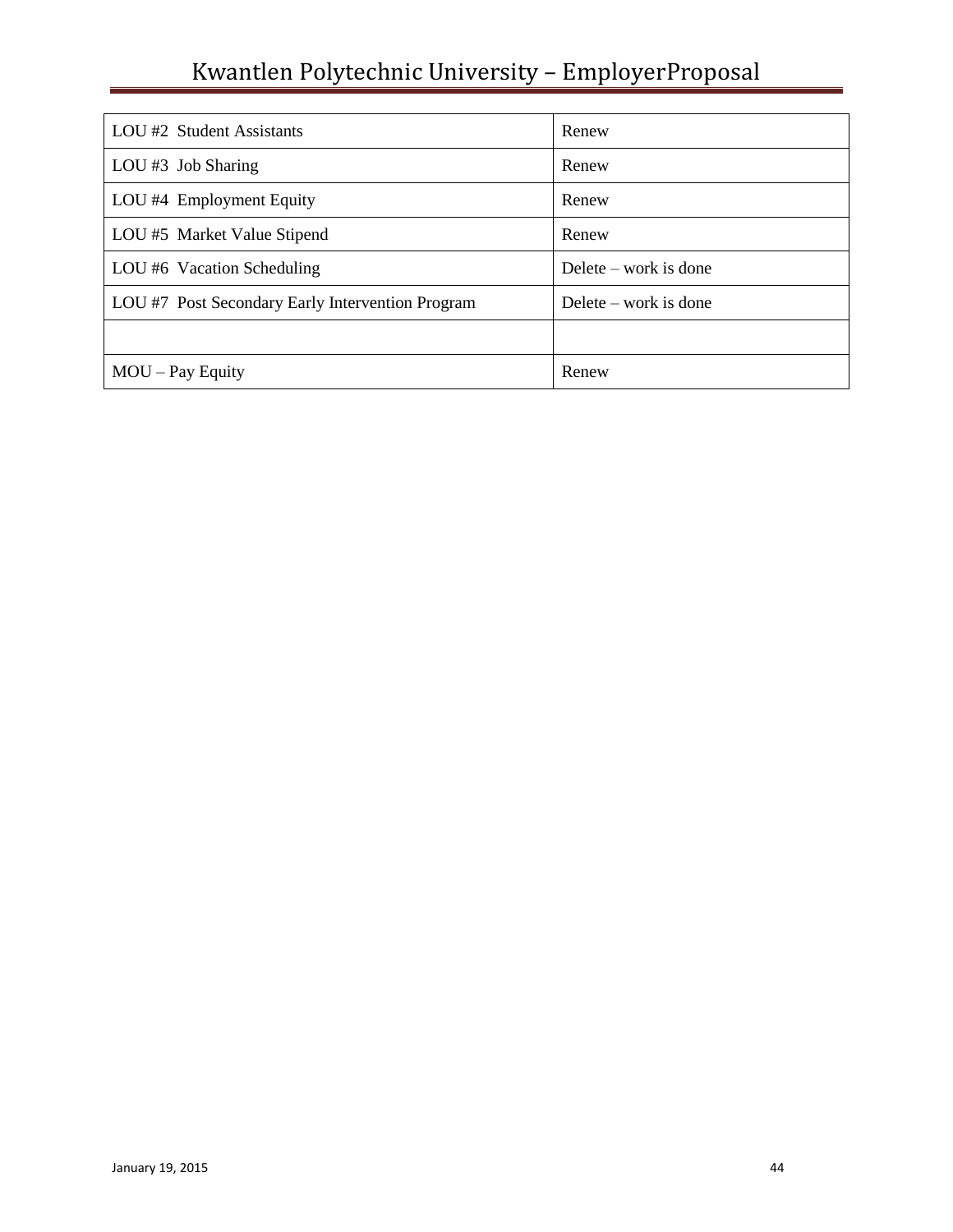# **MEMORANDUM OF AGREEMENT**

# **Between**

# **KWANTLEN POLYTECHNIC UNIVERSITY**

### **AND**

### **BRITISH COLUMBIA GOVERNMENT AND SERVICE EMPLOYEE'S UNION ("BCGEU)**

The parties agree that the following items will form part of the Memorandum of Agreement ("MOA") **between them for the renewal of the collective agreement that expired June 30, 2014. The parties agree to recommend this template to their respective principals.** 

### **1. BC Provincial Pharmacare Formulary Process Improvement Committee (FPIC)**

While not to be included in the Collective Agreement:

(a) Effective the date of ratification, a joint committee called the *"BC Provincial Pharmacare Formulary Process Improvement Committee"* ("FPIC") will be formed. The FPIC will:

- i. be comprised of eight (8) members. Two *(*2) of the members will be appointed by the Canadian Union of Public Employees; two (2) of the members will be appointed by the British Columbia Government and Service Employees' Union, and four (4) of the members will be appointed by the Post-Secondary Employers' Association *("PSEA");*
- ii. the FPIC will complete their work by December 31, 2015 (the "*Completion Date*") ;and shall meet at the call of either party, but no more than four (4) times per year following the Completion Date; and
- iii. Each appointing party will be responsible for all costs related to their members' involvement in the FPIC.

### The purpose of the FPIC will be to

- a. identify process problems that have been experienced since the transition to the BC. Provincial Pharmacare Formulary *("Pharmacare Formulary")* including issues related to customer service by the insurance carrier;
- b. recommend solutions to the issues and communicate those to PSEA and the union representatives who will be responsible for jointly discussing issues with the insurance carrier;

c. investigate the feasibility of implementing electronic filing of Special Authority claims;